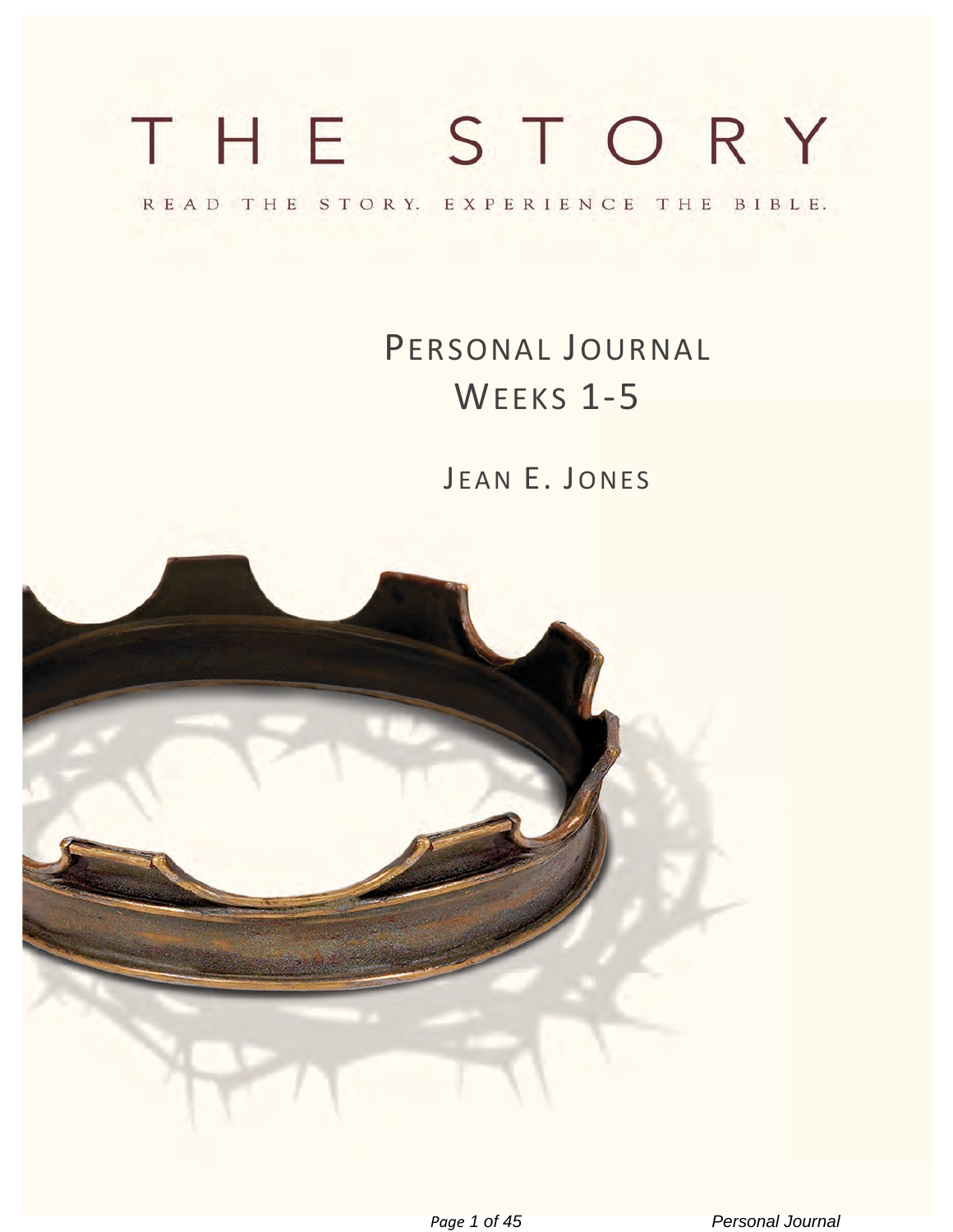# THE STORY READ THE STORY. EXPERIENCE THE BIBLE.

# PERSONAL JOURNAL

JEAN E. JONES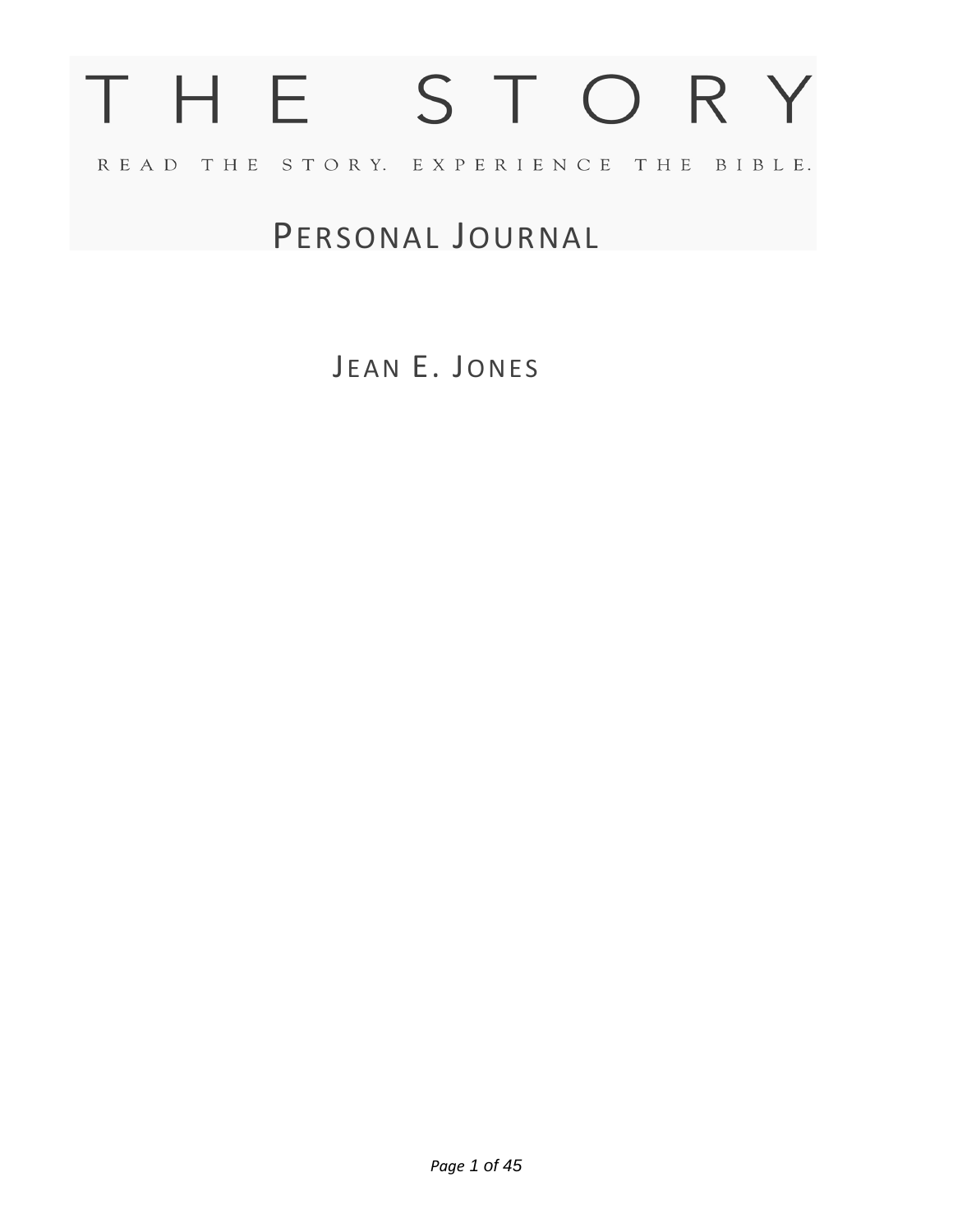#### **The Story: Personal Journal & Discussion Guide**

Copyright 2012 Jean E. Jones`

All rights reserved.

Request for information or comments should be emailed to **JeanEJonesBlog@cox.net**.

Unless otherwise indicated, all Scripture quotations are from the HOLY BIBLE, NEW INTERNATIONAL VERSION®, copyright © 1973, 1978, 1984 by International Bible Society.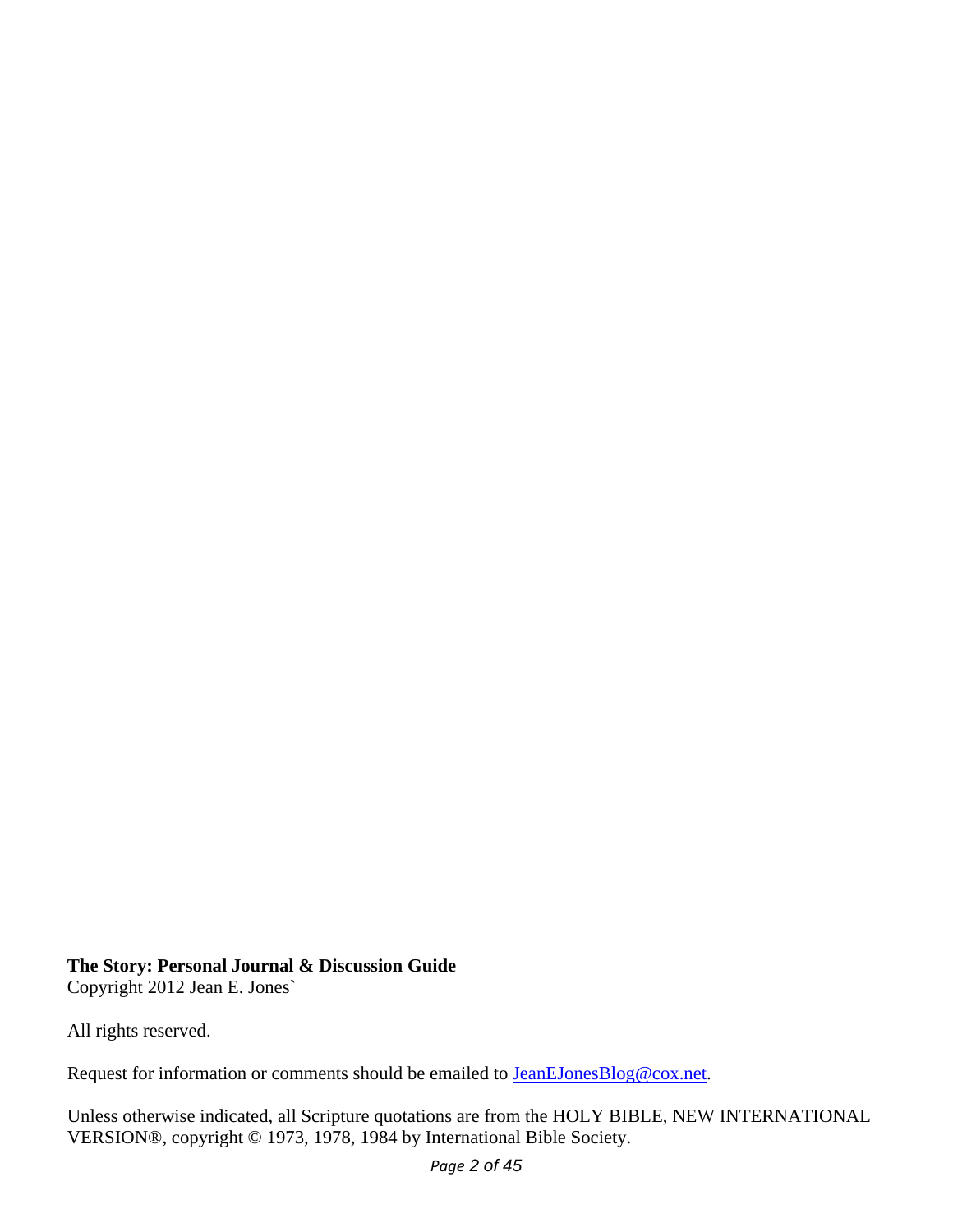# Contents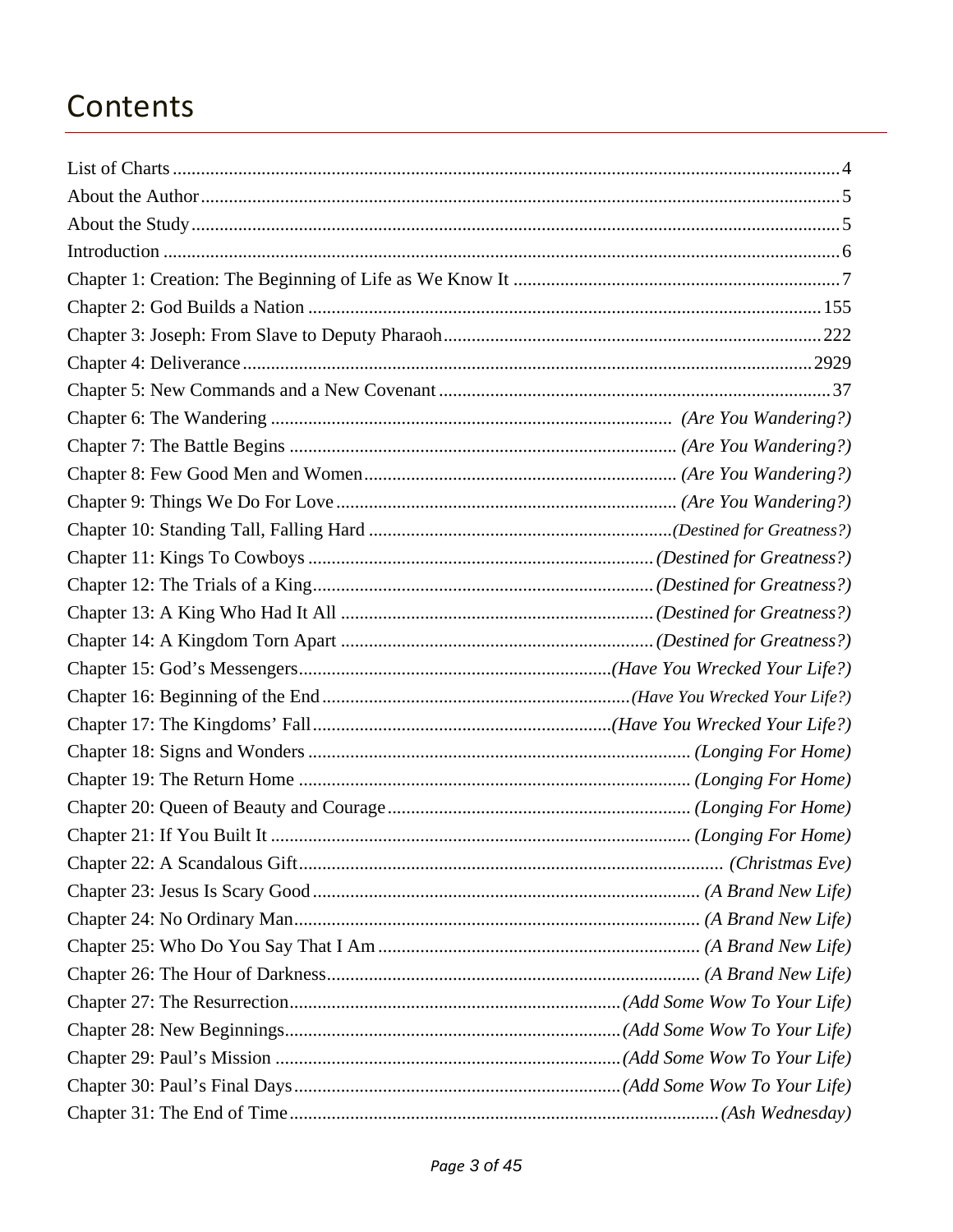# <span id="page-4-0"></span>List of Charts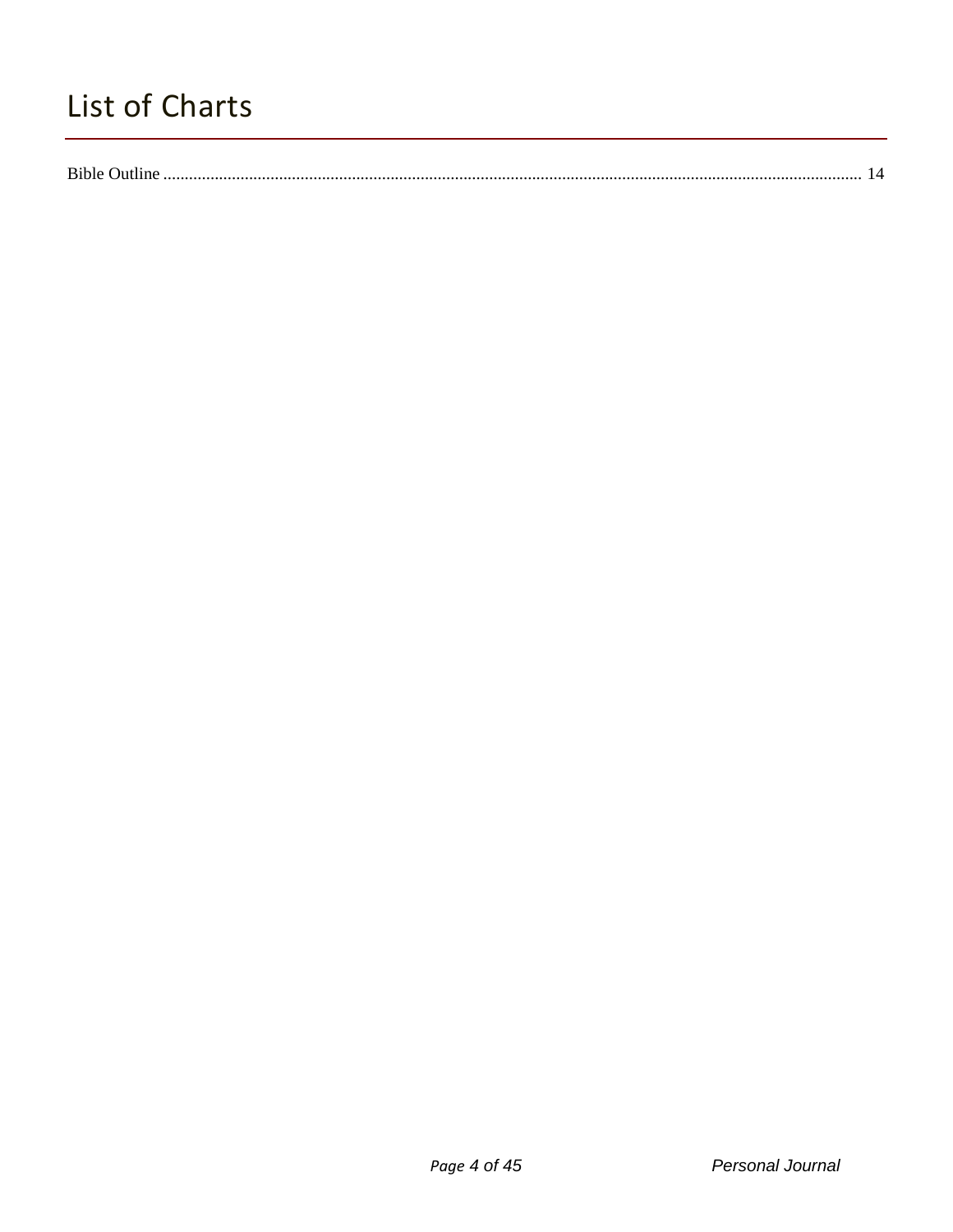# STORY THE READ THE STORY. EXPERIENCE THE BIBLE.

# Personal Journal

#### <span id="page-5-0"></span>*About the Author*

**Jean E. Jones** is a freelance author who began teaching the Bible to her friends in high school and has been teaching it in various capacities ever since. She has written several study guides for women's and couples' studies at various churches, including a thirteen-week study on Philippians and series for C. S. Lewis' *Mere Christianity* and *The Screwtape Letters.*

Jean E. is privileged to serve on the women's Heartline ministry team at Crossline Community Church in southern California. Her husband, Clay Jones, who is always her first reader and offers valuable insights, holds a D.Min. from Trinity Evangelical Divinity School and is an associate professor in the master of arts in Christian apologetics program at Biola University.

Jean E.'s most recent reflections can be found at [www.jeanejones.net.](http://www.jeanejones.net/)

#### <span id="page-5-1"></span>*About the Study*

*The Story: Personal Journal & Discussion Guide* is designed to accompany *The Story, NIV: The Bible as One Continuing Story of God and His People*. The questions will enhance your personal devotions by guiding you to more fully understand the text, by encouraging you to find ways to apply what you've learned to your everyday life, and by stimulating small group discussion.

Some of the questions are personal. These help you put yourself in the place of the people you're reading about and help small group members get to know each other. I encourage you to write out your answers, but you need not share your answers to personal questions unless you feel comfortable doing so. You'll discover that hearing others' stories enriches everyone and makes more evident the hand of God at work today.

How I wish I could hear your answers! Any time you wish, please feel free to hop over to my website's "**Let's Talk About 'The Story'**" page [\(http://jeanejones.net/lesson-resources/\)](http://jeanejones.net/lesson-resources/). Let me know your personal stories, what you're learning, and any questions you might have.

#### <span id="page-5-2"></span>*Introduction*

*Discover the Bible's grand story in thirty-one weeks! The Story: Personal Journal & Discussion Guide* takes us through the Bible's main themes and reveals God's plan throughout human history. We'll read through excerpts from Genesis to Revelation using *The Story, NIV: The Bible as One Continuing Story of God and His People.* Then we'll answer questions in this journal and discussion guide, which will help us understand the passages we read and apply them to our lives. Through the thirty-one chapters, God's plan will unfold starting with what was lost in the Garden of Eden and culminating in what is regained in eternity.

The chapters in this study guide have five divisions so that you can break them into daily devotionals of about twenty minutes if you wish. Chapters begin with a key question that illumines the main theme. They then delve into questions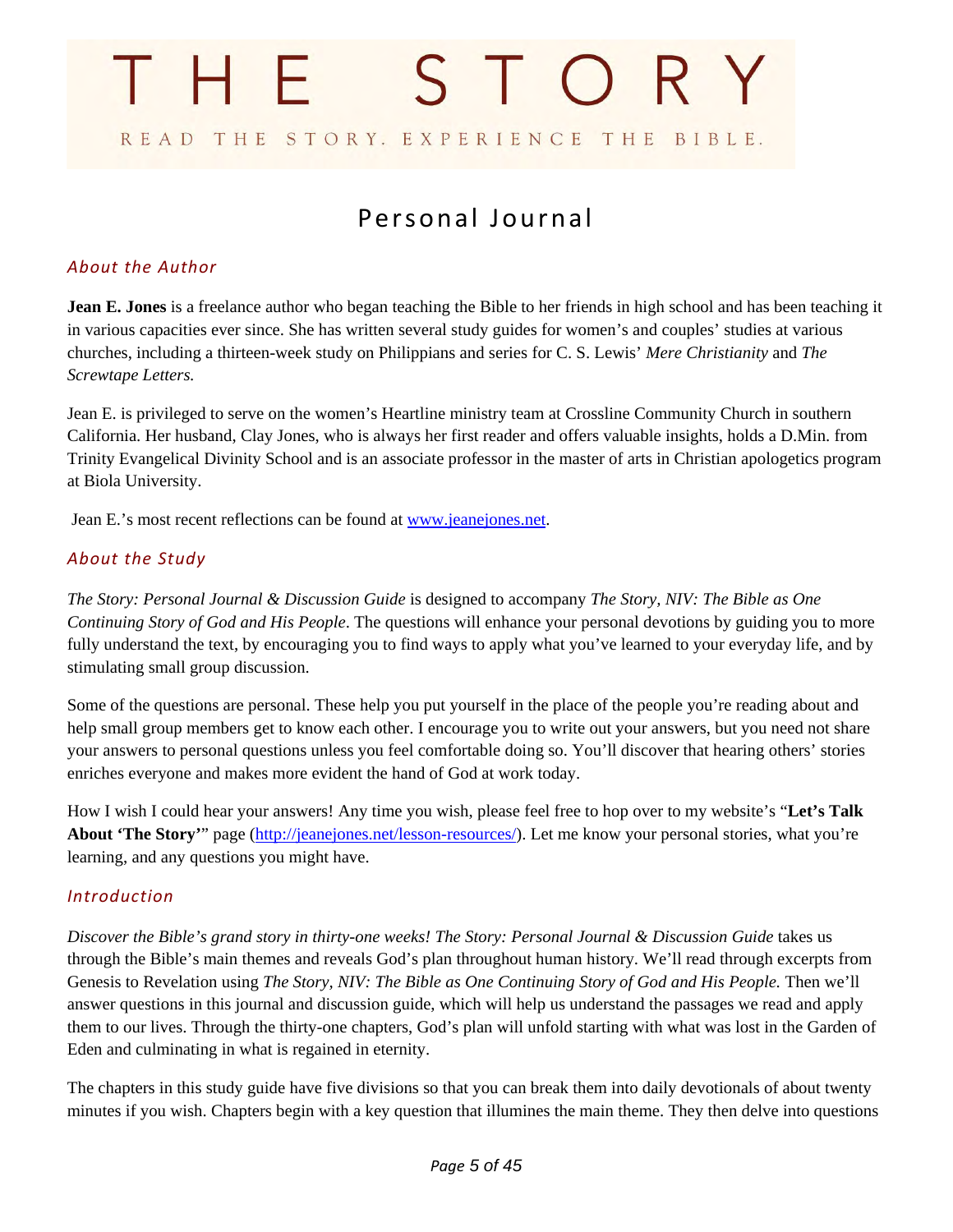#### *Introduction*

designed to aid deeper reflection, spur spiritual growth, and promote meaningful discussions. The text explains historical background and key concepts. Timelines and charts illustrate how pieces fit together.

For those who want to dig deeper, footnotes provide additional explanations, related verses, and hyperlinks to related reading. The footnotes are entirely optional—I wrote them for small group leaders who want to prepare for questions that might come up and for the insatiably curious. They include links to scholarly articles by my wonderful husband, Dr. Clay Jones, who teaches Christian apologetics at Biola University. If you want still more, check out the "**Let's Talk About 'The Story'**" page on my website [\(http://jeanejones.net/lesson-resources/\)](http://jeanejones.net/lesson-resources/), where I'm regularly adding links.

Now, I've a short note for those of you who are reading the Old Testament for the first time. There will be some dark scenes: the Bible doesn't hide human sin. The lives of some of the people we'll read about were messy, just like ours. But just as light shines more brightly in darkness, so the glory of God's redemption shines through the depth of human failing. We'll find lessons in the darker parts too, and your understanding of God's grace and mercy will deepen. I hope you'll find that you can relate to many of these imperfect characters and take comfort in the fact that we all fall sometimes, but not farther than God's grace can reach.

I pray that your love for God and his words will abound these thirty-one weeks as you step in with me to look closely at scenes here and there and then step back to see how each affects the big picture God is painting with the brushstrokes of history.

Geart.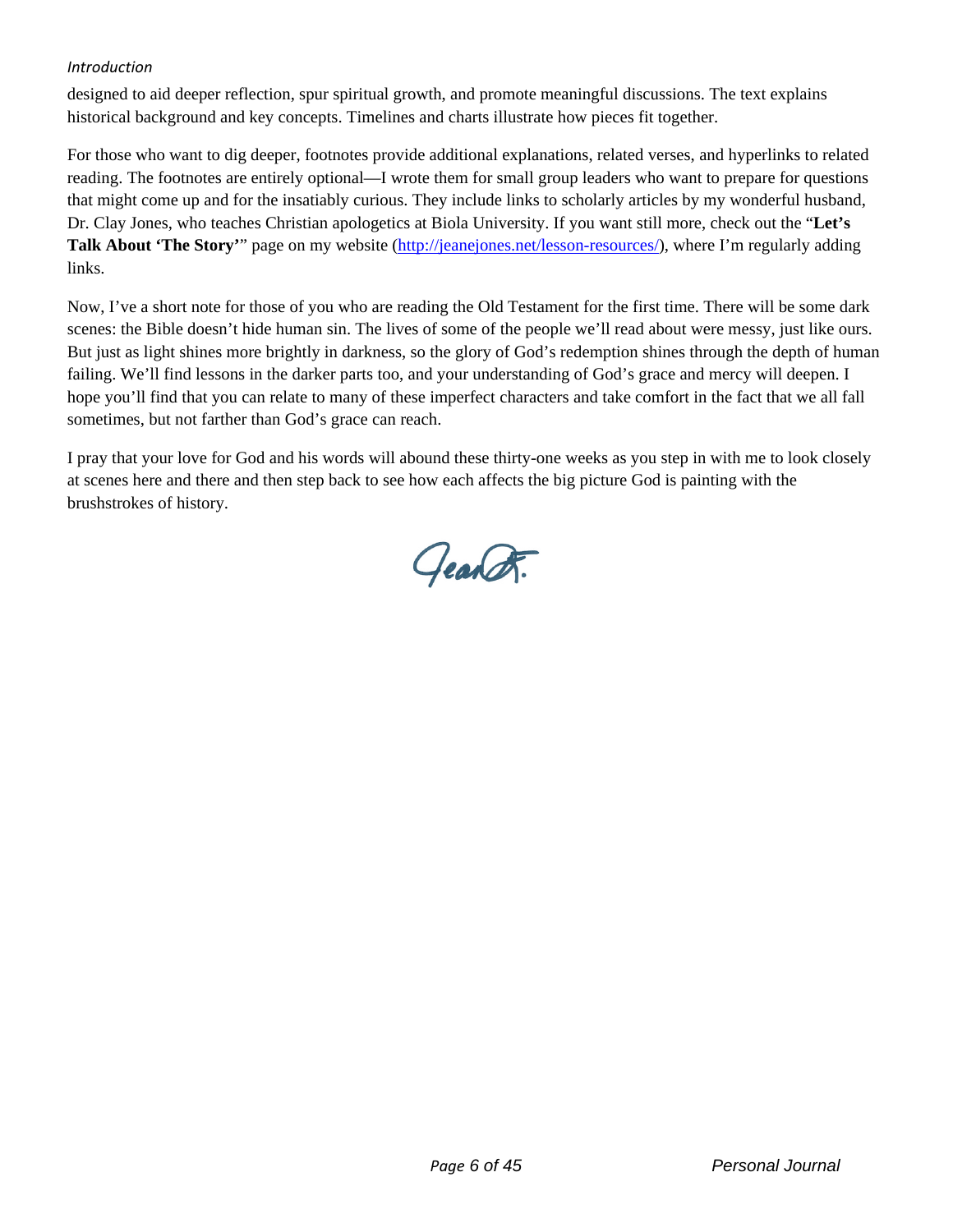# <span id="page-7-0"></span>STORY Н. READ THE STORY. EXPERIENCE THE BIBLE.

*Chapter* 

# *1: Creation: The Beginning of Life as We Know It*

*Key Question*: What was lost in the Garden of Eden, and why? Is there hope of getting it back?

### **Creation**

*Monday - Pages 1–4* 

"In the beginning." That's where our story begins: the beginning—genesis—of creation.

- 1. (a) Who created the heavens and the earth (Genesis 1:1)? (b) What rights do creators have over their creations?
- 2. For what purpose were humans created (Genesis 1:26)?
- 3. What was the status of all creation when God finished creating (Genesis 1:31)?

God made Adam<sup>[1](#page-7-1)</sup> from the dust of the earth and placed him in the Garden of Eden. There God formed woman from man. Initially Adam called her *woman*; later he would name her Eve.

- 4. (a) What command did God give (Genesis 2:16–17)? (b) What would happen if Adam disobeyed? (c) Why do you think God gave Adam free will?
- 5. (a) What two things did Adam and Eve not have (Genesis 2:25)? (b) Why did they feel no shame?

<span id="page-7-1"></span><sup>1</sup> *Adam* is Hebrew for *man*.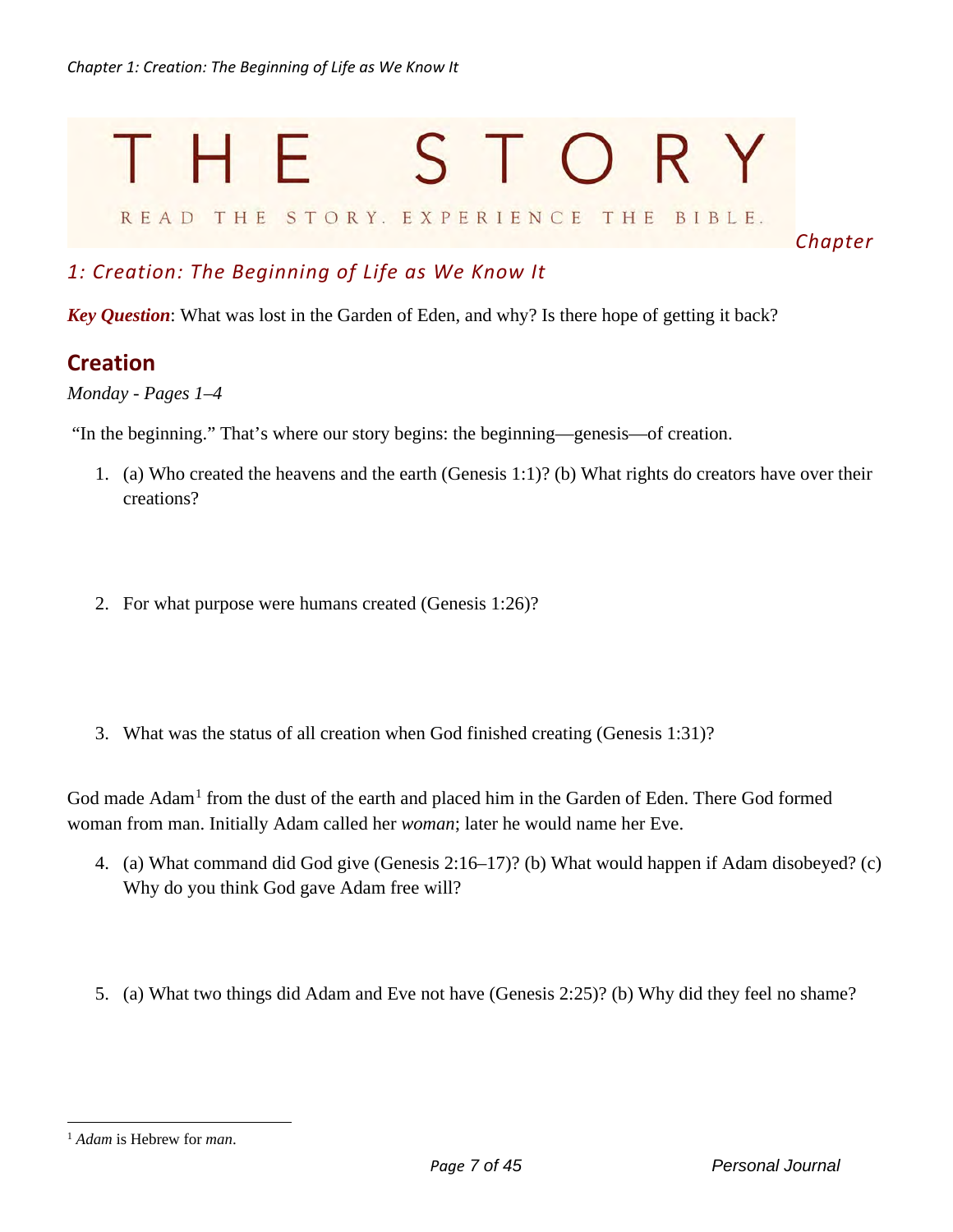# **Adam and Eve**

*Tuesday - Pages 4–5* 

Satan in the form of a serpent<sup>[2](#page-8-0)</sup> spoke to Eve.

6. (a) How did the serpent's representation of God's command differ from God's actual command (compare Genesis 2:16–17 with Genesis 3:1)? (b) How does emphasizing what is denied rather than what is freely given affect contentment and gratefulness? (c) How can such an emphasis affect our relationship with God? (d) What can we do to combat this?

7. (a) In what way did the serpent say God had lied (Genesis 3:4)? (b) What did the serpent say was God's true motivation for denying the fruit  $(3.5)$ ? (c) Why is it important to remember God's intentions for us are good when we're tempted to disobey his commands?

Eve had a choice: she could believe God or she could believe the serpent. God had never given her reason to doubt his character or his word, but now the serpent told her God was keeping something good from her. The desire to be like God, to be his equal even, enticed her, and she chose to believe the serpent.

8. How was Eve's rebellion against God similar to teenage rebellion against parents?

<span id="page-8-0"></span><sup>2</sup> Revelation 12:9.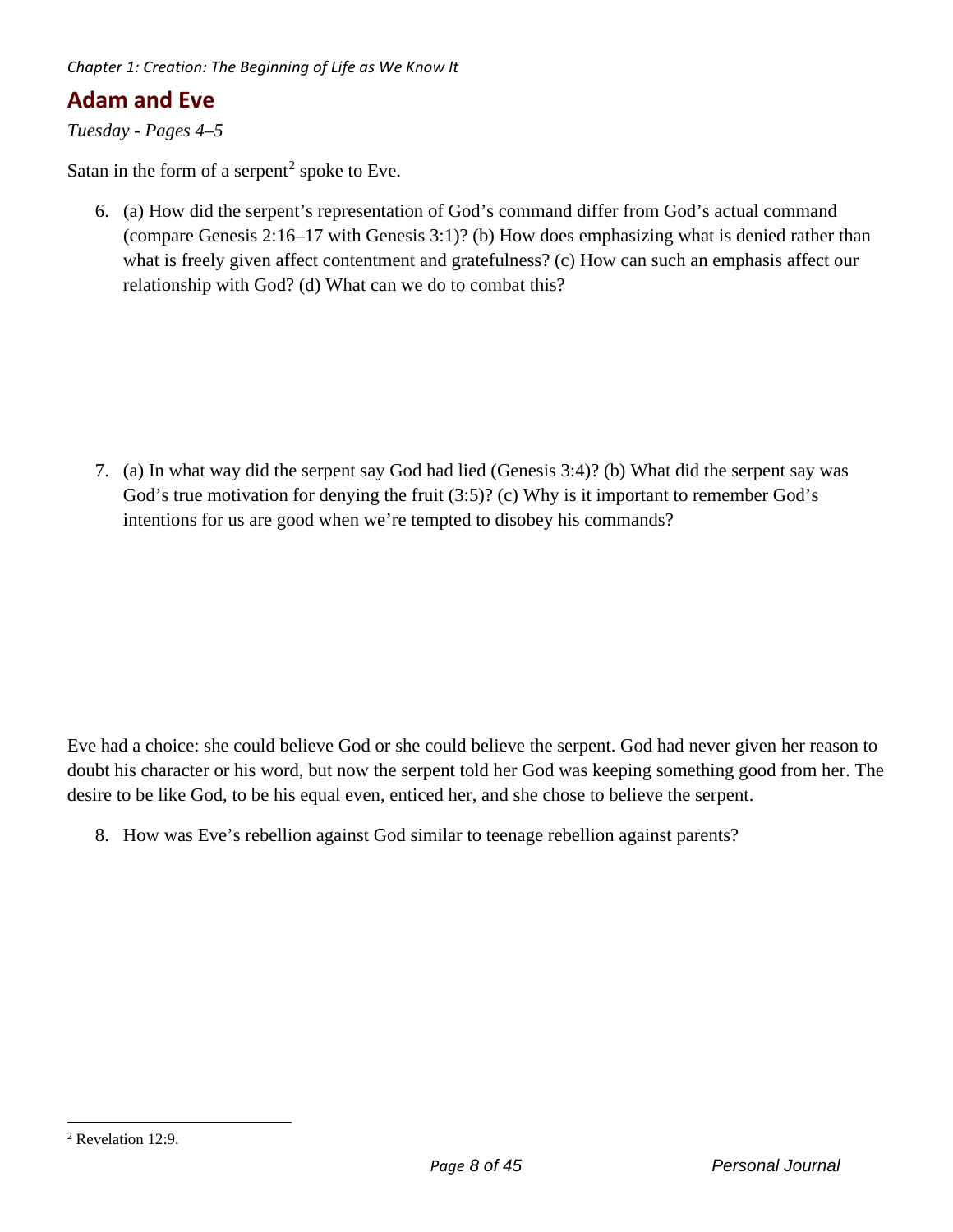She reached out her hand, took of the fruit, and gave some to her husband. Their eyes opened and those who had never known shame felt its deathly pall and knew Eve had chosen wrongly. They knew too that they were naked, for the ashamed dread nakedness.

9. (a) Adam and Eve tried to cover up their shame with fig leaves.<sup>[3](#page-9-0)</sup> What are ways we try to cover up shame? (b) When they heard God coming, they hid behind trees.<sup>[4](#page-9-1)</sup> What are ways people hide from God when they feel ashamed? (c) When God asked Adam where he was, what did Adam reply (Genesis 3:10)?

God had seen Adam naked before. Adam's great fear was that God would find out about the fruit, not his nakedness. God asked Adam if he had eaten the forbidden fruit. God knew the answer, but gave Adam a chance to confess.

10. (a) What two beings did Adam blame for his transgression (Genesis 3:12)? (b) Whom did Eve blame (Genesis 3:13)? (c) Does blaming others remove guilt? Why or why not? (d) Eve's response was an appeal to pity: "I'm a victim, so it's not really my fault." What are other ways people appeal to pity to escape responsibility for wrongdoing?

<span id="page-9-0"></span> $3$  Genesis 3:7.

<span id="page-9-1"></span> $4$  Genesis 3:8.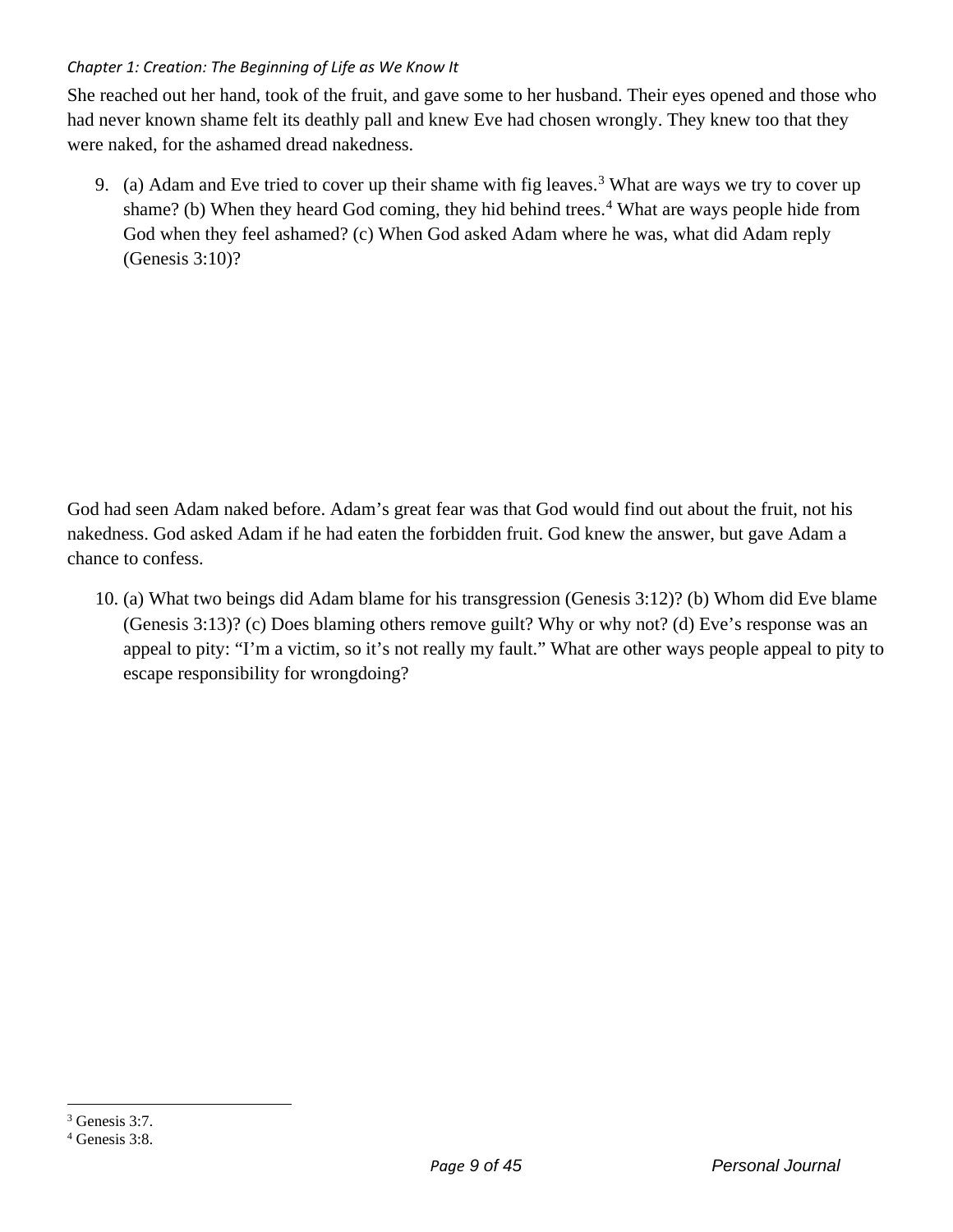# **The Judgment**

*Wednesday - Pages 5–7* 

God judged the three beings, but in the judgment gave hope to the man and woman.

11. (a) What would the serpent do to a descendant of Eve's (Genesis 3:15)? (b) What would Eve's descendant do to the serpent (3:15)?

God cursed the serpent, but not the man and woman.<sup>[5](#page-10-0)</sup> Instead, God promised a Serpent Crusher would one day come. The serpent would bruise his heel, but Eve's offspring—her "seed"<sup>[6](#page-10-1)</sup>—would deal him a mortal blow.

Within Eve's judgment of painful childbirth lived the hope of bearing children. Within Adam's judgment of painful toil remained the hope of producing life-sustaining food. Though they would die, the human race would continue.

God cursed the ground too: it would bear thorns and thistles and was bound to decay.[7](#page-10-2) The earth would pass away.[8](#page-10-3)

12. Are there any natural evils—mold, cancer, tsunamis, etc.—that could not have resulted from God cursing the ground?[9](#page-10-4)

<span id="page-10-0"></span><sup>&</sup>lt;sup>5</sup> Not all divine penalties are curses. Adam and Eve did not lose God's entire blessing, and their penalty contained hope of future blessing.

<span id="page-10-1"></span><sup>6</sup> The Hebrew word translated *offspring* means "seed." In the Bible, offspring are often called seeds.

<span id="page-10-2"></span><sup>7</sup> Genesis 3:17–19; Romans 8:21.

<span id="page-10-3"></span><sup>8</sup> Luke 21:33; 1 John 2:17.

<span id="page-10-4"></span><sup>9</sup> See also Isaiah 24:4–6.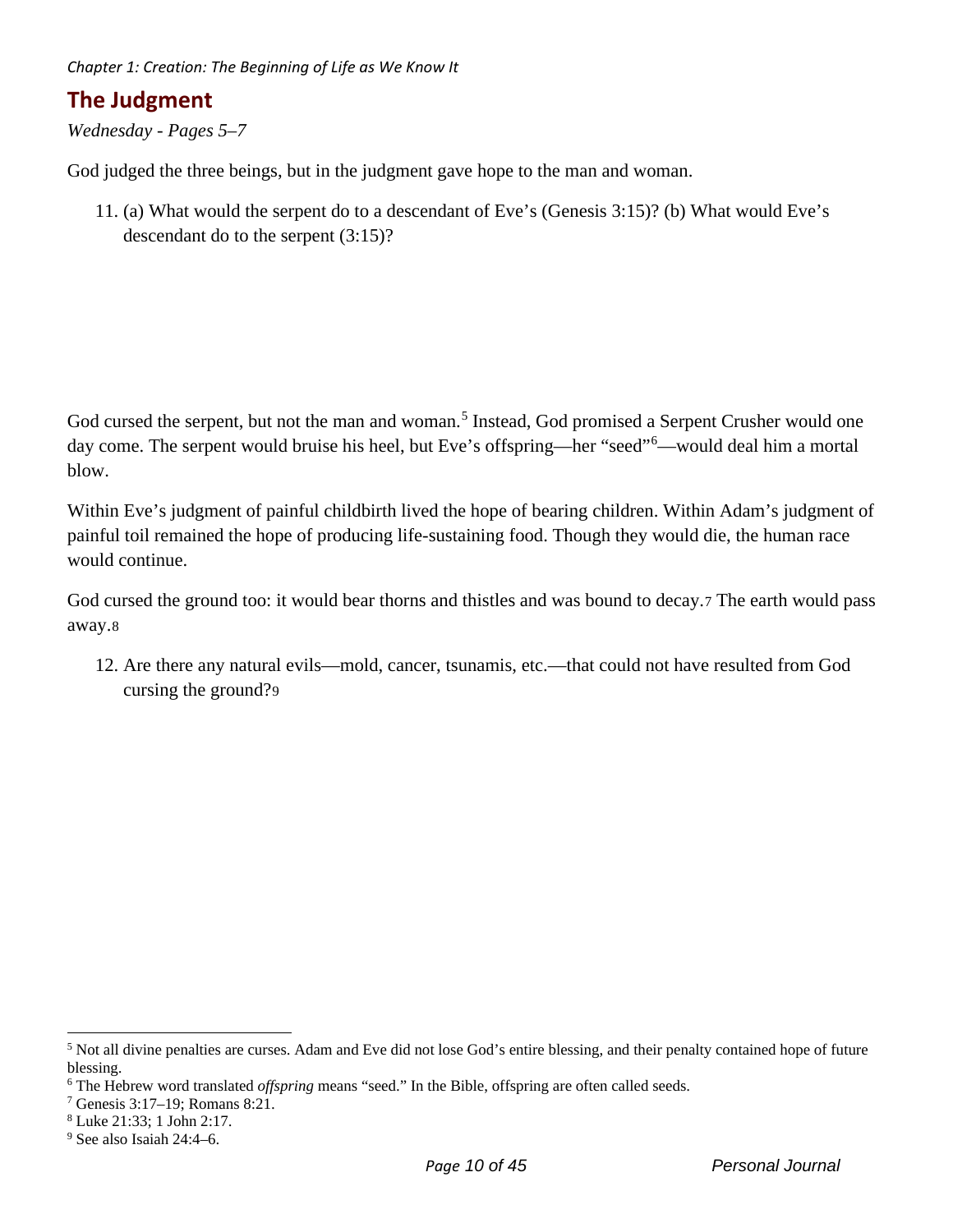Hearing God's judgment combined with hope, Adam with faith now "named his wife Eve, because she would become the mother of all living."[10](#page-11-0) In compassion, God clothed Adam and Eve, covering their shame and protecting them from the elements.

13. (a) What would humans now know (Genesis 3:22)? (b) Why did God banish them from the Garden of Eden (3:22–24)? (c) Why wouldn't God want creatures that had chosen to rebel to be able to live forever? (d) What hope did God give in letting us know a tree of life exists?

By taking of the fruit of the knowledge of good and evil, Adam plunged humankind into knowing evil, but also into knowing good.

14. (a) Give an example from history in which great good became known in the face of great evil. (b) Without naming names, give an example in which an experience with a person who lacked a virtue caused you to better understand the virtue and appreciate it in others. (c) How does knowing evil enhance our knowledge and appreciation of good?

In the face of evil, such goods as self-sacrifice, courage, grace, and mercy are made evident. None of these are humanly possible without the risk of personal loss or harm. The greater the loss or harm, the more heroic is the virtue that counters it.

<span id="page-11-0"></span><sup>10</sup> Genesis 3:20. *Eve* sounds like the Hebrew word for *living*.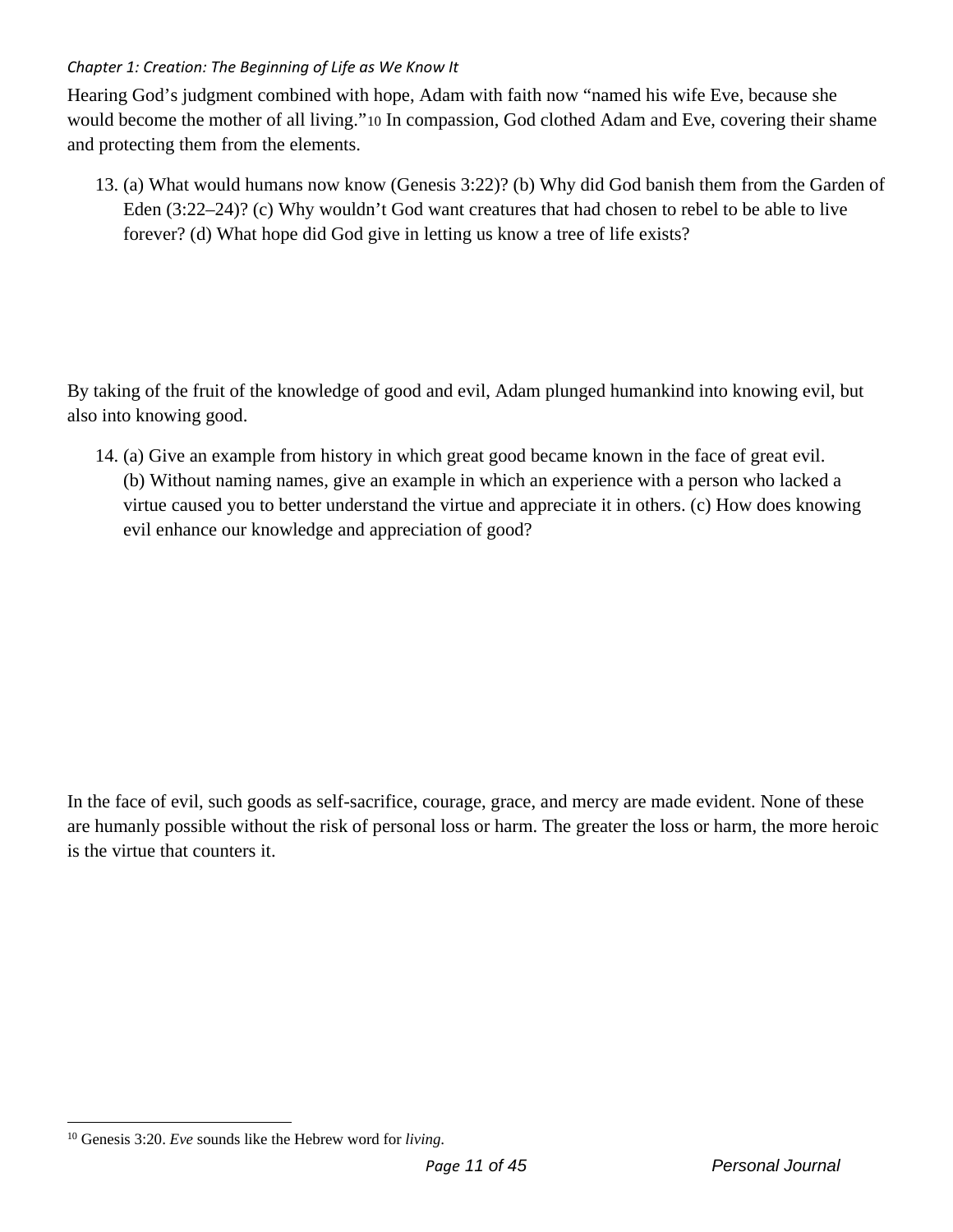# **Eve's Offspring**

*Thursday - Pages 7–9*

Eve bore children, and the earth bore food. Her first children, Cain and Abel, brought offerings to the Lord. The Lord accepted Abel's offering, but not Cain's.<sup>[11](#page-12-0)</sup>

- 15. (a) How did Cain respond to God's disapproval (Genesis 4:5)? (b) How do God's three questions indicate Cain knew what was right to do and therefore had no valid reason for anger (4:6–7)? (c) What did God warn Cain he must do (4:7)? (d) List some temptations that accompany jealousy.
	- (e) What are things we can do to help us master sin?

Cain didn't heed the Lord's warning. Instead, he gave in to sin and killed his brother. God cursed Cain and drove him from his presence,  $12$  and Adam and Eve knew evil.

Time passed. Adam and Eve bore more children and eventually died. In those days, people lived nearly 1,000 years. As people increased, so did violence.

16. (a) What did the Lord see when he looked into people's hearts (Genesis 6:5)? (b) With what did this heart condition fill the earth (6:11)? (c) Was creation's status still "very good"? Why or why not? (d) Think of a violent, corrupt ruler from history. What would be different if that person could live 1,000 years? (e) What do you think it was like to live during that time?

Among all the evil people of the time, a righteous man stood out: Noah. God told Noah to build an ark to save himself, his family, and animals from coming floodwaters. The Lord said, "My Spirit will not contend with man forever, for he is mortal; his days will be a hundred and twenty years."<sup>13</sup> Though this passage may mean that God gave Noah 120 years to build the ark, there's another meaning: after the flood, God shortened people's lives, thus limiting the evil any one person could commit, as well as limiting the evil any one person had to endure.

<span id="page-12-0"></span><sup>&</sup>lt;sup>11</sup> We're not told what was wrong with Cain's offering. That Abel brought "some of the firstborn" while Cain brought "some of the fruits"—not some of the firstfruits—suggests Cain may have brought leftovers. The heart attitude counts most in offerings. Hebrews 11:4 tells us Abel gave his offering in faith, unlike Cain. (See Exodus 23:19a on the later firstfruits offerings.)

<span id="page-12-1"></span> $12$  Genesis 4:11-16.

<span id="page-12-2"></span> $13$  Genesis 6:3.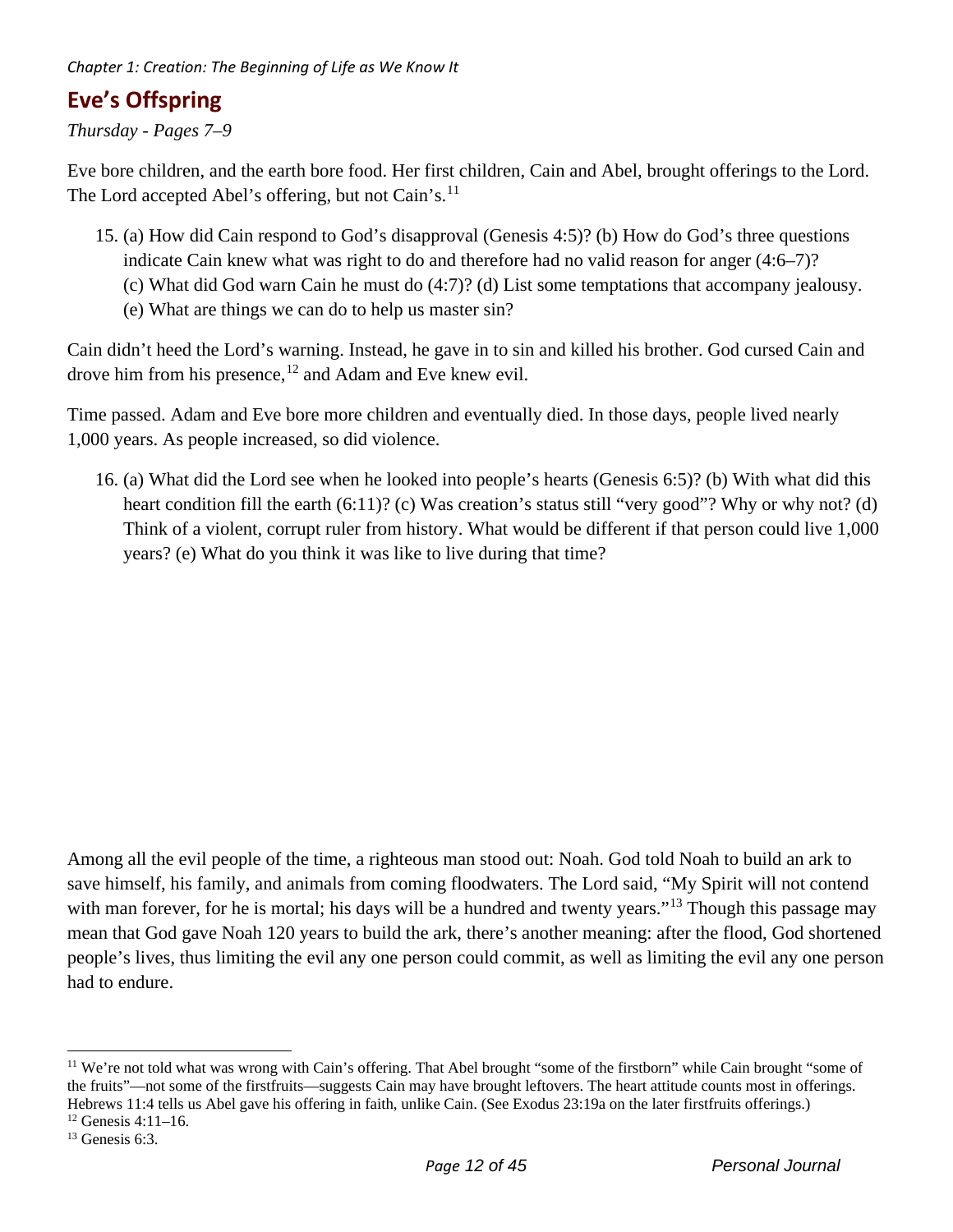# **The Flood**

*Friday - Pages 9–12* 

Rain fell for forty days. Only those in the ark survived. They stayed in the ark until the waters receded, just over a year.[14](#page-13-0) The Lord brought Noah's family out of the ark and warned them not to return to violence, for he would demand an accounting for bloodshed.<sup>[15](#page-13-1)</sup>

17. (a) What covenant did God make with earth's creatures (Genesis 9:12–16)? (b) What was the sign of the covenant? (c) How was the flood meant for humankind's ultimate good? (d) How did the rainbow reflect God's good intentions for humankind?

God blessed Noah's family and said, "Be fruitful and increase in number and fill the earth."<sup>16</sup> The blessing was similar to that which God gave to their first parents, Adam and Eve, but it left out something: ruling the earth. For when Adam and Eve obeyed Satan rather than God, they lost their reign to him.<sup>[17](#page-13-3)</sup>

And yet there remained elements of hope. The rainbow gave hope of life and told of God's love and his desire for people to live kindly together. That God did not destroy the tree of life, but merely barred the way to it, gave hope that one day the way to it might be opened. The promise of a Serpent Crusher gave hope that the serpent's rule would end. That Adam and Eve through pain could bear and sustain life gave hope that the Serpent Crusher's bruised heel might be life-giving too.

The story has just begun. Next week we meet the family through which the seed of the Serpent Crusher will be traced.

<span id="page-13-0"></span><sup>14</sup> Compare Genesis 7:11 with 8:13.

<span id="page-13-1"></span> $15$  Genesis 9:5–6.

<span id="page-13-2"></span> $16$  Genesis 9:1.

<span id="page-13-3"></span><sup>&</sup>lt;sup>17</sup> Jesus calls Satan the prince of this world (John 14:30). See also Ephesians 2:22.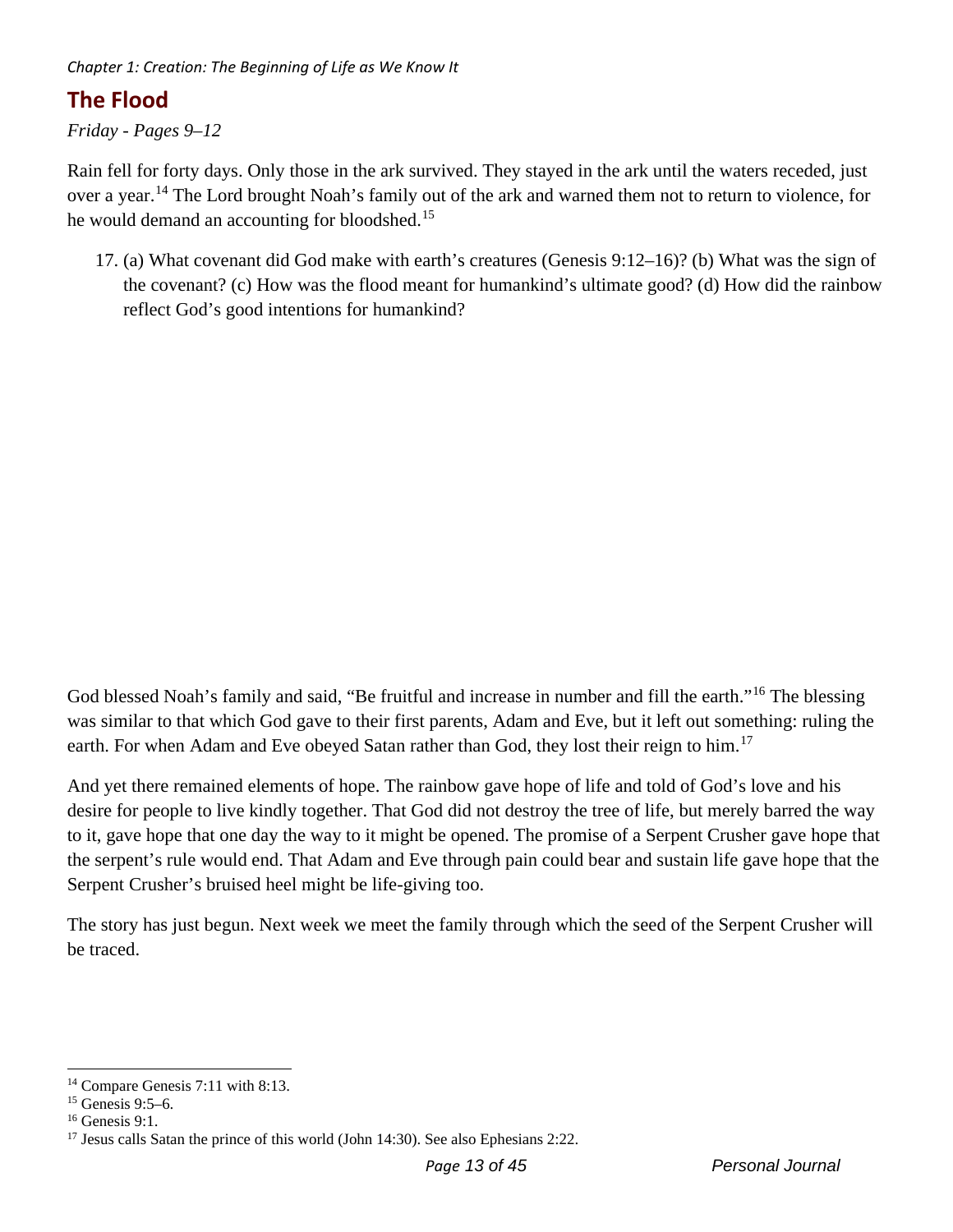#### **Bible Outline**

# **Old Testament**

### **Five Books of Moses**

**Genesis** Exodus Leviticus Numbers Deuteronomy

#### **Histories**

Joshua Judges Ruth 1 Samuel 2 Samuel 1 Kings 2 Kings 1 Chronicles 2 Chronicles Ezra Nehemiah Esther

#### **Books of Wisdom**

Job Psalms Proverbs Ecclesiastes Song of Songs

#### **Prophetic Major Prophets** Isaiah Jeremiah Lamentations Ezekiel Daniel

**Twelve Minor Prophets** Hosea Joel Amos Obadiah Jonah Micah Nahum Habakkuk Zephaniah Haggai Zechariah Malachi

#### **New Testament**

#### **Four Gospels** Matthew Mark Luke John **History** Acts **Letters Letters of Paul** Romans 1 Corinthians 2 Corinthians Galatians Ephesians Philippians Colossians 1 Thessalonians 2 Thessalonians

# 1 Timothy 2 Timothy **Titus**

# Philemon

#### **General Letters**

Hebrews James 1 Peter 2 Peter 1 John 2 John 3 John Jude

### **Prophetic**

Revelation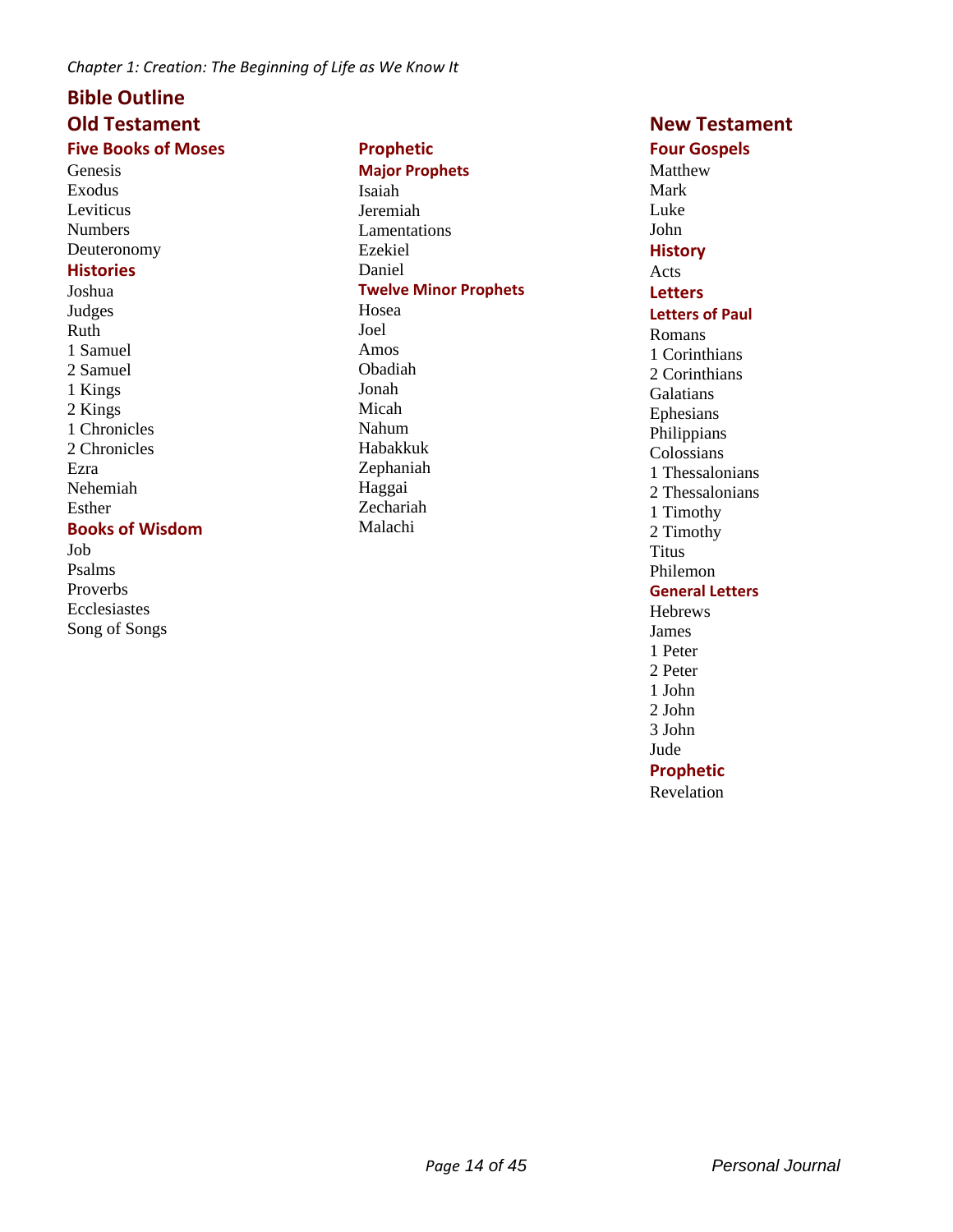# <span id="page-15-0"></span>STORY THE READ THE STORY. EXPERIENCE THE BIBLE.

# *Chapter 2: God Builds a Nation*

*Key Question*: What can we learn about faith from Abraham, Sarah, Isaac, and Jacob?

# **The Call**

*Monday - Pages 13–16* 

Noah's descendents spread out over the earth. As time passed, people again rejected God's way for their own way. God chose a man for a special purpose: building a nation to represent him.

The prophet Abram was seventy-five years old when God told him to leave his home and go to Canaan. His wife Sarai was sixty-five, still beautiful, but barren.

1. (a) What did God tell Abram he would do for him (Genesis 12:2–3)? (b) What would happen through Abram to all peoples on earth (12:3)? (c) What part of this promise was particularly surprising considering Abram was childless? (d) How did Abram show his faith in God (12:4)? (e) How does our obedience to God's commands show our faith in him?

After Abram arrived in Canaan, God showed him the land he would give Abram's offspring, who would be more numerous than the dust of the earth.<sup>[18](#page-15-1)</sup>

The Lord blessed Abram by keeping him safe in this dangerous land, just as he promised. In fact, God enabled him to rescue his nephew Lot from the armies of four strong kings with only 318 men.<sup>[19](#page-15-2)</sup> Yet one thing puzzled Abram.

2. (a) What had God still not given Abram (Genesis 15:2–3)? (b) What did God promise Abram (15:4– 5)? (c) What was Abram's response (15:6)? (d) What was the Lord's response (15:6)?

That night, God gave Abram a miraculous sign. When people made covenants in those days, they sacrificed animals, cut the carcasses in two, and laid the pieces across from each other. The parties spoke the terms of the covenant and walked between the pieces. God told Abraham to sacrifice and lay out animals. He told Abram to know for certain that his descendants would possess this land in four hundred years. Then a smoking firepot and blazing torch appeared and passed between the animal pieces: all would come to pass.<sup>[20](#page-15-3)</sup>

<span id="page-15-1"></span><sup>18</sup> Genesis 13:14–17.

<span id="page-15-2"></span> $19$  Genesis 14.

<span id="page-15-3"></span><sup>20</sup> Genesis 15:7–21.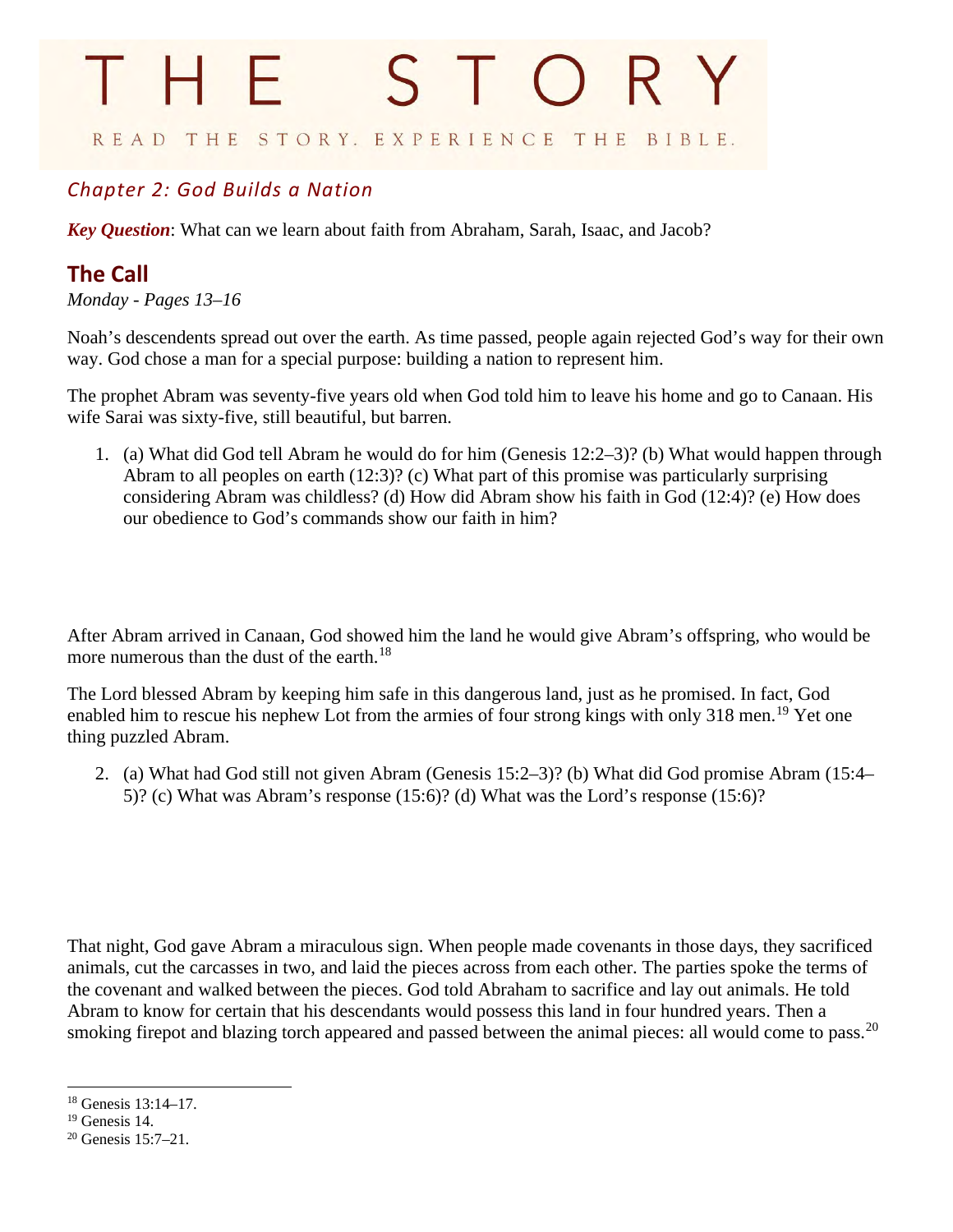### **The Proof**

*Tuesday - Pages 16–18* 

A decade passed and Sarai, thinking she had no chance of bearing a child for Abram, offered her servant Hagar to mother a child for her.<sup>[21](#page-16-0)</sup> When Hagar became pregnant, though, she acted haughtily towards Sarai. They argued and Hagar fled. The angel of the Lord came to Hagar.

3. (a) What did the angel of the Lord tell Hagar to do (Genesis 16:9)? (b) Why does it take humility to mend a relationship by doing what was right, even though the other person did wrong too? (c) Why did the angel of the Lord say to name her child Ishmael, which means "God hears" (16:11)? (d) What name did she give to the Lord (16:13)? (e) What do you learn from these two names for God that you can apply to a current situation?

A long thirteen years later, the Lord again appeared to Abram.

4. (a) How did the Lord identify himself to Abraham (Genesis 17:1)? (b) What do you learn from this name that you can apply to a current situation? (c) What did God tell Abram to do (17:1)? (d) What was God about to do (17:2)?

God told Abram to call himself Abraham.<sup>22</sup> He made a covenant with Abraham in which God would make Abraham the father of many nations and kings. Abraham's part of the covenant was to circumcise himself and all the males of his household. Every baby boy descended from him was to be circumcised at eight days old.

God also told Abraham to call his wife Sarah instead of Sarai,<sup>[23](#page-16-2)</sup> and said he would bless the approximately eighty-nine-year-old Sarah so that she could bear a son within a year. They were to name him Isaac, and he would be the child through whom God would establish his covenant.<sup>[24](#page-16-3)</sup>

Though such a pregnancy was humanly impossible, Abraham trusted God and circumcised all the males in his household.

And so, twenty-five years after God told Abraham to go to Canaan, when Abraham was one hundred years old and Sarah ninety, God miraculously blessed Sarah and she bore the child of promise: Isaac.

<span id="page-16-0"></span><sup>&</sup>lt;sup>21</sup> This was a common practice. Hagar became a wife of lower status than Sarai.

<span id="page-16-1"></span><sup>22</sup> *Abram* means *exalted father* and *Abraham* means *father of many*. 23 Both names mean *princess.*

<span id="page-16-2"></span>

<span id="page-16-3"></span> $24$  Genesis 17:15–19.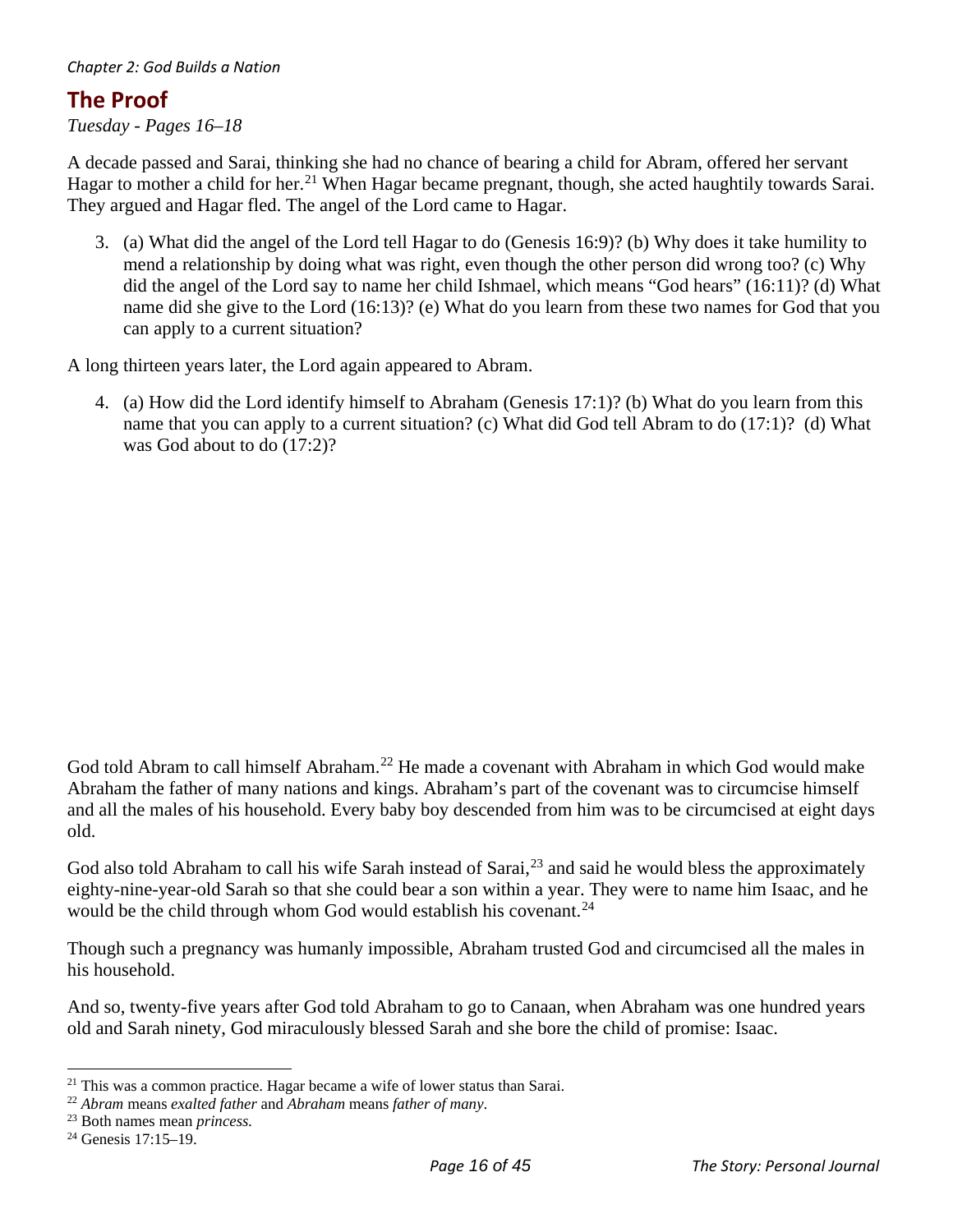#### **The Test**

*Wednesday - Pages 18–21* 

Abraham watched Isaac grow up. He'd seen God's miraculous hand in his life many times. He was a prophet who had talked with God and with angels. He'd received astonishing blessings. God had promised Abraham that Isaac would be his heir and the child of the covenant. But then God tested Abraham's faith in this promise by asking him to do something that appeared to make the promise's fulfillment impossible.<sup>[25](#page-17-0)</sup>

5. (a) What did God ask Abraham to do with his beloved son, the only son of God's promise (Genesis 22:2)? (b) "Abraham reasoned that God could raise the dead,"<sup>26</sup> and so his faith stood firm. How did Abraham demonstrate his faith that obeying God wouldn't stop Isaac from being the child of promise  $(22:5)?$ 

The angel of the Lord stopped Abraham before Isaac was harmed.

6. (a) What did Abraham's willingness to obey God prove (Genesis 22:11–12)? (b) When God provided a ram to substitute as a sacrifice, what did Abraham call the place (22:13–14)?

7. (a) What would happen through Abraham's offspring—his "seed" (Genesis 22:18)? (b) What "seed" did we read about last week that was promised to  $Eve^{27}$ ?

God sometimes asked prophets to perform actions that foreshadowed and explained important future events. Abraham and Isaac were both prophets, and their actions told their descendents that God can provide a substitute for someone destined for death. They didn't know it yet, but their actions also foreshadowed how the seed promised to Eve and now to them would one day crush the serpent and bless all peoples.

<span id="page-17-0"></span><sup>&</sup>lt;sup>25</sup> For a fuller examination of this test, see *Abraham, Isaac & Child Sacrifice* a[t www.jeanejones.net/2011/10/abraham-isaac-child](http://www.jeanejones.net/2011/10/abraham-isaac-child-sacrifice)[sacrifice.](http://www.jeanejones.net/2011/10/abraham-isaac-child-sacrifice)

<span id="page-17-1"></span> $26$  Hebrews 11:19.

<span id="page-17-2"></span> $27$  Genesis 3:15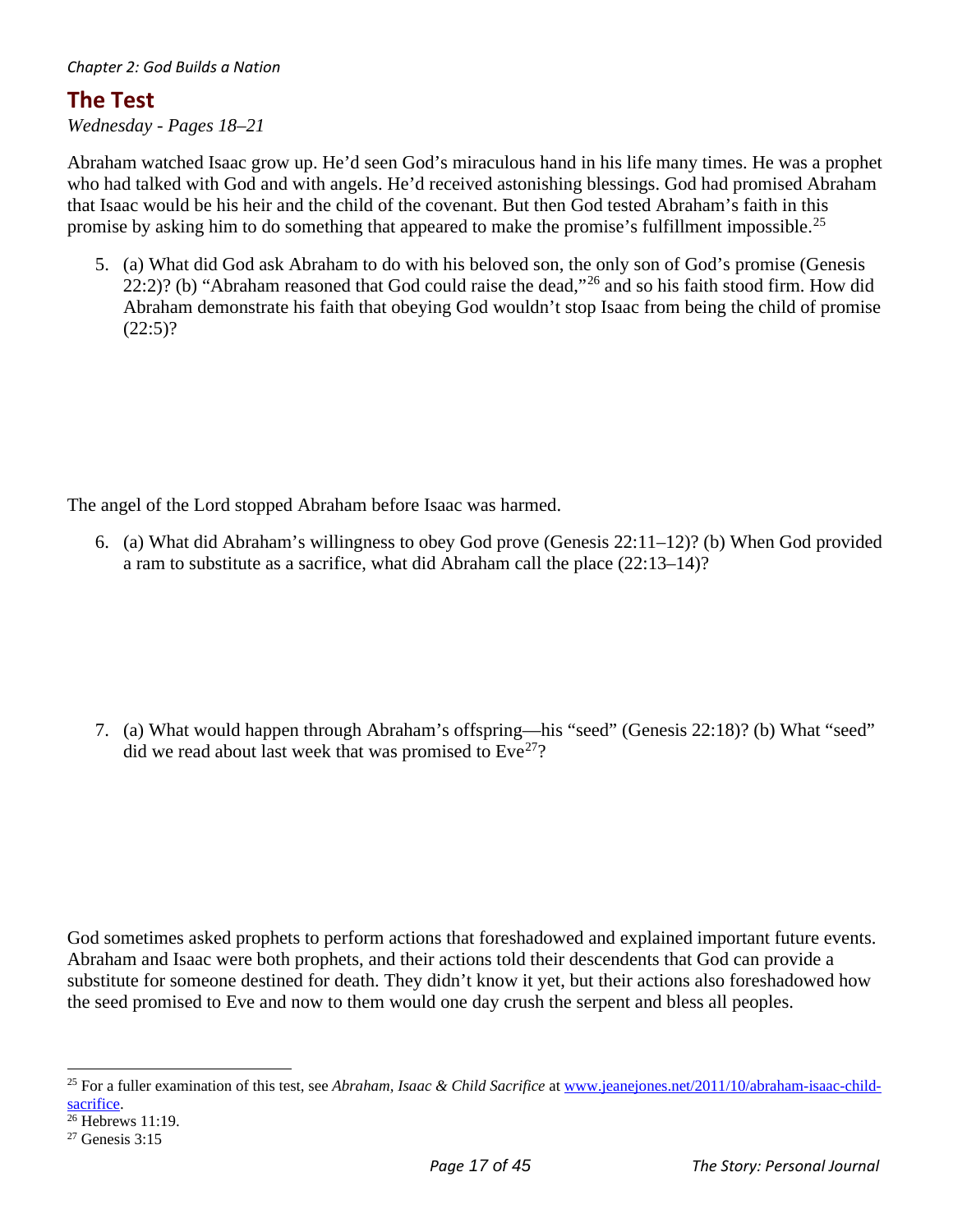### **Jacob**

*Thursday - Pages 21–24* 

Isaac married Rebekah when he was forty. She, like Sarah, was barren. Isaac prayed for her, and finally, twenty years later, she became pregnant. God told her she carried twins, both of whom would become nations, but the older would serve the younger. She gave birth to Esau and Jacob. They grew into manhood, with Isaac favoring Esau and Rebekah favoring Jacob.

Esau was born first and normally would have received both a double inheritance and the covenant promise of fathering the nation that would belong to God. But he came home hungry one day and found Jacob cooking red lentil stew. In exchange for a bowl, he swore an oath giving Jacob his birthrights, thus despising God's covenant and showing himself to be godless.[28](#page-18-0)

When Isaac was old and blind, he asked Esau to hunt game and fix him a meal, after which he would bless Esau.[29](#page-18-1) Rebekah overheard, and she and Jacob tricked Isaac into blessing Jacob. Isaac blessed him with the riches of the land, with ruling over his relatives, and with blessings for those who bless him and curses for those who curse him—all aspects of God's promises to Abraham and an unwitting affirmation of God's promise to Rebekah.

When Esau discovered Jacob had received the blessing Isaac intended for him, he was furious and said he would kill Jacob after Isaac died. Wanting to keep Jacob safe, Rebekah convinced Isaac to send Jacob to her brother to marry one of her nieces.

As Jacob journeyed, the Lord appeared to him in a dream and told him the covenant promise would be through him, and God would watch over him and bring him back safely.<sup>[30](#page-18-2)</sup> Jacob named the place where God spoke to him Bethel. $31$ 

Jacob fell in love with his cousin Rachel and arranged to marry her in return for seven years' work. But after the seven years, his uncle deceived Jacob into marrying Rachel's sister Leah. When Jacob discovered he'd married the wrong girl, he angrily confronted his uncle. The girl's father agreed to let him marry Rachel a week later in return for Jacob's promise of another seven years' labor.

Through the years, the sisters' dad repeatedly tricked and cheated Jacob, but God intervened and made Jacob wealthy at the expense of his deceitful uncle. Twenty years later God told Jacob to return home.<sup>[32](#page-18-4)</sup> Jacob feared facing Esau, but obeyed.

The night before reaching his brother, a man wrestled with Jacob until daybreak.

<span id="page-18-0"></span><sup>28</sup> Genesis 25:34; Hebrews 12:16.

<span id="page-18-1"></span><sup>&</sup>lt;sup>29</sup> Oral deathbed blessings were legally binding.

<span id="page-18-2"></span><sup>30</sup> Genesis 28:13–15.

<span id="page-18-3"></span><sup>31</sup> Genesis 28:19.

<span id="page-18-4"></span> $32$  Rebekah had promised to send for Jacob as soon as Esau's anger subsided (Genesis 27:45), probably anticipating a short separation. She never called for him and may not have lived to see his return or the reuniting of the brothers. By manipulating her husband and children to get what she wanted for her son, she lost her treasured relationship with her son. She hurt Isaac and Esau, and she indirectly caused Jacob to suffer as he unlearned the deceitfulness she taught him. She didn't trust God to fulfill his promise to her without her intervention.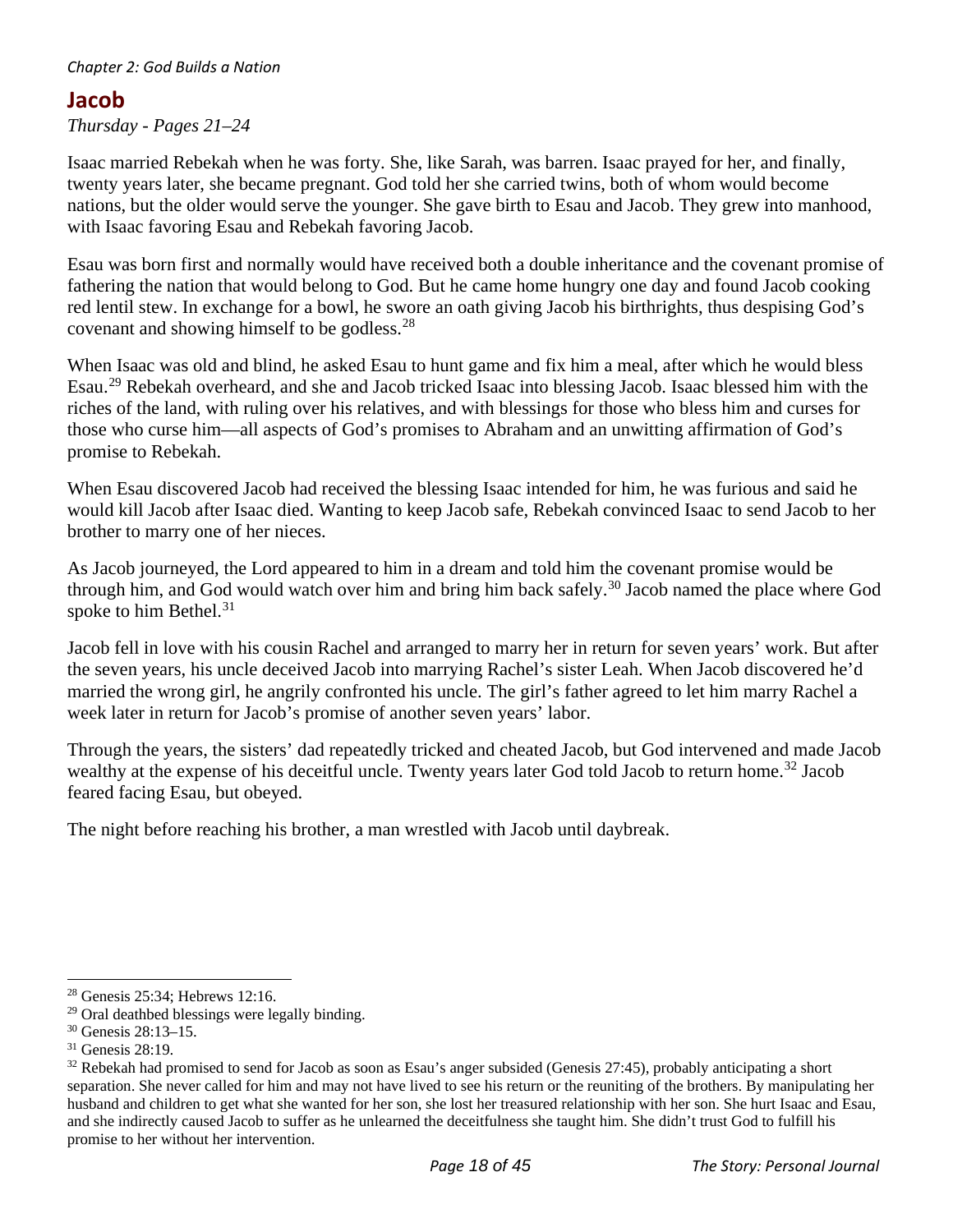8. (a) How did the man show Jacob he could disable him at any time (Genesis 32: 25)? (b) Jacob apparently realized the man was no ordinary human. For what did he ask (32:26)? (c) The man gave Jacob a new name: Israel.<sup>[33](#page-19-0)</sup> With whom had Jacob been wrestling  $(32.28-30)$ ?<sup>[34](#page-19-1)</sup> (d) Who was the true source of all his blessings (32:29)?

Jacob had used trickery to get the blessing his father wanted to give Esau, and suffered the consequence of estranged relationships. Jacob learned what it was like to be at the receiving end of deceit and trickery when he suffered under his uncle's treachery. But though God disciplined Jacob, he also blessed him and showed him repeatedly that it was he who was the true source of blessings.

9. (a) Briefly describe how deception hurt a relationship in your life, without naming names. (b) God commands us not to lie or use deceit.<sup>35</sup> How does using deception to obtain what we want rather than obeying God show lack of faith in God?

<span id="page-19-0"></span><sup>&</sup>lt;sup>33</sup> *Israel* means "God struggles" or "he struggles with God."

<span id="page-19-1"></span><sup>&</sup>lt;sup>34</sup> God appeared in the form of an angel so that Jacob could wrestle with him (see Hosea 12:3–4). Some Christians think such appearances are of the preincarnate Christ.

<span id="page-19-2"></span><sup>&</sup>lt;sup>35</sup> "Do not steal. Do not lie. Do not deceive one another" (Leviticus 19:11). See also Romans 1:29; 2 Corinthians 4:2; Ephesians 4:25; Colossians 3:9; 1 Thessalonians 2:3; 1 Peter 2:1.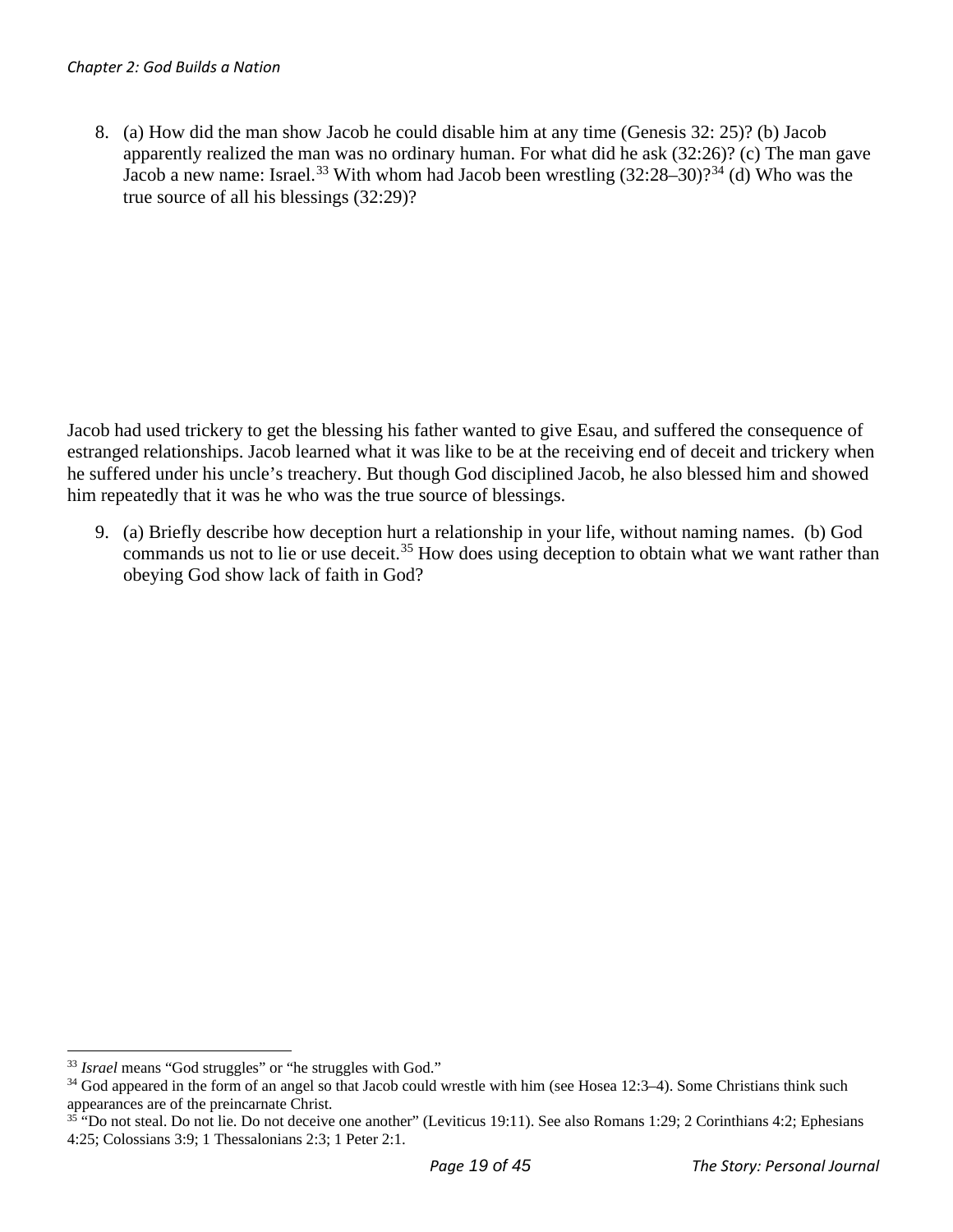#### **Israel**

*Friday - Pages 24–27* 

Instead of trying to kill him, when Esau met Jacob, Esau embraced and kissed him. God had changed Esau's heart and kept Jacob safe, as he promised.

10. (a) Describe a time God mended a relationship in your life by changing someone's heart (yours or another person's). (b) Write a praise to God for this restoration.

God sent Jacob back to Bethel, where he had appeared to him previously. There he told him again that his new name was to be Israel, and that he would give his descendants the land promised to Abraham and Isaac.

11. Many years later, a New Testament author wrote about the faith of Abraham, Sarah, Isaac, and Jacob. What stands out to you the most from Hebrews 11:6–20? Why?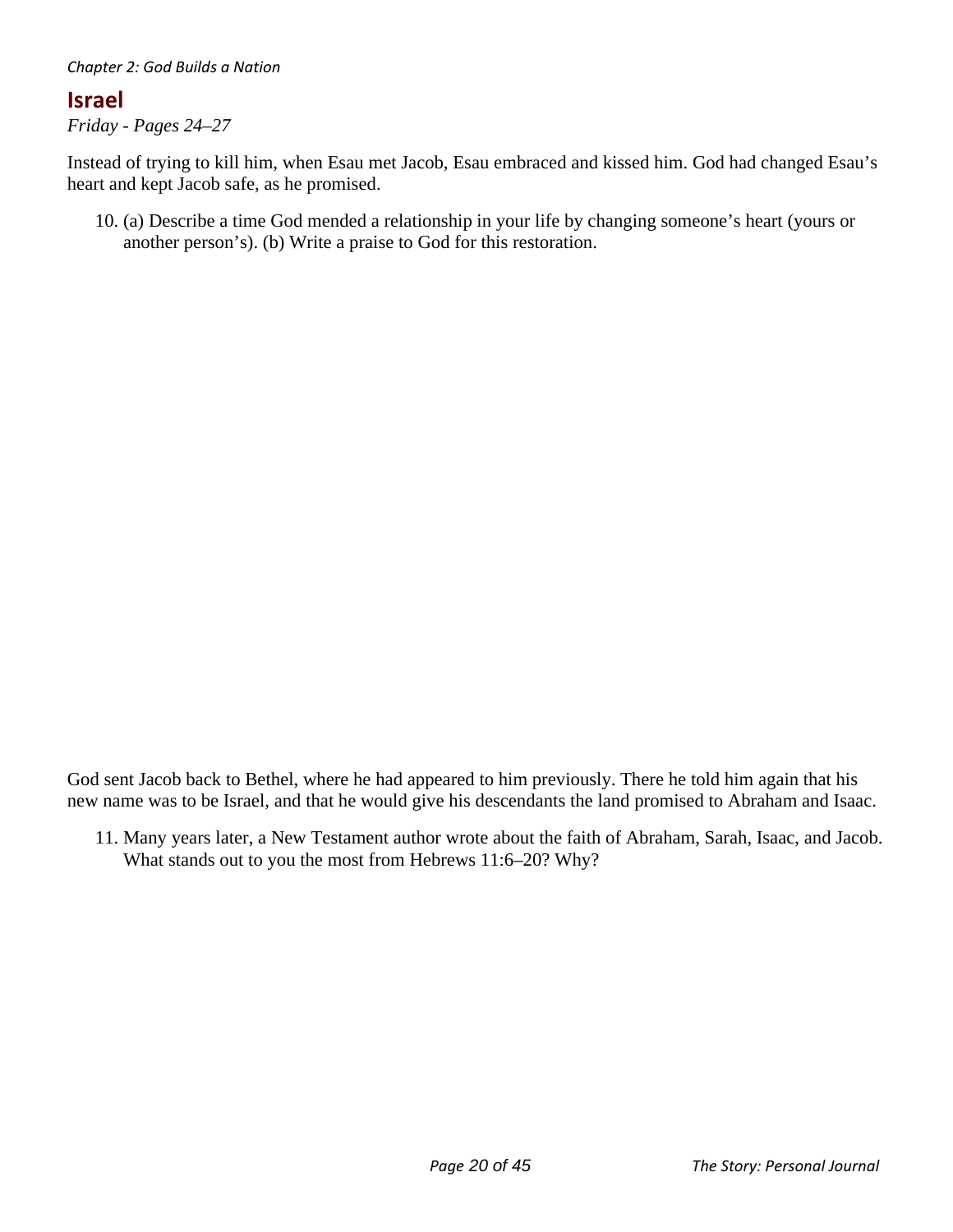12. Which one of the following attributes of God that we've read about this week do you most need to

remember today? Why?

| Your very great reward              | Your shield  |
|-------------------------------------|--------------|
| Credits your faith as righteousness | Sees you     |
| Has power to fulfill promises       | Is faithful  |
| Hears your cries                    | Will provide |
| Is God almighty                     |              |

From the twelve sons of Israel would come a nation of twelve tribes. But there would be hard times first. When the Lord made his covenant with Abraham, he told him this:

Know for certain that your descendants will be strangers in a country not their own, and they will be enslaved and mistreated four hundred years. But I will punish the nation they serve as slaves, and afterward they will come out with great possessions. You, however, will go to your fathers in peace and be buried at a good old age. In the fourth generation your descendants will come back here, for the sin of the Amorites<sup>[36](#page-21-0)</sup> has not yet reached its full measure. *Genesis 15:13–16* 

The descendants of Abraham, Isaac, and Jacob needed to remember the miracles the Lord had done in the patriarchs' lives if their faith wasn't to waiver.

<span id="page-21-0"></span><sup>&</sup>lt;sup>36</sup> The Amorites were Canaanites. God would remove the Canaanites because of their great wickedness. Though God judged two Canaanite cities in Abraham's time (Sodom and Gomorrah—see Genesis 18–19), the people in the rest of the land would not reach the level of sin that would justify removal for four hundred years.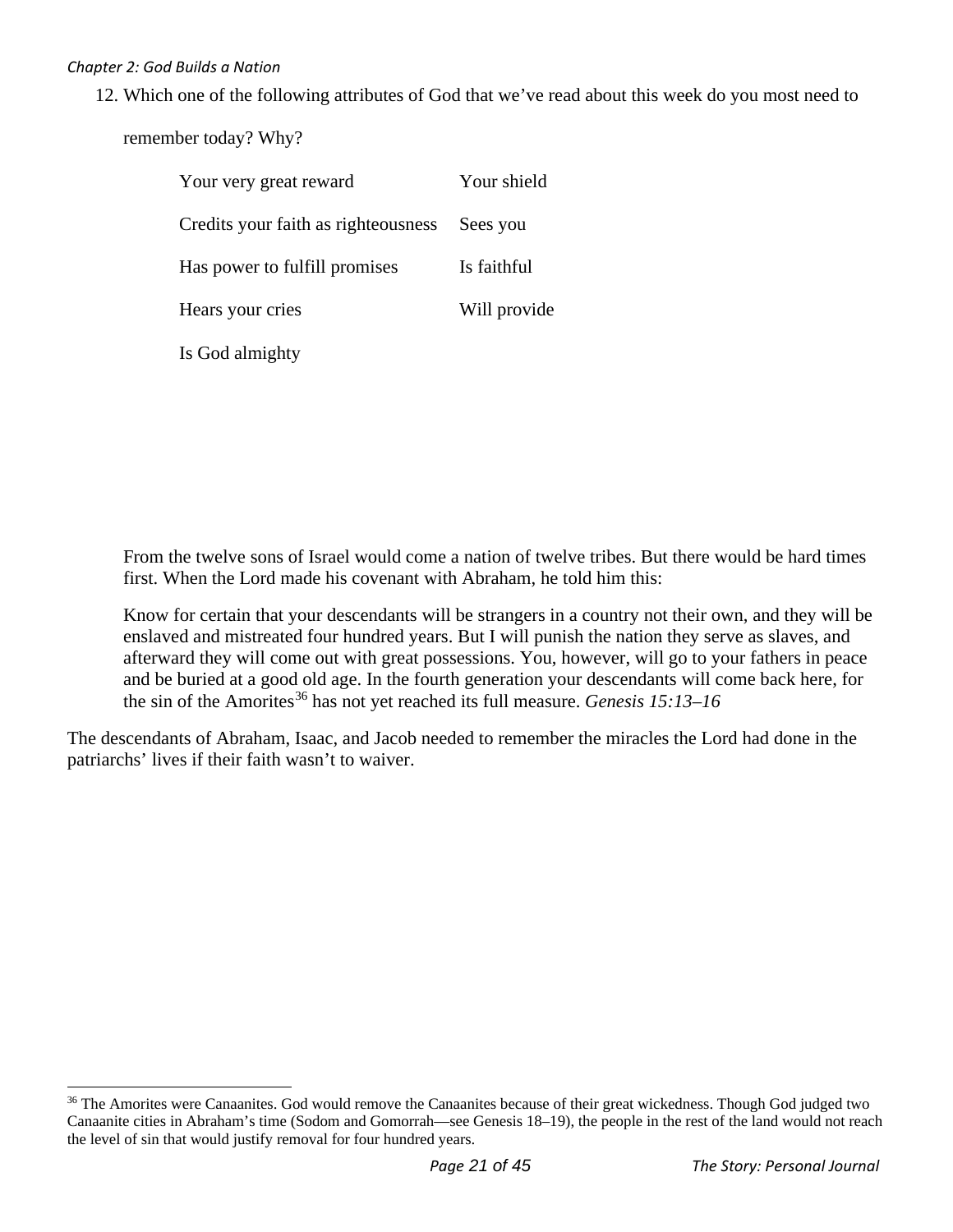# STORY THE READ THE STORY. EXPERIENCE THE BIBLE.

# <span id="page-22-0"></span>*Chapter 3:*

# *Joseph: From Slave to Deputy Pharaoh*

*Key Question*: What can we learn from Joseph about trusting God through hardship and betrayal?

# **From Favorite to Enslavement**

#### *Monday - Pages 29–31*

Everyone knew Joseph was his dad's favorite. His mother, Rachel, was the only wife his dad had truly loved.<sup>[37](#page-22-1)</sup> She was barren, though, and his dad prayed many years for her to have a child. Finally when his dad, Jacob, was 91,<sup>[38](#page-22-2)</sup> Rachel gave birth to Joseph, bringing joy to them both.

Joseph was Jacob's eleventh son. Eventually Rachel became pregnant again, but grief struck when she died giving birth to little Benjamin.

Although the family was blessed in many ways, they suffered tragedies too, some from living in a harsh land and some from Joseph's brothers' bad choices,<sup>39</sup> including his oldest brother, Reuben, sleeping with his dad's concubine.[40](#page-22-4)

When Joseph was seventeen, Jacob gave him a beautiful coat, inflaming his brothers' jealousy.

1. (a) What are some of the reasons Joseph's brothers hated him (Genesis 37:2–11)? (b) What are some areas in which Joseph's character perhaps needed to grow? (c) What are ways that parents can combat rivalry among their children?

<span id="page-22-1"></span><sup>&</sup>lt;sup>37</sup> Jacob fell in love with his cousin Rachel. His uncle agreed to give him Rachel as wife if Jacob worked for him seven years. Jacob did so, but on his wedding night, his uncle sent Leah into his dark tent. Leah slept with him, letting him think she was Rachel. When Jacob discovered the deception the next morning, he was furious and demanded Rachel as promised. His uncle let him marry Rachel a week later in return for another seven years' labor. Leah envied Jacob's love for Rachel. She bore four sons right away and hoped this would cause Jacob to love her like he loved Rachel. Rachel desperately wanted children and out of jealousy over Leah's sons, gave Jacob her maidservant to bear children for her. The maidservant bore two sons. Leah stopped bearing children for awhile and, competing with Rachel, gave her maidservant to Jacob too. That maidservant also bore two boys. Leah bargained with Rachel to let her sleep with Jacob, and she bore two more sons and a daughter—seven children in all. Finally, Rachel became pregnant and bore Joseph.

<span id="page-22-3"></span><span id="page-22-2"></span><sup>38</sup> Jacob came to Egypt when he was 130 (Genesis 47:9) and Joseph was 39 (41:46–47; 45:6), making him 91 at Joseph's birth.  $39$  A Canaanite raped Joseph's sister, and two of his furious brothers (Simeon and Levi) in revenge killed all the city's men and plundered the city's goods, women, and children (Genesis 34). Jacob later said their violence towards men and beasts was cruel and cursed (Genesis 49:5–7).

<span id="page-22-4"></span> $40$  Genesis 35:22. Firstborn sons inherited their father's concubines, and Reuben was probably trying to claim prematurely what he thought would be his right one day.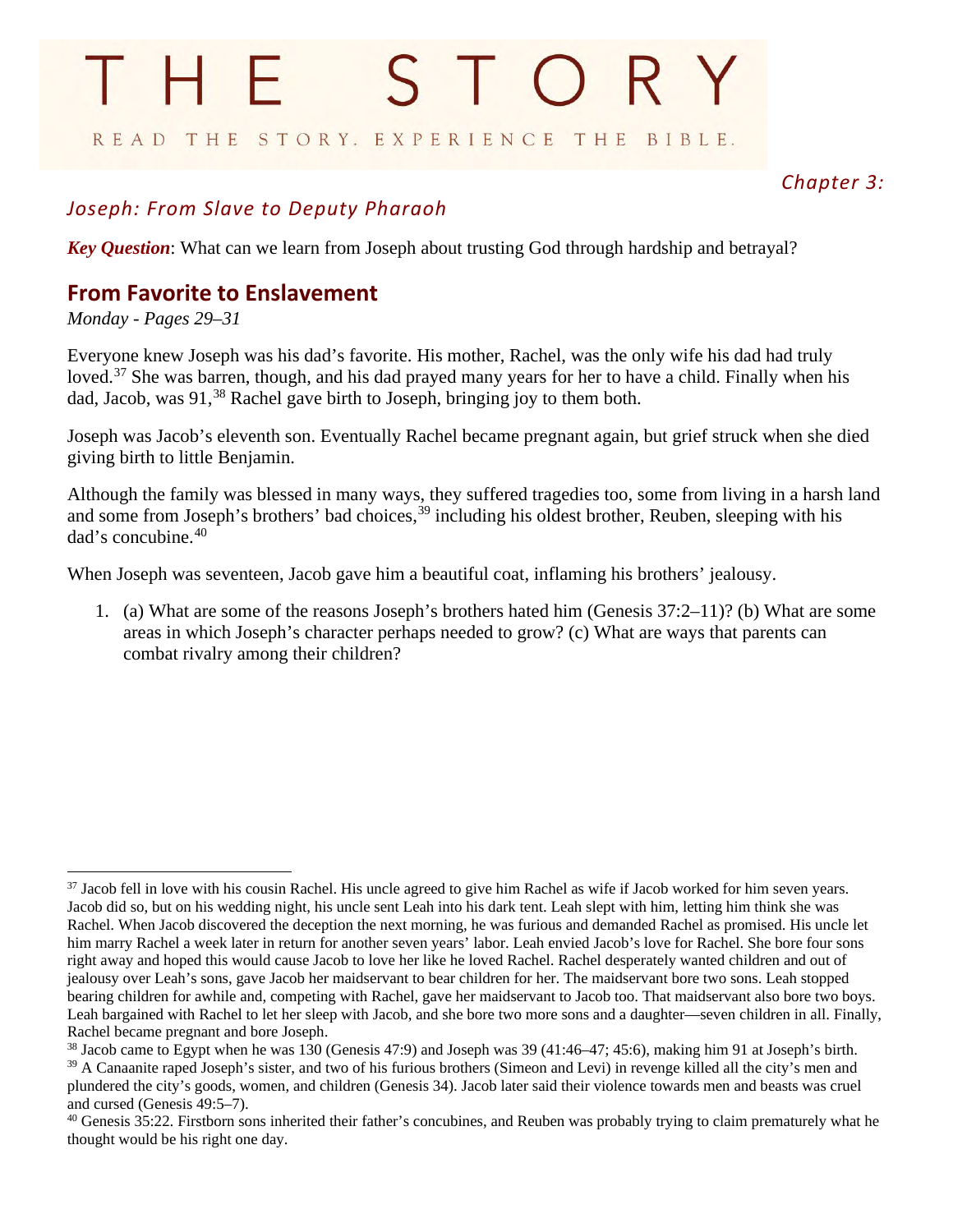#### *Chapter 3: Joseph: From Slave to Deputy Pharaoh*

Not long after Joseph had brought a bad report to his father about how his brothers tended their flocks, Jacob again sent Joseph to check on his brothers. The brothers saw him coming and plotted to kill him.

2. (a) How did the oldest brother, Reuben, attempt to rescue Joseph (Genesis 37:21–22)? (b) What plan did Judah—fourth oldest—devise (37:26–27)? (c) The other brothers followed Judah's leadership. How might Reuben's incest have eroded his moral authority and lessened his effectiveness as a leader among his brothers?

They sold Joseph to Ishmaelite merchants, who took him to Egypt. To cover their crime, the brothers dipped Joseph's robe in goat's blood and gave it to their father so he would think Joseph dead. Jacob was devastated.

# **Can It get Any Worse?**

#### *Tuesday - Pages 31–33*

In Egypt, Potiphar, the captain of Pharaoh's guard, bought Joseph as a slave.

3. (a) What are some of the feelings Joseph may have had when he found himself a slave in Egypt? (b) Had he ended up in this situation because God had abandoned him (Genesis 39:2)? (c) In what ways did God bless Joseph (39:2–4)? (d) Briefly describe a hardship you endured and how God cared for you through it.

Potiphar's wife thought Joseph handsome and wanted to sleep with him.

4. (a) What did Joseph consider about his master that helped him resist sexual temptation (Genesis 39:8–9a)? (b) What did Joseph consider about God that helped him resist (39:9b)? (c) What actions did Joseph take to resist (39:10)? (d) When he found himself alone with her and entrapped, what did he do (39:11–12)? (e) What can we learn from Joseph about resisting sexual temptation?

The rebuffed temptress accused the young Hebrew of trying to sleep with her, and Potiphar threw Joseph in prison.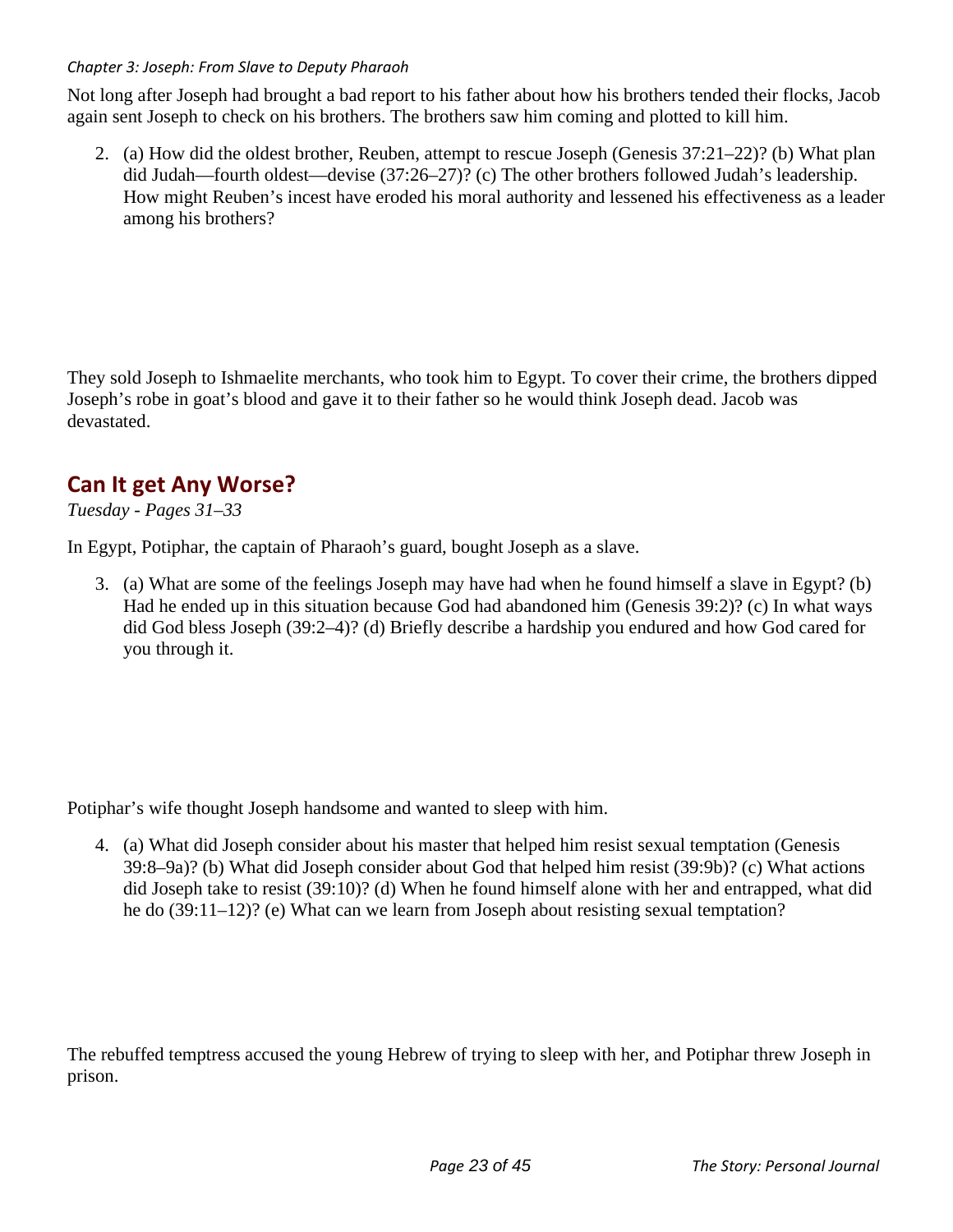#### *Chapter 3: Joseph: From Slave to Deputy Pharaoh*

5. (a) Was Joseph in prison because God had abandoned him (Genesis 39:21)? (b) What evidence of God's presence did Joseph find (Genesis 39:21–23)? (c) Does faithfulness to God mean we'll never suffer wrongly from the schemes of the wicked on this earth?

The wicked must be permitted to succeed in some evil schemes to expose what's in their hearts and to justify judgment. Yet the New Testament tells us there is a time appointed when the Lord "will bring to light what is hidden in darkness and will expose the motives of men's hearts. At that time each will receive his praise from God" (1 Corinthians  $4:5$ ).<sup>[41](#page-24-0)</sup>

6. (a) What warning should we heed about motives being exposed? (b) What comfort can we derive from this verse when others believe false accusations about us?

Joseph again served faithfully in the difficult, undeserved circumstances in which he found himself. One night two fellow prisoners had prophetic dreams, and God showed Joseph their interpretations. He told one of the prisoners he would be freed in three days and asked for help clearing his name. The man was freed, but forgot Joseph.

Two years later, Pharaoh had a disturbing dream, and the exonerated prisoner told him about Joseph.

7. (a) How did Joseph know what certain dreams meant (Genesis 41:16)? (b) Joseph told Pharaoh the dreams were God revealing to Pharaoh that seven years of abundance would be followed by seven years of famine. He advised Pharaoh on how to prepare for the famine. How did God exalt Joseph  $(41:39-40)?$ 

<span id="page-24-0"></span><sup>&</sup>lt;sup>41</sup> In this passage, Paul was responding to false accusations regarding his motives. He says his conscience is clear, but he knows that doesn't mean he's innocent. He tells his accusers not to judge his motives, which are for now hidden in darkness but will be exposed and open to judgment at the appointed time.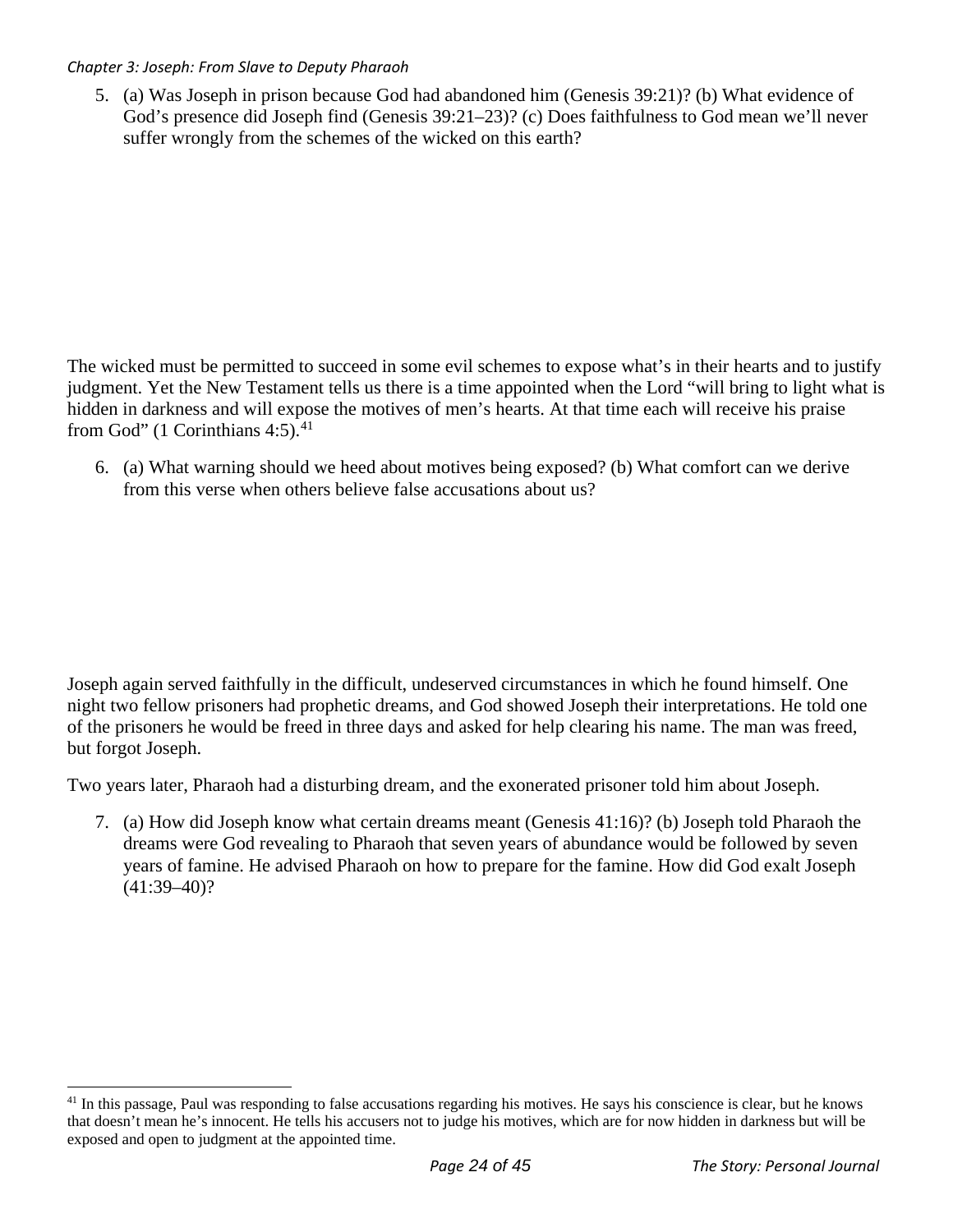# **Dreams Proved Prophetic**

*Wednesday - Pages 34–37* 

Joseph was thirty years old when he entered Pharaoh's service.<sup>[42](#page-25-0)</sup> He collected grain during the abundant years. When the predicted drought arrived and famine began to spread, he sold the grain to those in need. Joseph's ten older brothers were among those who came to buy grain. When they bowed before him, Joseph recognized them and realized the dreams he had told his brothers about when he was seventeen had now come to pass.

8. (a) How did the dreams let Joseph know he had been in God's hands through all the hard times? (b) Joseph said he wanted to find out if they were "honest men." The brothers assumed he meant only whether they were honest about not being spies. About what else might Joseph have wanted to know whether they were being honest (Genesis 42:19–20)? (c) Is it wise to test someone who has intentionally sinned against you before trusting him or her? Why or why not?

9. (a) Joseph overheard his brothers talking about how they had treated him two decades before. What were they feeling (42:21–23)? (b) What do you think it was like for them to carry their secret for over twenty years, knowing they'd greatly grieved both their brother and their father? (c) What did overhearing this conversation tell Joseph about his brothers? (d) Joseph kept Simeon<sup>[43](#page-25-1)</sup> in prison until the others returned with Benjamin. Do you think Simeon felt this imprisonment was just? Why or why not (42:21, 24)?

Jacob wouldn't let them take Benjamin to Egypt until they ran out of food and he had no choice. Judah told his father he would be personally responsible for Benjamin's safe return, and the brothers returned to Egypt with Benjamin.

<span id="page-25-0"></span><sup>42</sup> Genesis 41:46.

<span id="page-25-1"></span><sup>&</sup>lt;sup>43</sup> Simeon was the second oldest. Perhaps Joseph chose him because he now knew that Reuben, the oldest, had tried to rescue Joseph from the others.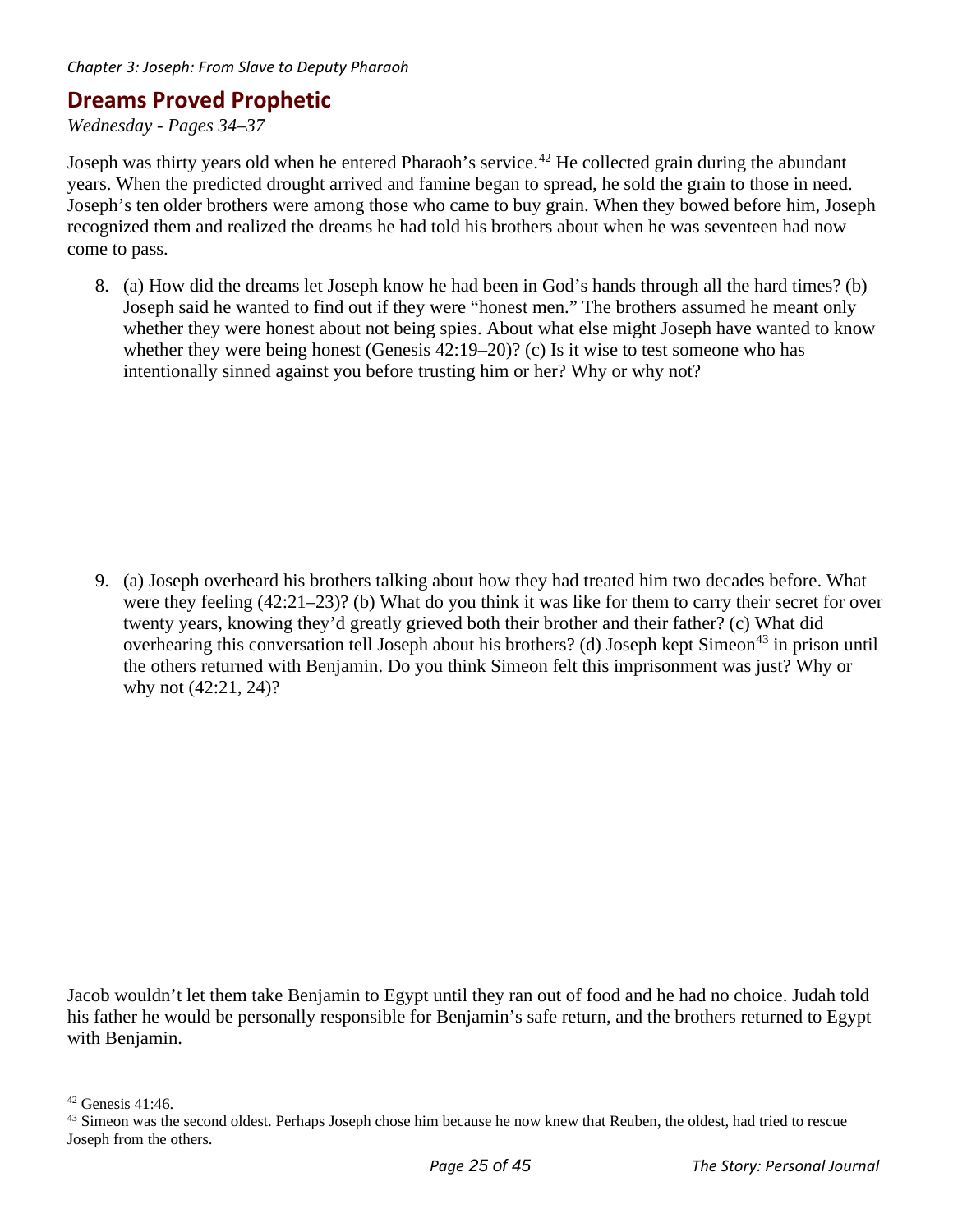### **Secrets Revealed**

#### *Thursday - Pages 37–40*

Joseph had tests for the men who had once gone to extraordinary, dishonest means to get rid of a brother of whom they were jealous. He offered them an easy and legitimate way to dispose of another. First he served a meal and gave Benjamin five times the food as the rest. Then he had his steward place his silver cup in Benjamin's sack of grain. The next morning, the steward found the cup in Benjamin's sack.

10. (a) If the older brothers were still driven by jealousy, how would they have reacted to Benjamin's receiving more food than they (Genesis 43:34)? (b) When the steward found the cup in Benjamin's sack, what did Judah say had been uncovered, and what do you think he meant by it (44:16)?

Joseph said he would keep Benjamin as a slave while the rest returned to their father in peace.

11. (a) In what ways had Judah's heart changed since he devised the plan to sell Joseph (Genesis 44:33– 34)? (b) What did Joseph now know about his brothers' intentions towards Benjamin?

Joseph sent away his attendants and wept loudly, the pain of all he'd suffered pouring from his heart and the knowledge that his brothers mourned their ill-treatment of him spreading salve over his wounds.<sup>[44](#page-26-0)</sup> Speaking in Hebrew to them for the first time, he told them who he was.

12. (a) How did Joseph try to comfort his terrified brothers (Genesis 45:5)? (b) Why had God allowed the brothers to carry out their cruel act (45:5–8)? (c) If possible, describe a good that came out of a wrong done to you, without naming wrongdoers.

<span id="page-26-0"></span><sup>&</sup>lt;sup>44</sup> For more on how Joseph triumphed over betrayal and forgave his brothers, see [www.jeanejones.net/2012/06/joseph-triumph](http://www.jeanejones.net/2012/06/joseph-triumph-over-betrayal/)[over-betrayal.](http://www.jeanejones.net/2012/06/joseph-triumph-over-betrayal/)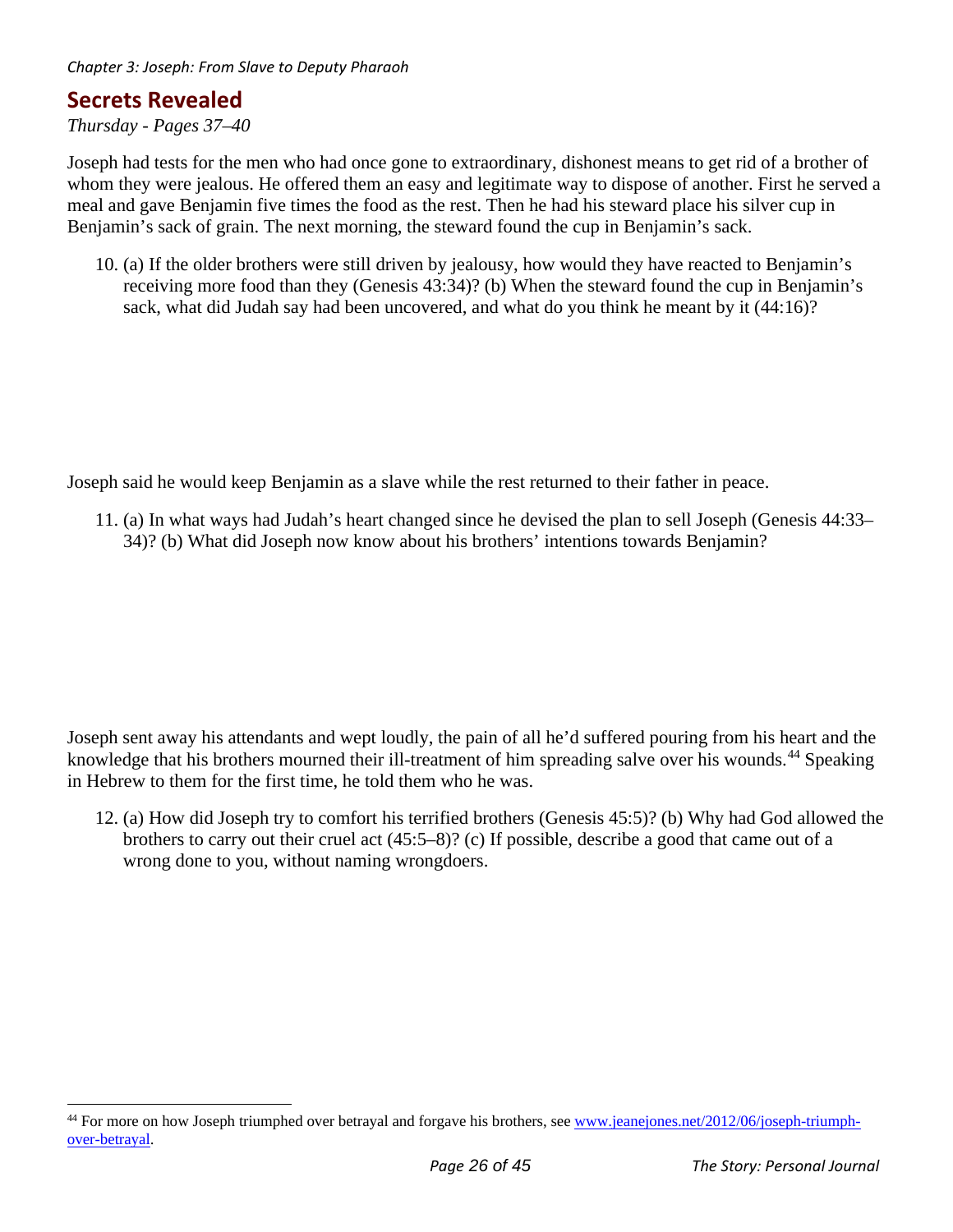*Chapter 3: Joseph: From Slave to Deputy Pharaoh* 

# **God's Plan**

*Friday Pages 40–42* 

Joseph told his brothers to bring his father to Egypt. That meant confessing to their father the secret sin that had weighed on them so long.

13. If you've confessed a burdensome secret to someone mature who loved and accepted you, briefly describe your feelings before and after.

The family lived together in Egypt. Seventeen years later, Jacob knew he was close to death and adopted Joseph's two sons, Ephraim and Manasseh, so they would inherit as one of his other children.<sup>[45](#page-27-0)</sup> In this way he gave Joseph the double-inheritance of a firstborn son.<sup>[46](#page-27-1)</sup> Then he blessed his twelve sons and prophesied over them. There was a special promise to Judah, who had been willing to lay down his life for his youngest brother for the sake of his love for his father:

The scepter will not depart from Judah, nor the ruler's staff from between his feet, until he comes to whom it belongs and the obedience of the nations is his. *Genesis 49:10* 

After Jacob died, the ten oldest brothers feared Joseph's wrath. They sent Joseph a message saying their father wanted him to forgive them, and they asked his forgiveness.

14. (a) How was the brothers' offering themselves as slaves appropriate (Genesis 50:18)? (b) How did Joseph demonstrate forgiveness (50:19–21)? (c) How can you demonstrate forgiveness to someone who wants your forgiveness?

<span id="page-27-0"></span><sup>&</sup>lt;sup>45</sup> Jacob also said that when their descendants returned to the Promised Land and the territories were named for the sons, Manasseh and Ephraim would have territories named for them (Genesis 48:5–6).<br><sup>46</sup> The oldest son, Reuben, sacrificed his right to it when he slept with his father's concubine (Genesis 49:3–4).

<span id="page-27-1"></span>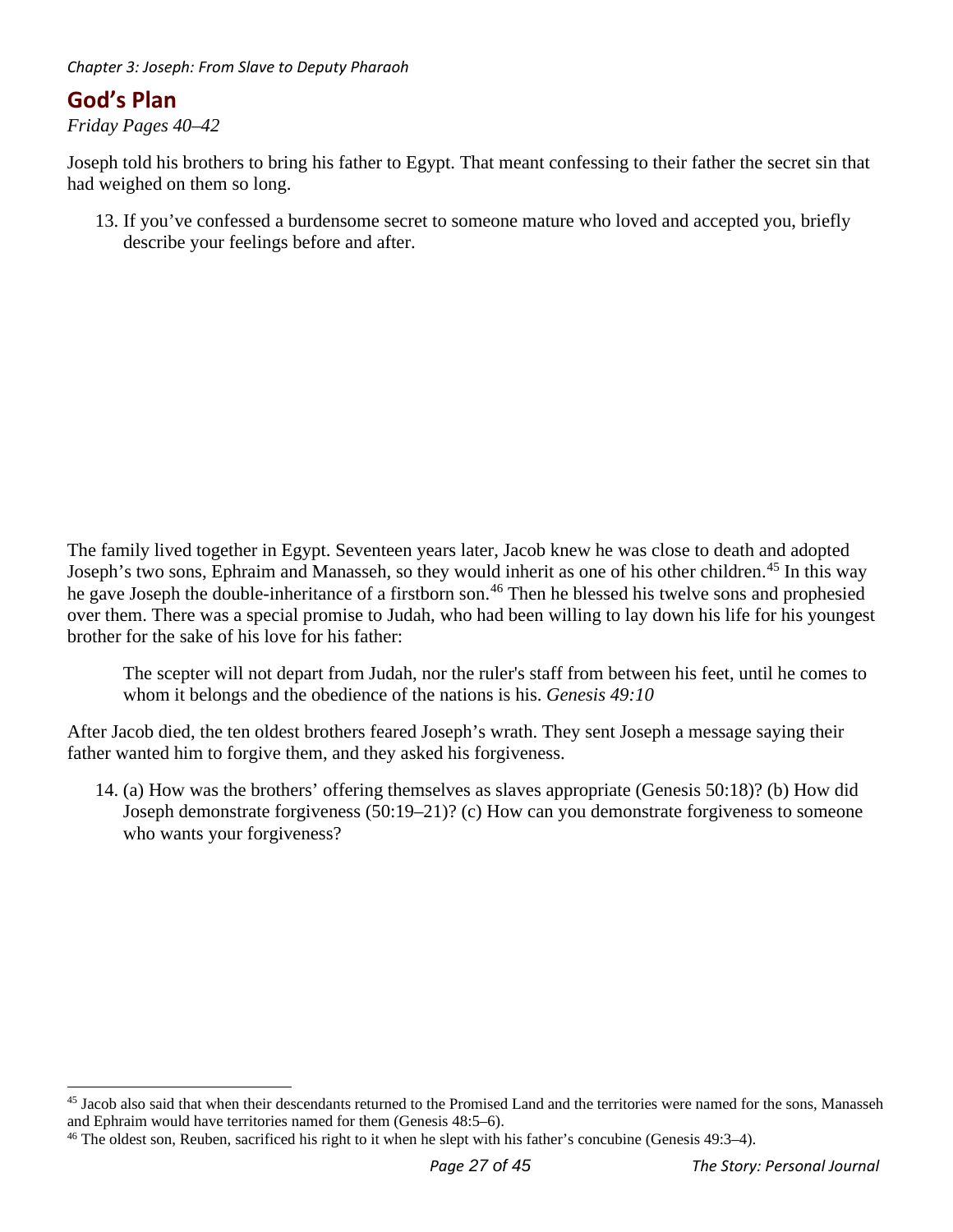#### *Chapter 3: Joseph: From Slave to Deputy Pharaoh*

Romans 8:28 says, "And we know that in all things God works for the good of those who love him, who have been called according to his purpose."

15. (a) How did God work all things in Joseph's life for good? (b) Why is faith in God's ability to work good out of bad circumstances necessary to forgive those who have wronged us in ways that seem irreparable?[47](#page-28-0) (c) Describe the good God worked from a hardship that you couldn't imagine good coming from while you were in the midst of it. (d) What lessons do you need to remember to trust God through the current or next hardship you encounter?

Prophets' lives sometimes foretold momentous future events. Next week we'll see how just as Joseph went from favorite to enslavement to exaltation, so did the growing nation of Israel.

<span id="page-28-0"></span><sup>47</sup> Sometimes we don't know the good God brings until heaven.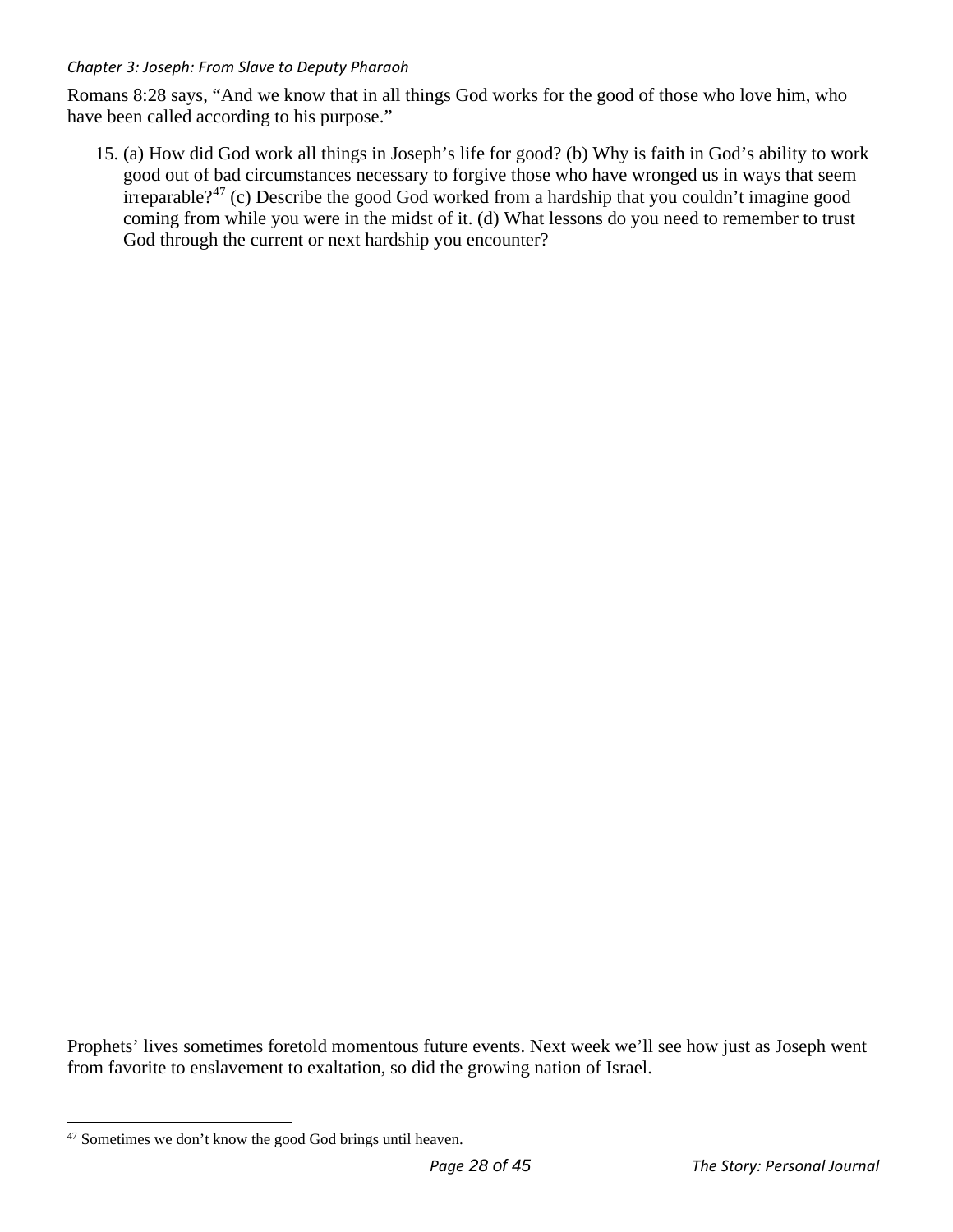# STORY THE READ THE STORY. EXPERIENCE THE BIBLE.

### *Deliverance*

<span id="page-29-0"></span>*Chapter 4:* 

*Key Question*: How can we nurture faith rather than doubts?

# **The Call**

*Monday - Pages 43–47* 

God warned Abraham that his descendants would be enslaved and mistreated in a foreign land for four hundred years, after which he would bring them to the Promised Land.<sup>[48](#page-29-1)</sup> As we pick up the story, four hundred years have passed since Joseph's family came to Egypt, and the people were indeed suffering under Pharaoh.

1. (a) In what ways did Pharaoh oppress the Israelites (Exodus 1:11–16, 22)? (b) Do you think the Israelites would have been willing to follow Moses out of Egypt if their lives were prosperous and comfortable? Why or why not? (c) If possible, briefly describe a time God used difficulties to guide you to make a change.

When Moses was born, Pharaoh's daughter rescued him from the Nile and raised him as her son. When he grew up, he killed an Egyptian who mistreated a Hebrew[49](#page-29-2) and fled from Pharaoh to Midian. That Pharaoh eventually died, but the new Pharaoh continued mistreating the Hebrews, and the people cried out to God in their misery.

One day on Mount Horeb,<sup>[50](#page-29-3)</sup> Moses saw a bush that appeared to be on fire without being consumed by the flames. As he approached to see this wonder, the Lord God called to him from the bush.

2. (a) How did God first identify himself to Moses (Exodus 3:6)? (b) What had God seen and heard, and what was his reaction (3:7, 9)? (c) What did God plan to do about what he had seen (3:8)? (d) What do you learn about God from this passage?

<span id="page-29-1"></span><sup>48</sup> Genesis 15:13–15.

<span id="page-29-2"></span><sup>49</sup> At this time, the Israelites (descendants of Israel) were often called *Hebrews* (descendants of Eber, Genesis 11:14). After the Assyrian exile they were also called Jews (from Judah).

<span id="page-29-3"></span><sup>50</sup> Mount Horeb is probably another name for Mount Sinai.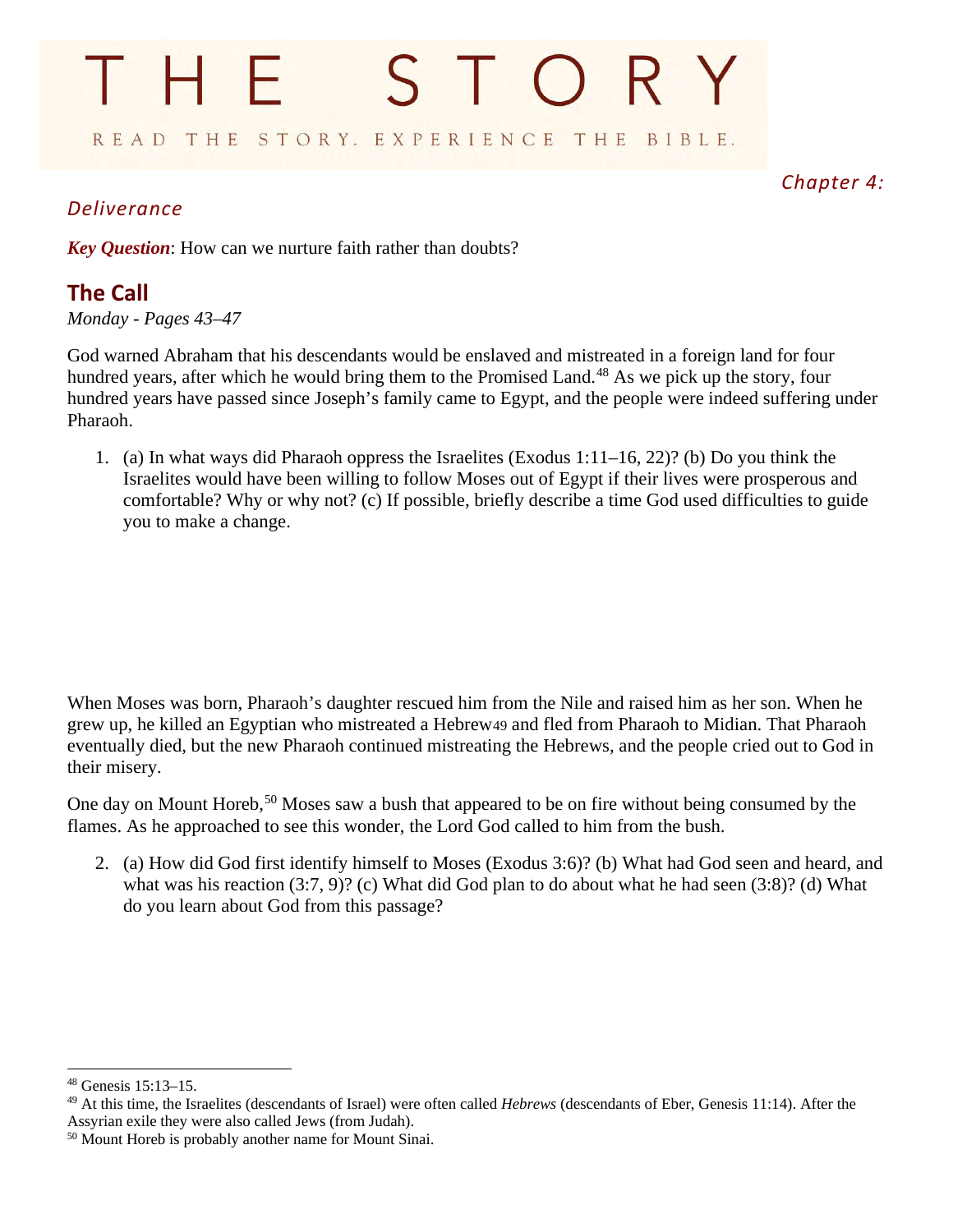#### *Chapter 4: Deliverance*

Moses asked God his name.<sup>[51](#page-30-0)</sup>

3. (a) What name did God give himself (Exodus 3:14)? (b) What does this name tell you about God? (c) Whom did God tell Moses to say sent him (3:15)?

The Hebrew word translated Lord in capital letters is "Yhvh,"[52](#page-30-1) which means the "Self-Existent or Eternal,"[53](#page-30-2) and is the third-person form of the Hebrew for "I AM."

God told Moses he was sending him to Pharaoh to bring the Israelites out of Egypt into the land promised to Abraham, Isaac, and Jacob. Moses asked what to do if the Israelites didn't believe God had sent him—a valid concern—and God enabled him to give miraculous signs.

4. (a) What was Moses' reaction (Exodus 4:10)? (b) What was God's response (11–12)? (c) What do you learn from this about how God equips us to do that which he calls us to do? (d) Is there anything you think God may be calling you to do that you don't feel equipped for yet? If so, what encouragement can you take to step out in faith as Moses did?

<span id="page-30-0"></span><sup>&</sup>lt;sup>51</sup> The Hebrews lived among Egyptians who worshipped many gods.

<span id="page-30-1"></span><sup>52</sup> Or "Yhwh"; sometimes transliterated "Jehovah."

<span id="page-30-2"></span><sup>53</sup> *Strong's Talking Greek & Hebrew Dictionary* (Austin: WORDsearch, 2008).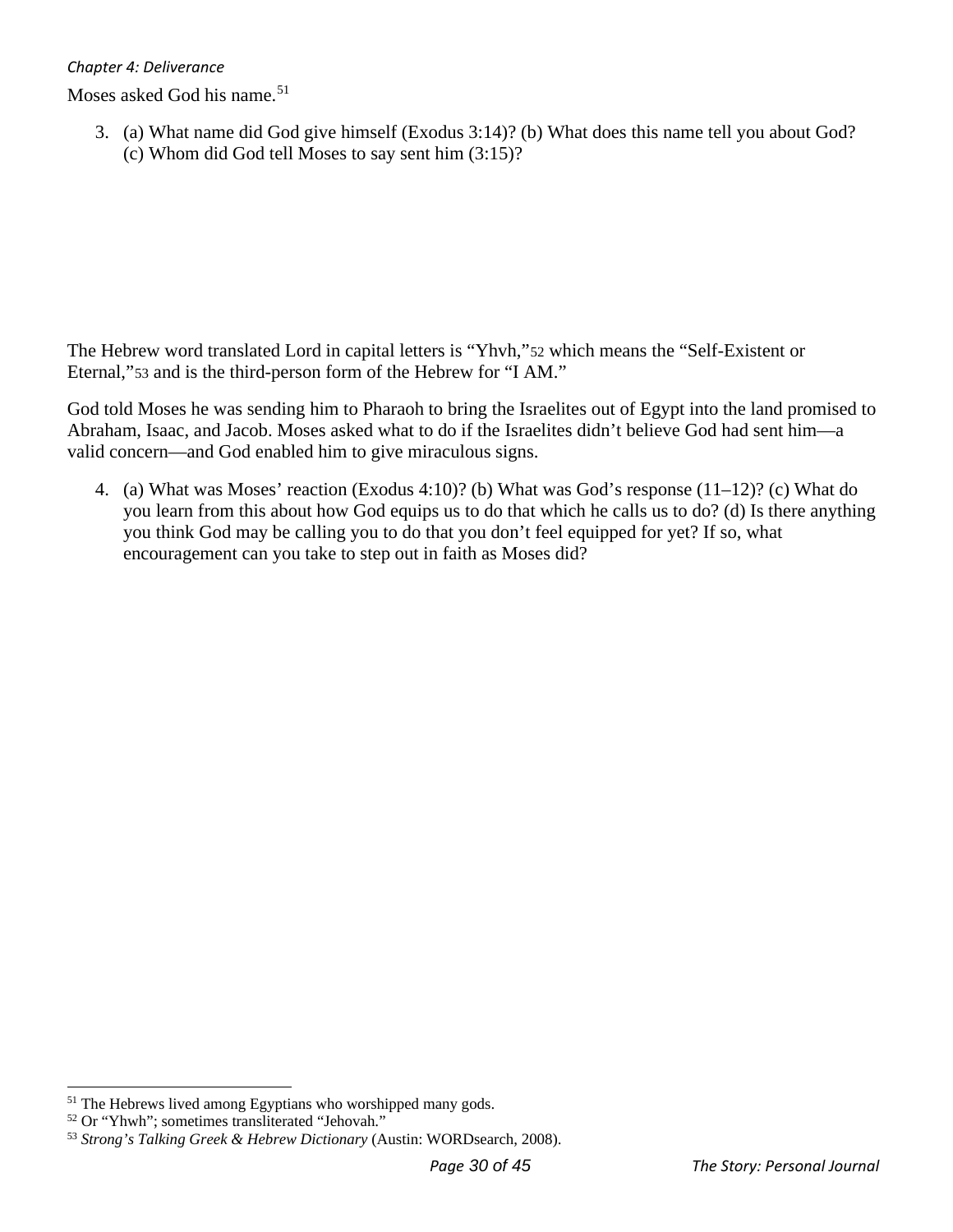# **The First Signs**

*Tuesday - Pages 47–50* 

Initially God allowed Moses' brother Aaron to accompany him and speak for him. Moses and Aaron met with the Israelite elders, told them all God had said, and showed them signs as proof. The elders believed and worshipped God in gratitude for his concern over their misery.

But when Moses told Pharaoh that God said, "Let my people go, so that they may hold a festival to me in the desert," Pharaoh refused. He accused the Hebrews of laziness and told them he'd no longer supply the straw they needed to make bricks: they'd have to search for their own straw to make the same number of bricks. The slave drivers beat the Israelites for not meeting their impossible quota, and the Israelites blamed Moses.[54](#page-31-0) Dismayed, Moses asked God why things got worse instead of better when he did what God told him to do.

5. (a) What did God tell Moses to tell the Israelites (Exodus 6:6)? (b) What do we learn about God from the fact that he planned to judge Egypt for mistreating the Israelites? (c) What relationship did God want to have with them (6:7a)? (d) Once they saw God redeem them mightily, what would they know  $(6:7b)$ ?

God promised to redeem them with mighty acts of judgment so they would have no doubt that he was God.

6. (a) Where was God going to take them (Exodus 6:8)? (b) What comfort might they have taken in being reminded of God's promise to their forefathers? (c) Briefly describe the last time you were reminded of one of God's promises. How did that encourage you?

But the discouraged Israelites wouldn't listen to Moses. God told Moses to approach Pharaoh again. Moses replied, "If the Israelites will not listen to me, why would Pharaoh listen to me?" Despite his misgivings, he obeyed God and went.

As a sign to Pharaoh that God sent Moses, Aaron threw down his staff and it became a snake. Pharaoh's magicians did likewise, but Aaron's staff swallowed the other staffs, showing God's power was greater.

<span id="page-31-0"></span><sup>54</sup> Exodus 5:21.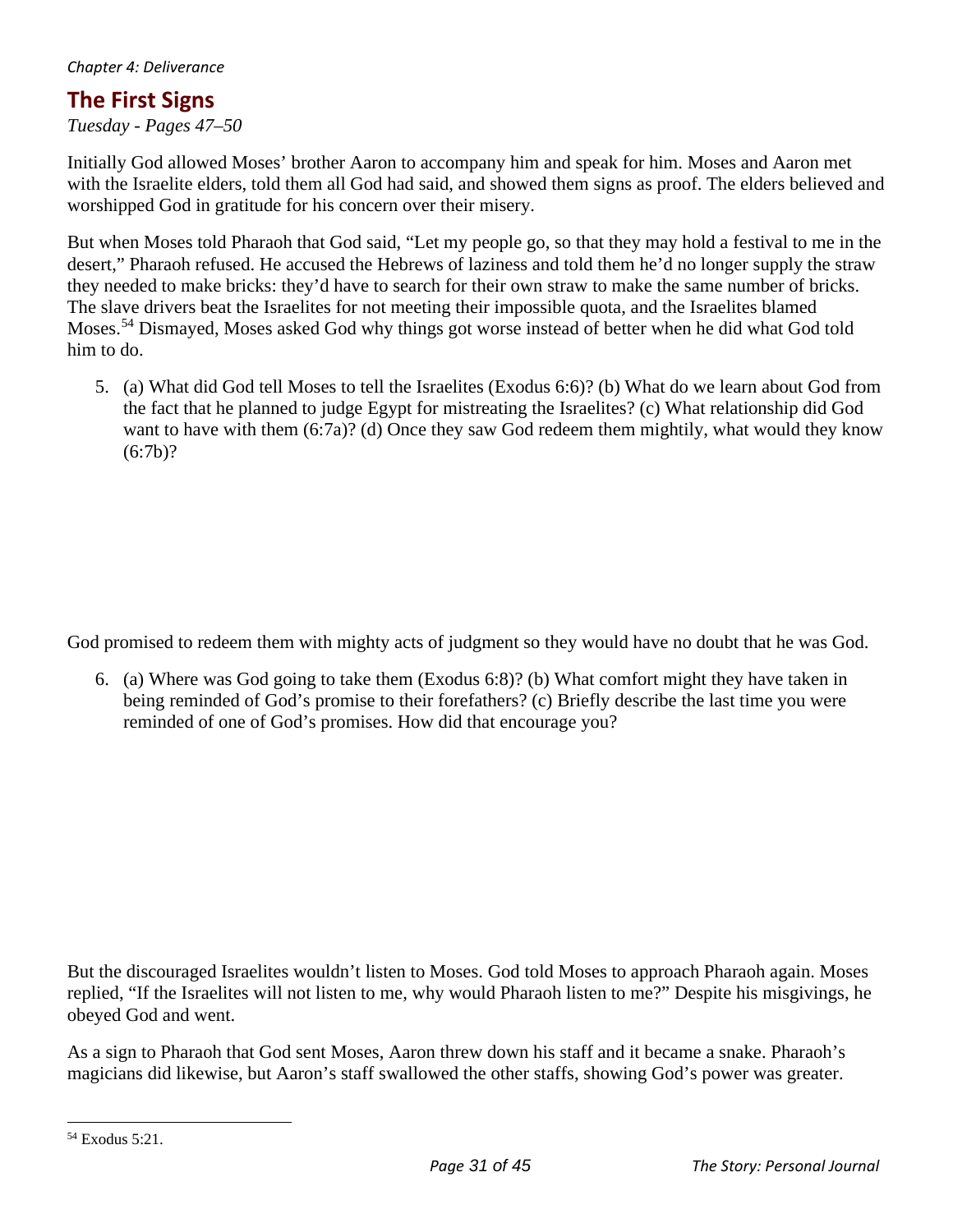#### *Chapter 4: Deliverance*

7. (a) What was Pharaoh's reaction to Moses' repeated call to let the people go (Exodus 7:13)? (b) Had God called Moses to convince Pharaoh, or to simply say what God told him to say? (c) When you share a truth about God, are you ever discouraged when people don't respond positively? Why or why not? (d) Moses obeyed even though he felt inadequate; briefly describe a time you obeyed God in something you didn't feel capable of doing and saw him come through in an amazing way.

God's judgment on Egypt now began. Nine times Moses went before Pharaoh and announced a plague unless Pharaoh let God's people go: the Nile turned to blood, frogs encroached, gnats clung, flies swarmed, livestock died, boils infected, hail destroyed, locusts devoured, and darkness overcame.<sup>[55](#page-32-0)</sup> Nine times Pharaoh refused.<sup>[56](#page-32-1)</sup>

<span id="page-32-0"></span><sup>&</sup>lt;sup>55</sup> The Egyptians believed in many gods, each of which had power over aspects of nature. These plagues showed the God who sent Moses—the God of Abraham—had the true power over all of nature.

<span id="page-32-1"></span><sup>&</sup>lt;sup>56</sup> Pharaoh hardened his own heart after the first five plagues. After that, his judgment was sealed and God hardened his heart.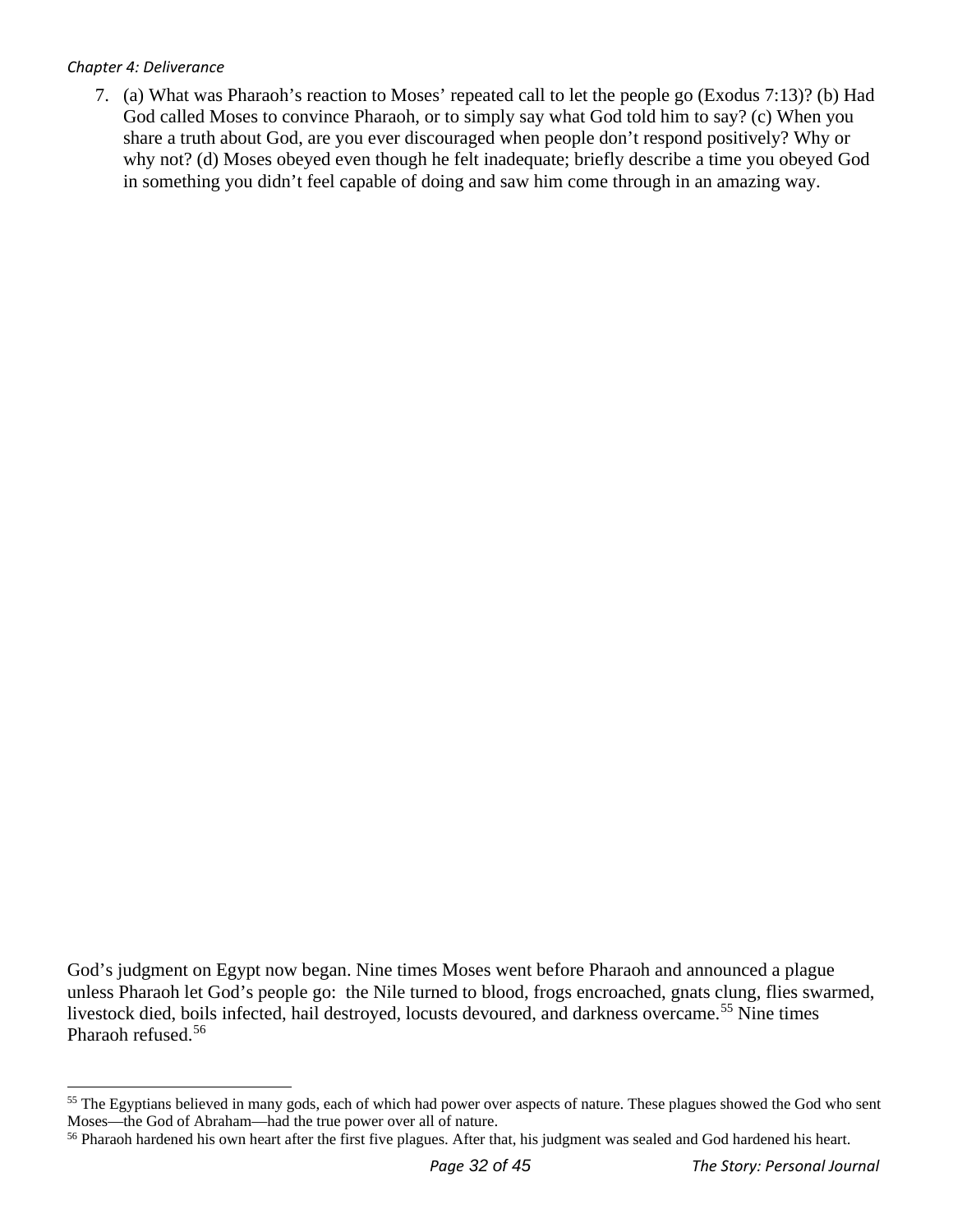#### *Chapter 4: Deliverance*

#### **The Passover**

*Wednesday - Pages 50–52* 

After the ninth plague, Pharaoh told Moses if he ever saw him again, he would kill him. Moses announced the tenth and final plague: at midnight, every firstborn male of Egypt would die.

Moses told the Israelites what they must do to escape the plague that night.

8. (a) What kind of animal were the Israelites to slaughter (Exodus 12:21)? (b) What were they to do with the animal's blood (12:22)? (c) What would happen when the destroyer came to Egypt (12:23)?

The Israelites followed Moses' command.

9. (a) What happened at midnight (Exodus 12:29–30)? (b) How did Pharaoh respond to the tenth plague (12:31–32)? (c) What indication is there in Pharaoh's words that he realized God was greater than he?

Judgment came, and the nation which had murdered Hebrew sons now lost their own.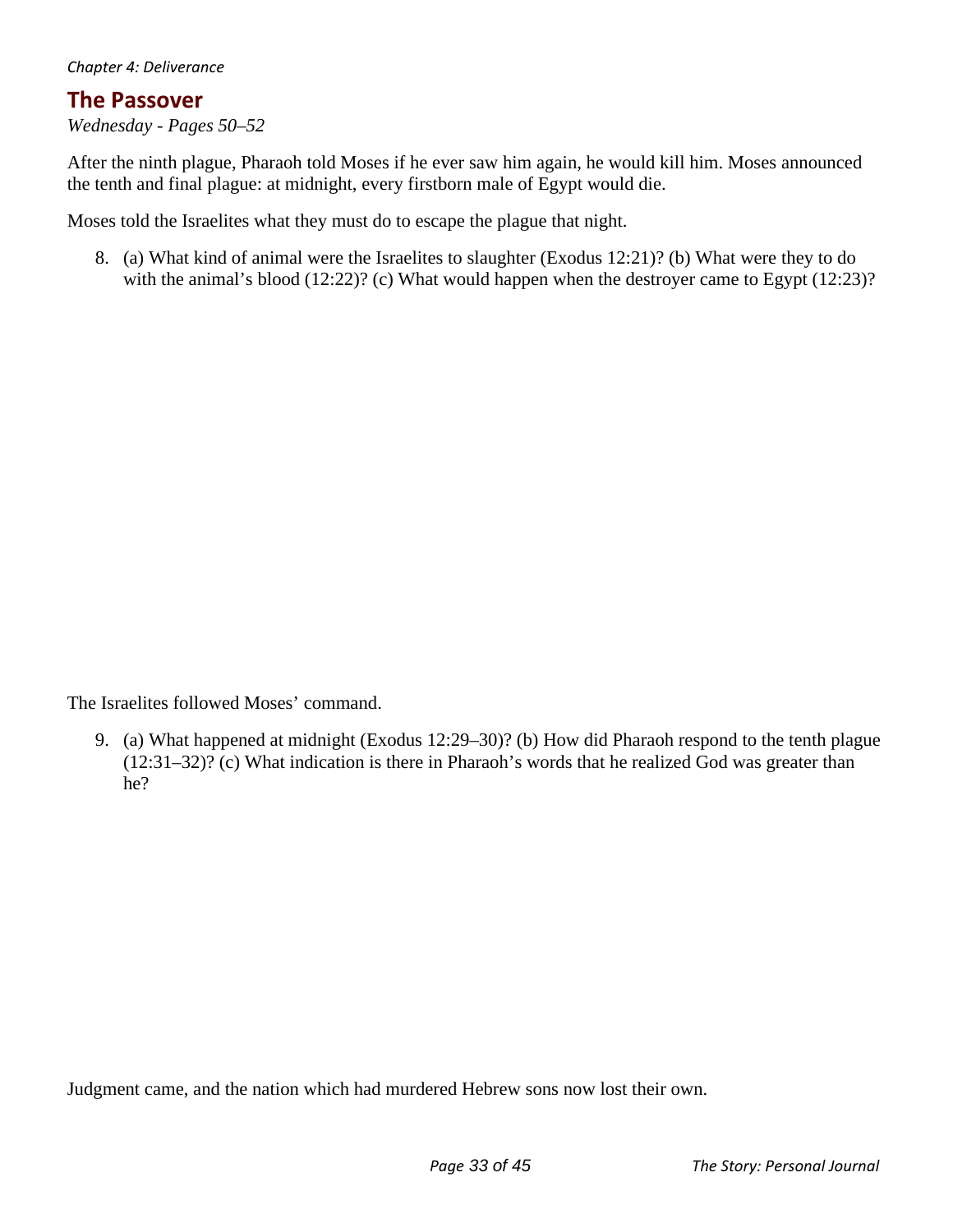### **The Deliverance**

*Thursday - Pages 52–55* 

The Lord led the Israelites in a pillar of cloud by day and of fire by night. Meanwhile, Pharaoh changed his mind about letting the Hebrew slaves leave. He pursued them with chariots, horsemen, and troops, finally hemming them in next to a sea. The Israelites cried out in fear.

10. (a) What did Moses tell the Israelites to do (Exodus 14:13–14)? (b) What would the Lord do (14:14)? (c) What do we learn about God from this?

11. Summarize how the Lord fought for the Israelites (Exodus 14:15–29).

Something important happened that day: The Israelites learned that the Lord was God and had power to save.

12. (a) In whom did the Israelites put their trust (Exodus 14:30–31)? (b) Would they have trusted as much if Pharaoh had let them go easily so there was no need for a miraculous salvation? (c) Word of God's miraculous salvation spread all around;<sup>[57](#page-34-0)</sup> what did that tell people of other nations? (d) If possible, describe a difficulty you went through that helped others see God's glory.

<span id="page-34-0"></span><sup>57</sup> Joshua 2:10–11.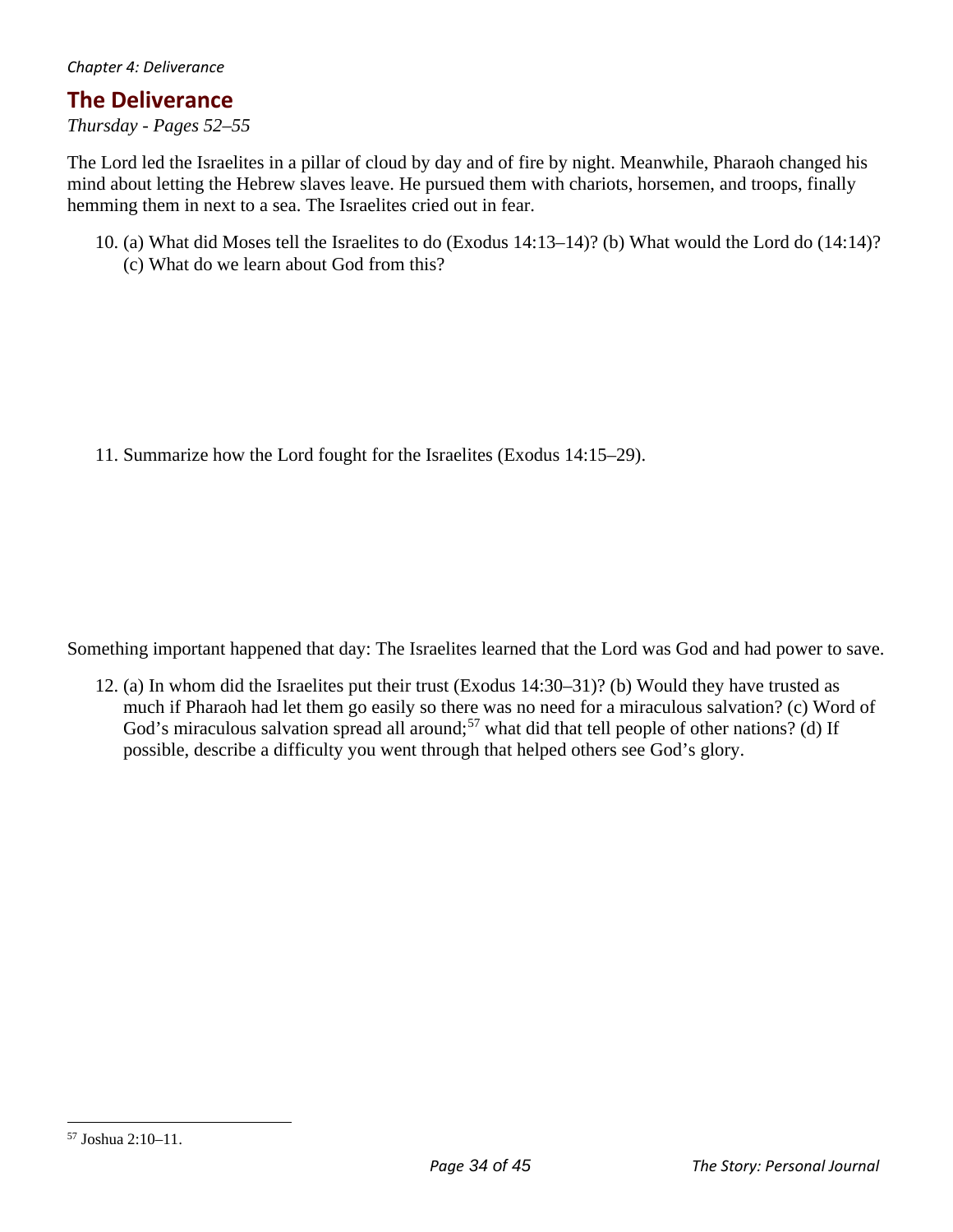# **The Journey**

*Friday - Pages 55–57* 

The angel of the Lord led the Israelites towards Mount Horeb, where Moses had encountered the burning bush. But the people's memory was short. They focused not on their destination, but on the difficulties of their journey.

13. (a) As they trekked through the desert, what did the people do (Exodus 16:2)? (b) What things slipped from their memory that enabled them to speak as they did  $(16:3)$ ?<sup>[58](#page-35-0)</sup> (c) We're on a journey to the heavenly Promised Land. What things slip from our memory when we grumble against God?

In the midst of barren desert, God caused manna to appear each morning to feed the multitude. Once again, God proved he was able and willing to carry out his promise to deliver the people to the Promised Land.

Fed by manna, the people traveled for three months to Mount Horeb.<sup>[59](#page-35-1)</sup> When nearly there, the angel of the Lord led the Israelites to camp in a waterless spot, and they again doubted God.

14. (a) Instead of asking God for water or patiently waiting, what did the people do (Exodus 17:2)? (b) What question did the people ask that tested God (17:7)? (c) How had God already answered that question? (d) Of what else did they accuse Moses and God (17:3)? (e) Was that a valid accusation? Why or why not?

15. (a) How did the Israelites' grumbling show lack of faith? (b) What could they have done to nurture their faith instead of their doubts?

<span id="page-35-0"></span><sup>&</sup>lt;sup>58</sup> Consider what they'd cried out for God to rescue them from, what they'd seen of God's power and care, and where God promised to take them.

<span id="page-35-1"></span> $59$  Exodus 19:1.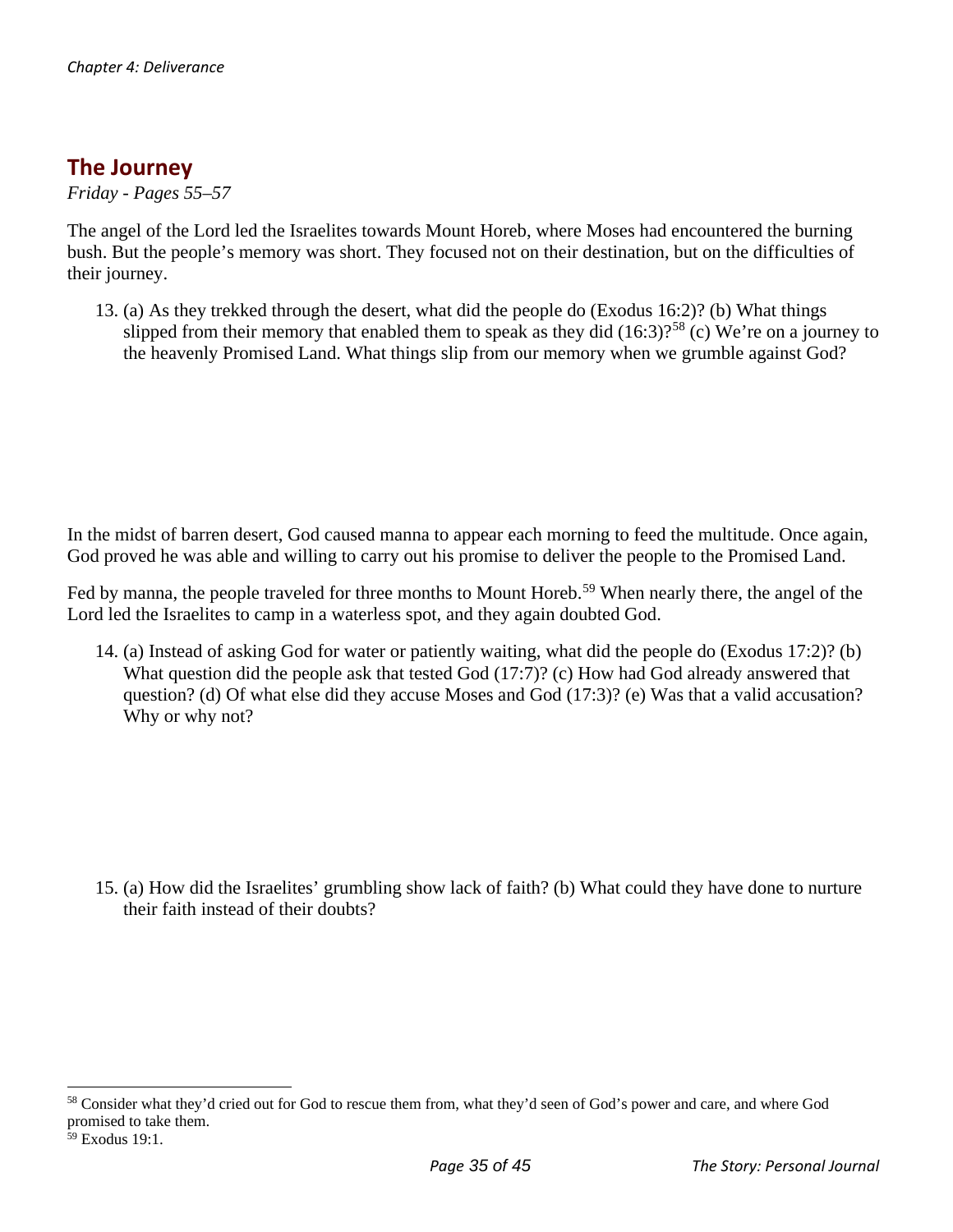There near the base of Mount Horeb—the holy Mountain of God—God instructed Moses to strike a rock, and when he did, out flowed water.

16. (a) How did Moses' obedience to God grow his faith between the time God first called him from the burning bush on Horeb until he returned to the mountain? (b) What is a practical way you can nurture your faith today, based on what you learned from Moses and the Israelites?

God told the people to commemorate their deliverance with an annual feast called Passover. Families reenacted events and ate a meal of an unblemished roasted lamb, bitter herbs, and bread made without yeast.<sup>[60](#page-36-0)</sup> Parents told their children how on the day of Egypt's judgment, the destroyer passed over all who trusted in lamb's blood so that God might deliver them from slavery to Egypt.

God commanded the Israelites to celebrate this Passover yearly so that they would remember his power to deliver … and so that they would recognize the true Passover Lamb when he came. For there will be a final Judgment Day in which another destroyer will pass over all who have trusted in that Lamb's blood so that God might deliver them from slavery to sin and death. That story is coming, but first we continue with God's revealing of himself to Abraham's descendants.

<span id="page-36-0"></span> $60$  Exodus 12:5–8. Moses interspersed instructions about the annual ceremony with the actual telling of the story.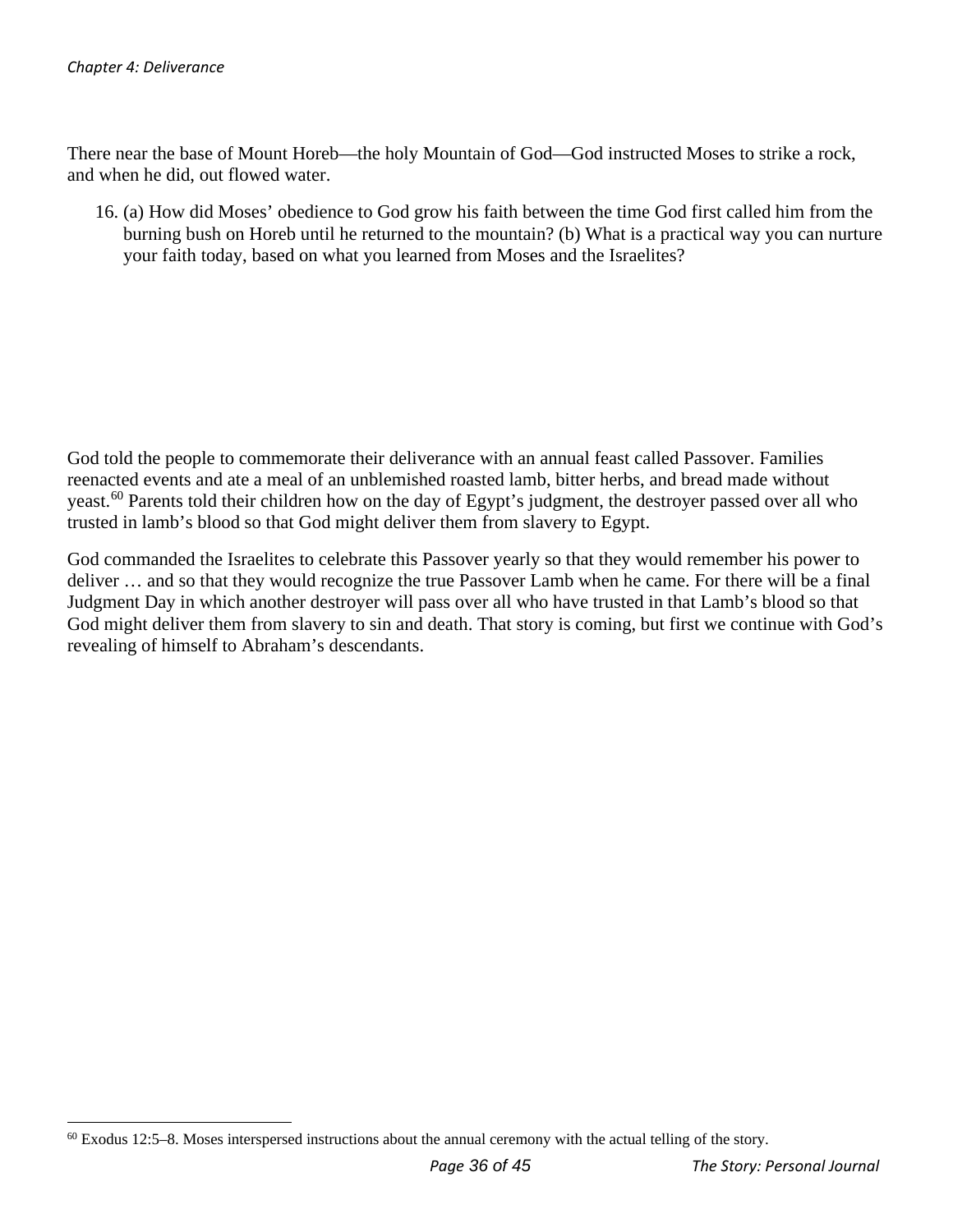# <span id="page-37-0"></span>STOR THE READ THE STORY. EXPERIENCE THE BIBLE.

### *Chapter 5: New Commands and a New Covenant*

*Key Question*: How do we fulfill the purpose to which God has called us?

# **Kingdom of Priests**

#### *Monday - Pages 59–61*

Three months to the day after escaping Egyptian slavery, the Israelites arrived at Mount Sinai.<sup>61</sup> God told Moses to explain that to which he was calling them.

1. (a) What had the Israelites seen, and what did this tell them about God (Exodus 19:4)? (b) God was about to offer to make a covenant—or contract—with the Israelites. What was the Israelites' part of the covenant (19:5a) (c) If they did that, what would they become (19:5b–6)?

God called the Israelites to obey his commands and be his treasured possession—a nation he cared for and blessed. They would be a kingdom of priests—a people set apart for God's service, making him known to all people groups, and teaching what was right and wrong in God's eyes. They would be a holy nation—a land set apart for God's purpose.

But to fulfill their calling, they had to obey God fully. Only then could other nations see the result and wisdom of God's laws. $6\overline{2}$  Moses later explained it this way:

See, I have taught you decrees and laws as the LORD my God commanded me, so that you may follow them in the land you are entering to take possession of it. Observe them carefully, for this will show your wisdom and understanding to the nations, who will hear about all these decrees and say, "Surely this great nation is a wise and understanding people." What other nation is so great as to have their gods near them the way the LORD our God is near us whenever we pray to him? And what other nation is so great as to have such righteous decrees and laws as this body of laws I am setting before you today?<sup>63</sup>

<span id="page-37-1"></span> $<sup>61</sup>$  Mount Sinai is probably another name for Mount Horeb, where Moses had seen the burning bush.</sup>

<span id="page-37-2"></span> $62$  Jesus later told his disciples that if they held to his teaching (that is, obeyed him), then they would know the truth and the truth would set them free from slavery to sin (John 8:31–34).

<span id="page-37-3"></span><sup>63</sup> Deuteronomy 4:5–8.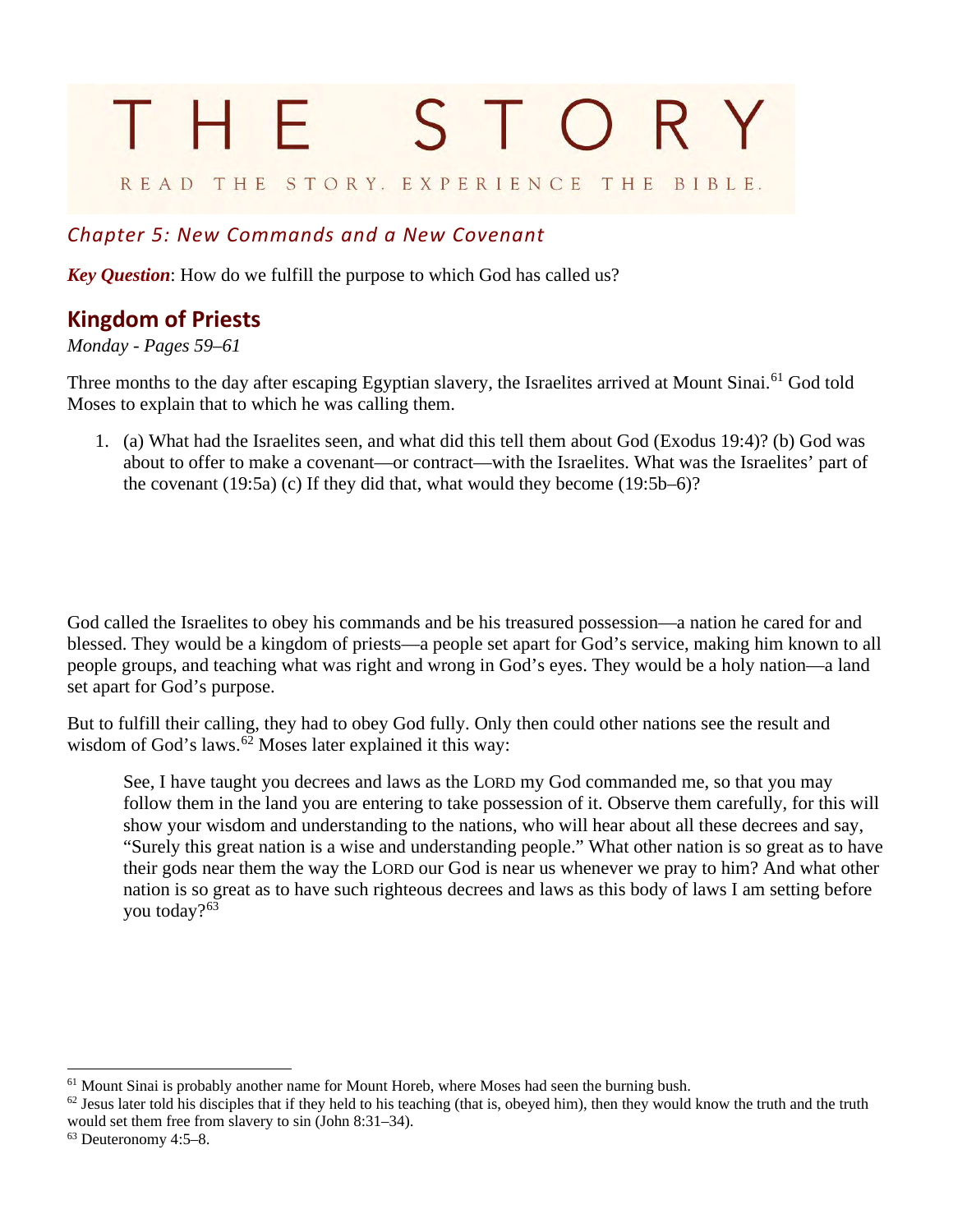#### *Chapter 5: New Commands and a New Covenant*

The New Testament tells us Christians are likewise "chosen…for obedience to Jesus Christ."[64](#page-38-0) It says, "But you are a chosen people, a royal priesthood, a holy nation, a people belonging to God, that you may declare the praises of him who called you out of darkness into his wonderful light" (1 Peter 2:9).

2. (a) God chose you for obedience to Jesus; how can you fulfill this purpose? (b) God calls you to be a royal priesthood. A priest's duties are serving God, proclaiming God, teaching what is right and wrong according to God, and guiding others to the mercy of God. Briefly describe one way you've fulfilled that purpose. (c) God calls Christians to be a holy nation—a people set apart to serve God and experience his blessings. How are you fulfilling that purpose? (d) God calls you to belong to him; what does that mean to you? (e) What praises can you declare about God as a result of his calling you out of darkness and into light?

From the base of Mount Sinai, God spoke.

3. (a) What did the people see and hear as God spoke (Exodus 20:18)? (b) How did they react (20:18– 19)? (c) Why do you think they feared they might die if they continued to hear God's thunderous voice? (d) Moses told them not to fear dying then, for that wasn't the purpose of these signs. What was the purpose (20:20)?

A child might know her parent loves her and wants the best for her, and yet fear her loving parent's discipline if she does wrong; that fear keeps her safe from the consequences of wrongdoing when she doesn't yet understand the reason for her parent's commands. The Israelites had come from a land that neither knew nor followed God's laws, and they weren't going to understand God's reasoning behind all of them. They needed to understand that God's power to punish rebellion was real.

<span id="page-38-0"></span><sup>64</sup> 1 Peter 1:2, 15.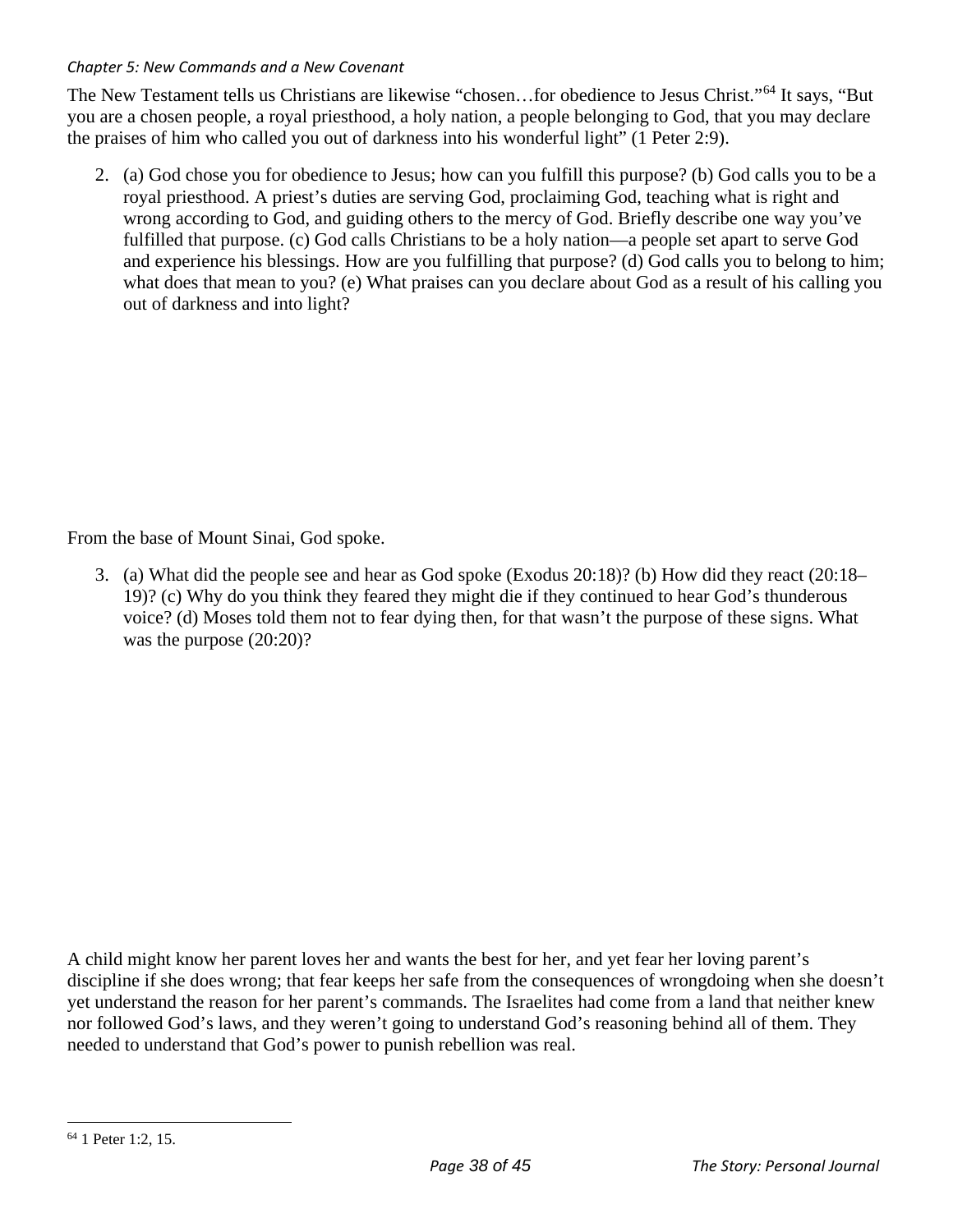#### *Chapter 5: New Commands and a New Covenant*

4. (a) Does fearing fire's ability to harm cause you to avoid it, or to handle it safely? Explain. (b) Similarly, how does fearing the consequences of disobeying God keep people from sin? (c) Should the fear of God cause us to avoid God or avoid sin? Explain. (d) As some Israelites grew to know God's love and to trust his intentions, how would their motivation not to sin change?

Moses had already chosen to obey God even when he didn't understand the reasons, and he had seen God act powerfully, benevolently, and faithfully. Consequently, he trusted God and didn't fear approaching him. Therefore, the people begged Moses to mediate between them and God as they "remained at a distance, while Moses approached the thick darkness where God was."<sup>[65](#page-39-0)</sup>

<span id="page-39-0"></span><sup>65</sup> Exodus 20:21.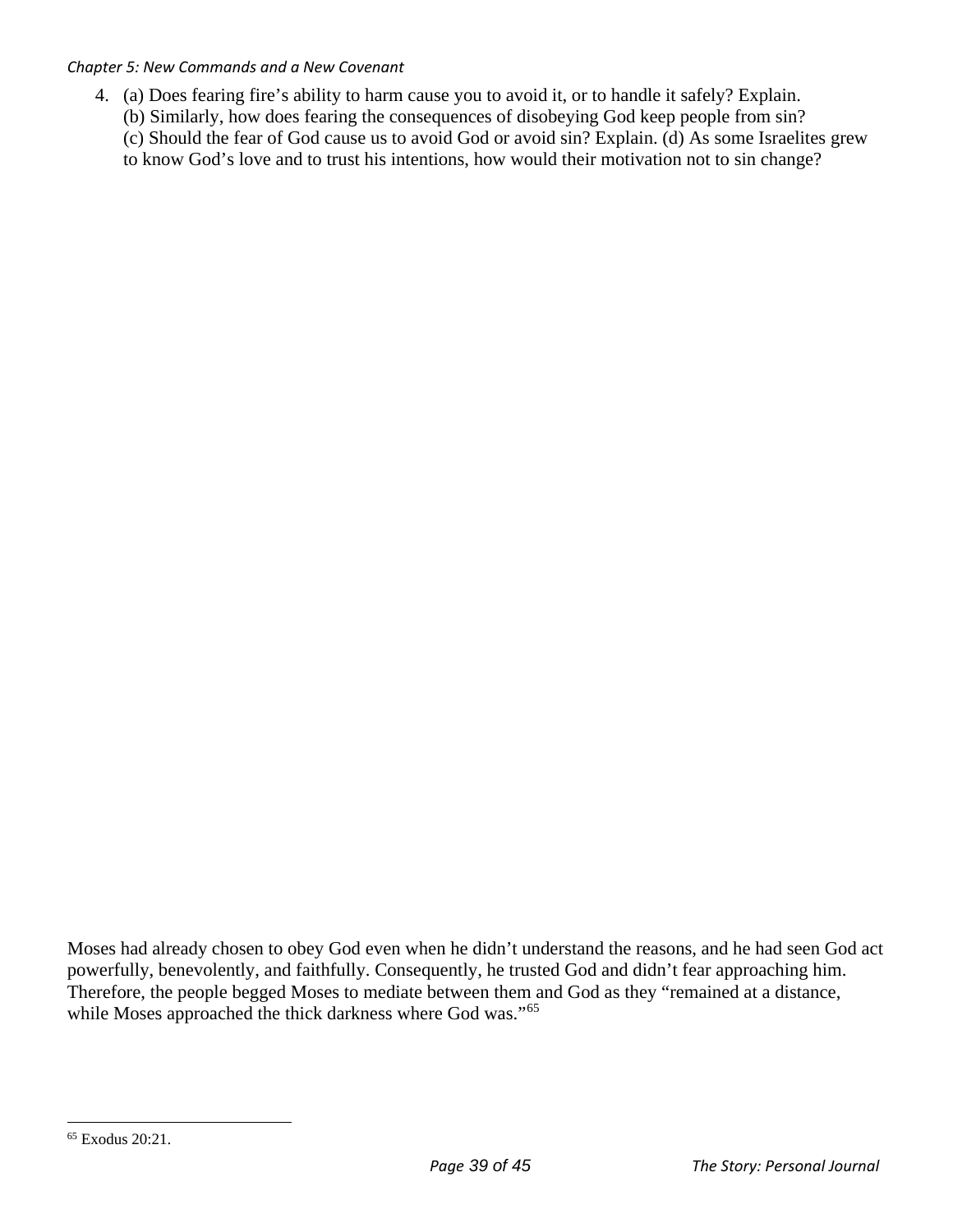### **The Ten Commandments**

*Tuesday - Pages 61–62* 

God gave the terms of the covenant he offered.

5. (a) Who would be the parties to the covenant, and what was their relationship (Exodus 20:2)? (b) Why was it important for the Israelites to remember what God had already done for them? (c) When we are tempted to disobey God, why is it important to remember what God has already done for us?

God's first four commands told the Israelites how they should relate to him.

6. (a) What was the first commandment (Exodus 20:3)? (b) What was the second commandment (20:4)? (c) How would their ability to fulfill their purpose be hindered if they disobeyed these commands? (d) Greed is idolatry.[66](#page-40-0) In fact, anything we put before God is an idol, and any time we disobey God we do so because we put something else before God. Name an area of temptation and what the idol is behind that temptation.

7. (a) What is the third commandment (Exodus 20:7)? (b) Why is it important to treat God's name respectfully and with honor, not using it in meaningless exclamations or curses? (c) What is the fourth commandment (20:8–9)? (d) Do you have a day<sup>[67](#page-40-1)</sup> each week for attending church? (e) How might a weekly day of rest benefit us?

<span id="page-40-0"></span><sup>66</sup> Colossians 3:5.

<span id="page-40-1"></span><sup>&</sup>lt;sup>67</sup> The Sabbath is from sundown Friday to sundown Saturday. Most Christian churches hold church services on Sunday in celebration of the Lord's Day (Revelation 1:10).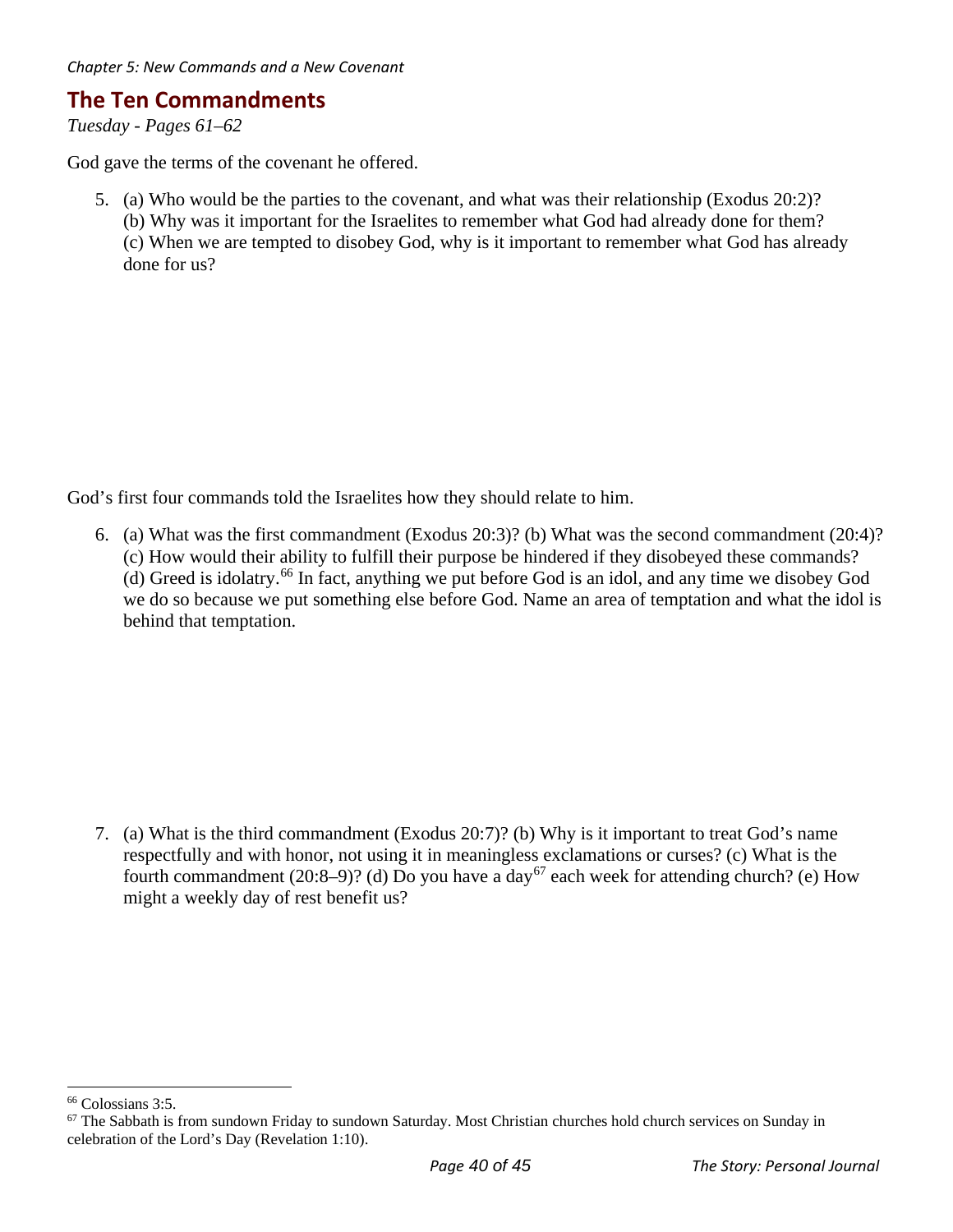#### *Chapter 5: New Commands and a New Covenant*

God's last six commands told how the Israelites should relate to each other.

8. (a) How are the fifth through tenth commandments ways to love others (Exodus 20:12–17)? (b) Pick two of the commands and briefly describe an incident for each where you or someone else didn't follow it and thereby hurt others<sup>68</sup> (please don't give names if the incident is not public knowledge). (c) How might knowing the hurt that disobedience causes help us to choose obedience and trust God? (d) How can disobeying the tenth command lead to disobeying the other commands?

<span id="page-41-0"></span><sup>&</sup>lt;sup>68</sup> One of the ways we come to know good and evil is by seeing what results from them, not just in our own lives, but in the lives of all we know.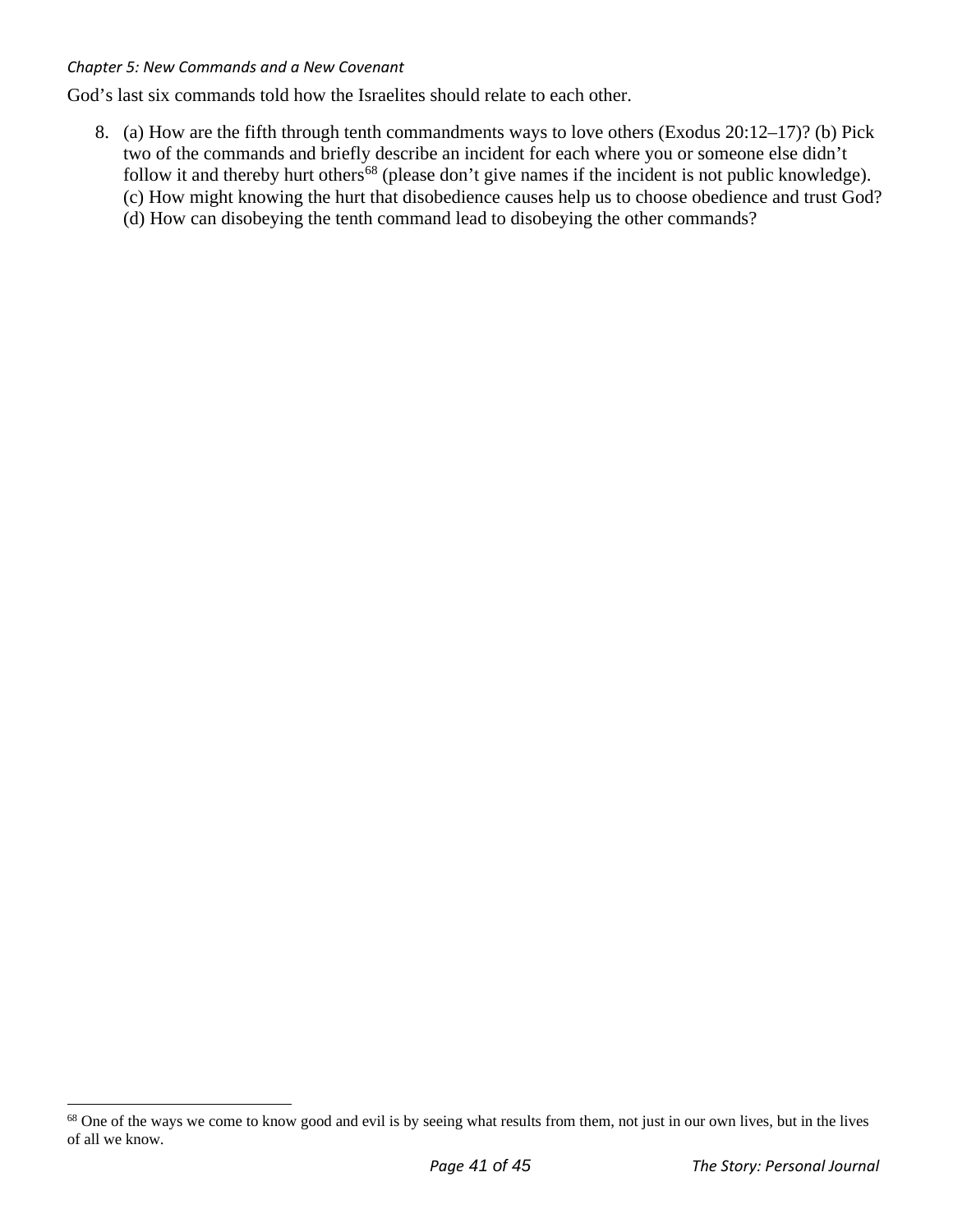### **The Covenant**

*Wednesday - Pages 62–64* 

Along with the Ten Commandments, God gave Moses the Book of the Covenant.<sup>[69](#page-42-0)</sup> Moses repeated the Lord's commands and laws to the Israelites, and they agreed to obey them. He wrote everything down.

The next morning, Moses built an altar to God and set up twelve stone pillars representing the twelve tribes of Israel. He sacrificed animals and sprinkled half the blood on the altar.

9. (a) What did Moses do next (Exodus 24:7a)? (b) How did the people respond (24:7b)? (c) What did Moses do after that?

In ancient times, covenant making involved oaths accompanied by blood sacrifice. The blood symbolized the parties' agreement that they deserved death if they broke the covenant. Thus the Lord God made a  $\frac{1}{20}$  covenant<sup>[70](#page-42-1)</sup> with the Israelites and they became his people.

God called Moses up Mount Sinai where he remained forty days and forty nights while God showed him how to make a tabernacle, furnishings for worship, and the ark of the covenant. He also gave him instructions on the priesthood and how to worship him acceptably.

10. (a) When the Israelites had made everything, what would God do (Exodus 25:8)? (b) How were they to make the tabernacle and furnishings (25:9)?

The tabernacle was a copy of a real, heavenly tabernacle, and therefore Moses had to ensure the Israelites made it just as God had instructed.<sup>[71](#page-42-2)</sup>

When God finished speaking to Moses, he wrote the Ten Commandments on two stone tablets.

<span id="page-42-0"></span><sup>69</sup> The Book of the Covenant is Exodus 21:1–23:19.

<span id="page-42-1"></span><sup>70</sup> Christians now call this the "Old Covenant."

<span id="page-42-2"></span> $71$  Hebrews 8:5.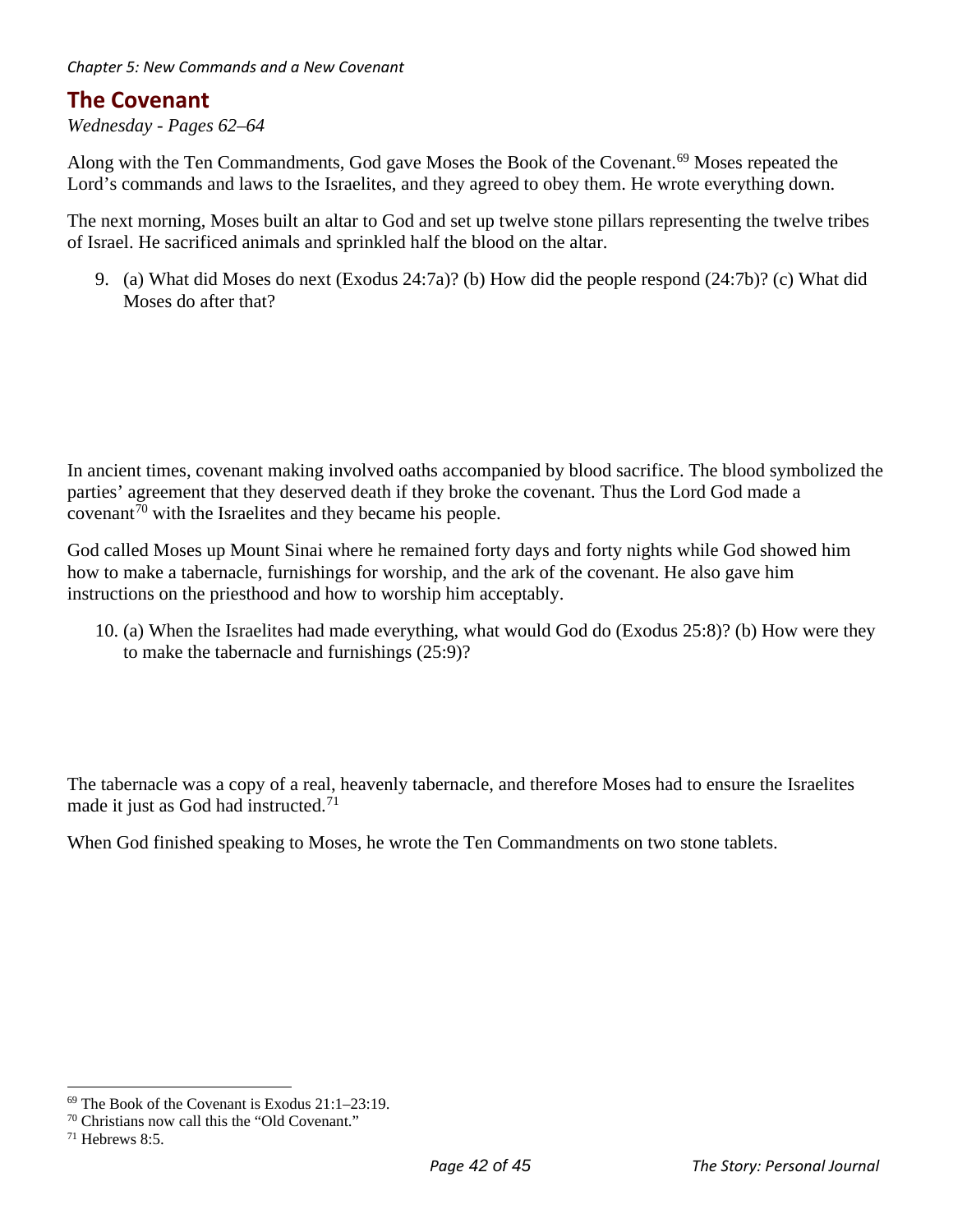# **The Golden Calf**

*Thursday - Pages 64–67* 

The Israelites weren't expecting Moses to be gone so long, and they began to doubt he would return. They told Aaron to make them a god to lead them.

11. (a) What did Aaron make with the people's gold jewelry (Exodus 32:4)? (b) What did they say about it? (c) How is this similar to someone promising to follow God if God delivers them from something, but after the deliverance reneges and claims the deliverance came from another source (such as luck or their own skill)? (d) How is this similar to someone receiving something prayed for, but attributing the answered prayer to something else?

Forty days after making their covenant with the Lord God, the Israelites broke it.

Moses descended the mountain and in disbelief beheld dancing and revelry and bowing before a golden calf. He hurled the stone tablets to the ground. They shattered, symbolizing the broken covenant. He cried out for any who were still for the Lord. The Levites ran to him. He told them God's judgment, and they put to the sword three thousand of those who had broken their oath to worship the Lord God alone and make no idols.

The next day Moses went before the Lord to intercede for the people.

12. (a) What did Moses ask God to do if he would not forgive the Israelites their sin (Exodus 32:32)? (b) Would God do this to Moses (32:33)? (c) Nonetheless, what consequences would come (32:34)?

The Lord kept a book with the names of those who were truly his—for not all descendants of Israel were such. $72$ 

God told Moses to lead the people to the Promised Land—he would not wipe them out. But he said he would not go with them.

<span id="page-43-0"></span> $72$  Later God will reveal more about the book of life, for the Promised Land to which God was bringing the Israelites was a type of a heavenly dwelling promised to those whose names are written in the book of life. See Romans 9:6.